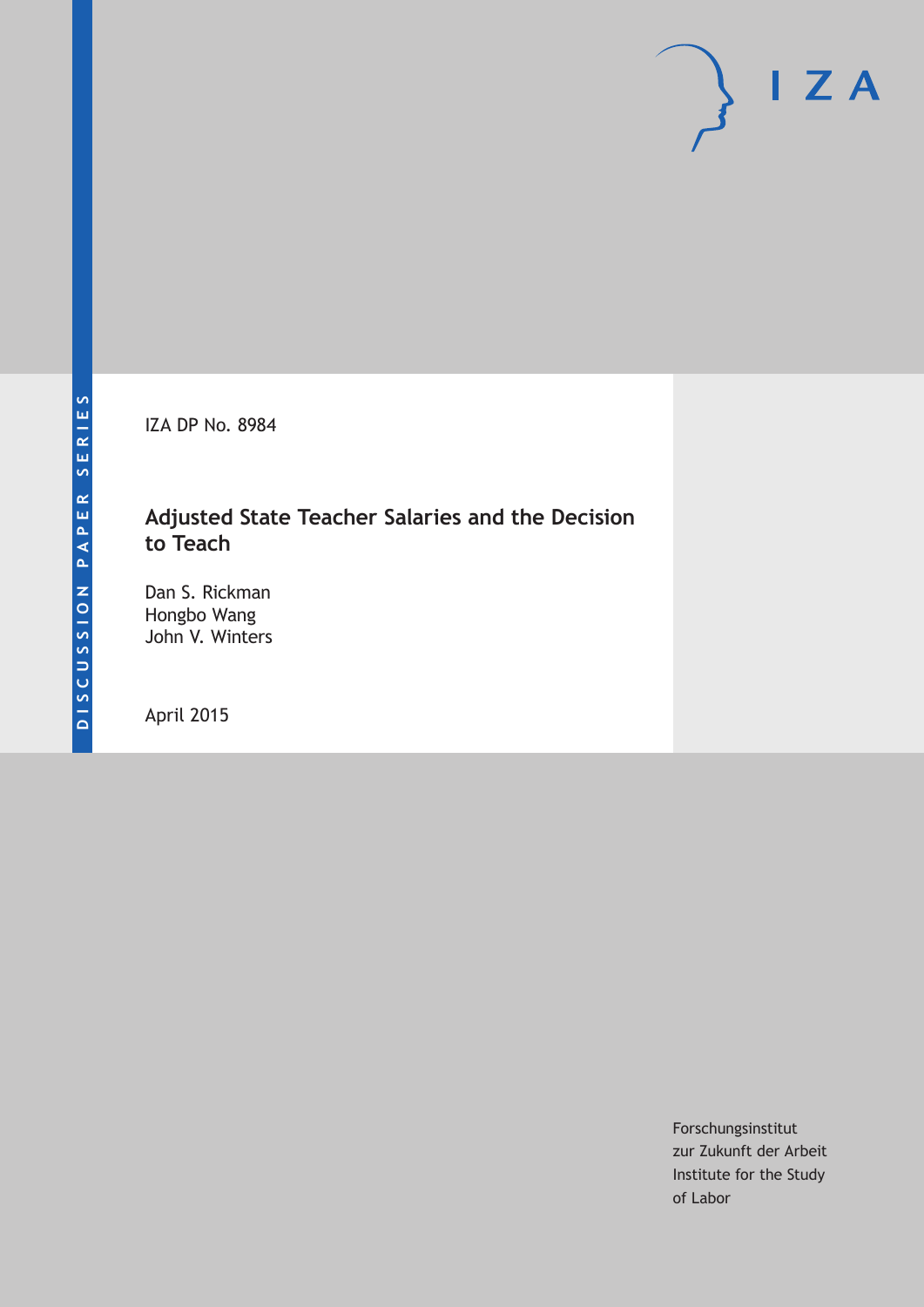# **Adjusted State Teacher Salaries and the Decision to Teach**

# **Dan S. Rickman**

*Oklahoma State University*

# **Hongbo Wang**

*Oklahoma State University*

# **John V. Winters**

*Oklahoma State University and IZA*

# Discussion Paper No. 8984 April 2015

IZA

P.O. Box 7240 53072 Bonn Germany

Phone: +49-228-3894-0 Fax: +49-228-3894-180 E-mail: iza@iza.org

Any opinions expressed here are those of the author(s) and not those of IZA. Research published in this series may include views on policy, but the institute itself takes no institutional policy positions. The IZA research network is committed to the IZA Guiding Principles of Research Integrity.

The Institute for the Study of Labor (IZA) in Bonn is a local and virtual international research center and a place of communication between science, politics and business. IZA is an independent nonprofit organization supported by Deutsche Post Foundation. The center is associated with the University of Bonn and offers a stimulating research environment through its international network, workshops and conferences, data service, project support, research visits and doctoral program. IZA engages in (i) original and internationally competitive research in all fields of labor economics, (ii) development of policy concepts, and (iii) dissemination of research results and concepts to the interested public.

IZA Discussion Papers often represent preliminary work and are circulated to encourage discussion. Citation of such a paper should account for its provisional character. A revised version may be available directly from the author.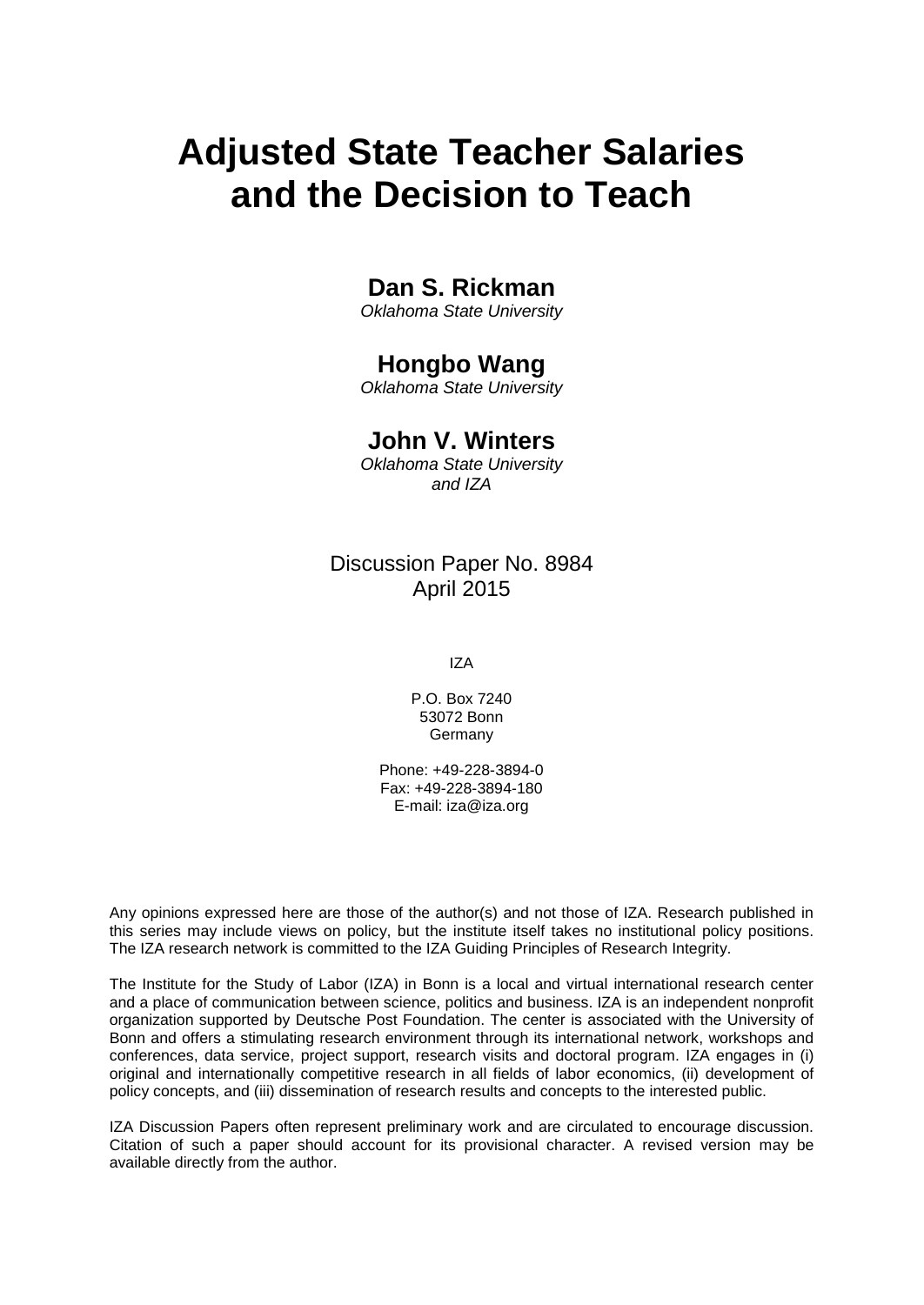IZA Discussion Paper No. 8984 April 2015

# **ABSTRACT**

# **Adjusted State Teacher Salaries and the Decision to Teach**

Using the 3-year sample of the American Community Survey (ACS) for 2009 to 2011, we compute public school teacher salaries for comparison across U.S. states. Teacher salaries are adjusted for state differences in teacher characteristics, cost of living, household amenity attractiveness and federal tax rates. Salaries of non-teaching college graduates, defined as those with occupations outside of education, are used to adjust for state household amenity attractiveness. We then find that state differences in federal tax-adjusted teacher salaries relative those of other college graduates significantly affects the share of education majors that are employed as teachers at the time of the survey.

JEL Classification: H75, I20, I28, J24, J31, R23

Keywords: teachers, teacher salaries, teaching profession, teacher retention

Corresponding author:

Dan S. Rickman Oklahoma State University 338 Business Building Stillwater, OK 74078-4011 USA E-mail: [dan.rickman@okstate.edu](mailto:dan.rickman@okstate.edu)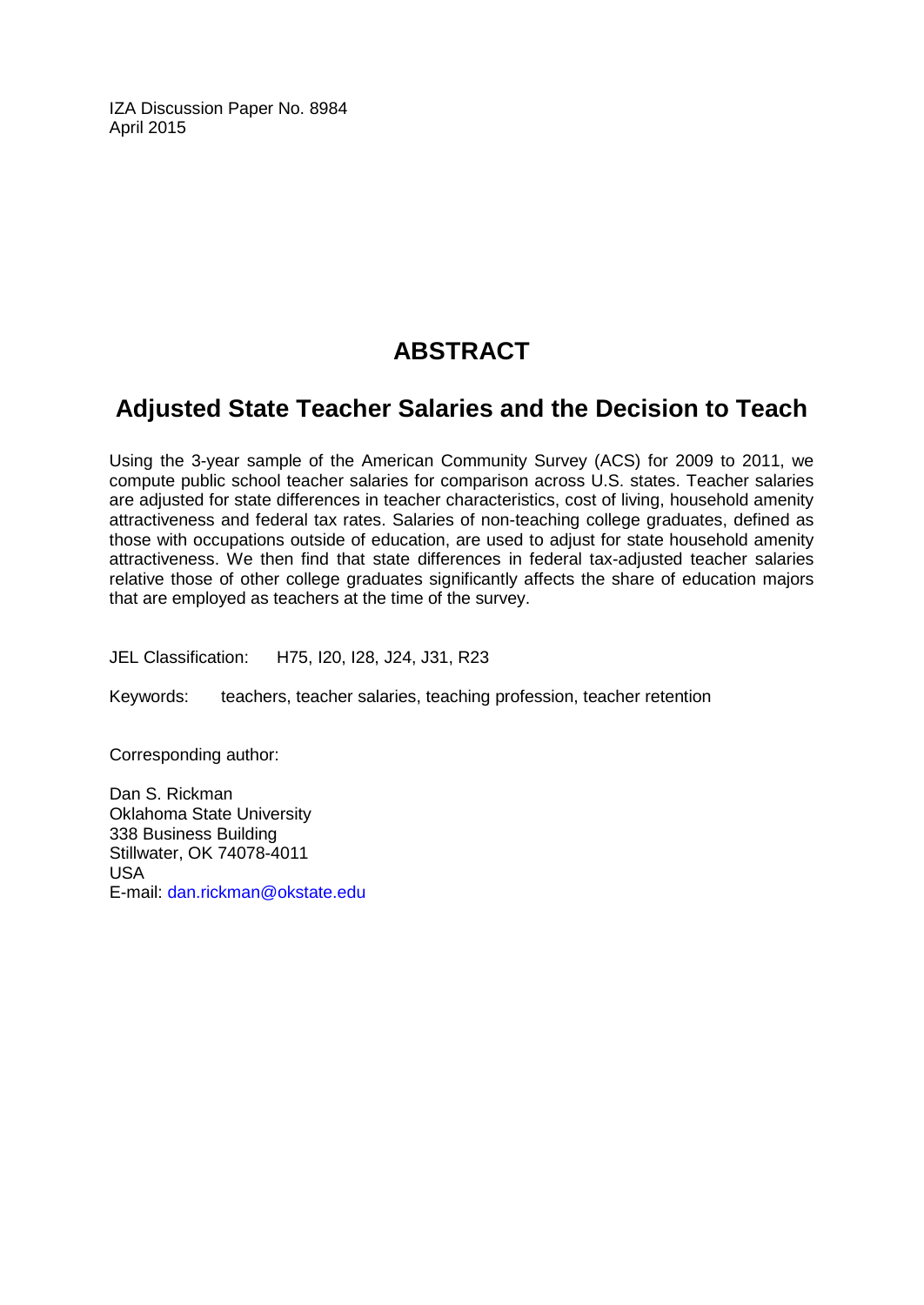### **I. Introduction**

The Great Recession exacerbated long-standing problems of educational funding in many U.S. states and heightened concerns over low teacher pay because of potential links to student performance (Figlio, 1997; Loeb and Page, 2000; Stoddard, 2005; Hendricks, 2014). According to the Center on Budget and Policy Priorities (Leachman and Mai, 2014), inflation-adjusted funding per student during the 2013-2014 school year stood below pre-recession levels in at least 35 states. The largest decline between fiscal years 2008 and 2014 occurred in Oklahoma, at nearly 23 percent, despite it having the sixth fastest growth in personal income from 2007 to 2013 among U.S. states (U.S. Bureau of Economic Analysis, 2014a). The cuts to educational funding left Oklahoma teacher pay ranked  $49<sup>th</sup>$  in the country for the 2012-2013 school year (National Center for Education Statistics, 2014).

A common counter-argument to low public school teacher salaries in some states is that the cost of living and wages in general are lower in these states. There also can be state differences in teacher characteristics, working conditions and area household amenities. These other factors could be argued to potentially explain or justify low teacher pay in some states. Therefore, a primary purpose of this paper is to construct state-level estimates of average public school teacher salaries, while accounting for these other potential explanations for differences in state teacher salaries.

Early academic teacher salary comparisons simply adjusted for differences in cost of living. Fournier and Rasmussen (1986) adjusted teacher salaries using pooled data for 1970 and 1980 from the limited set of metropolitan areas for which the U.S. Bureau of Labor Statistics (BLS) (2002) estimated the cost of living (COL). They combined the metro results with housing values and taxes for nonmetropolitan areas to estimate state-level COL indices for 1980-1981.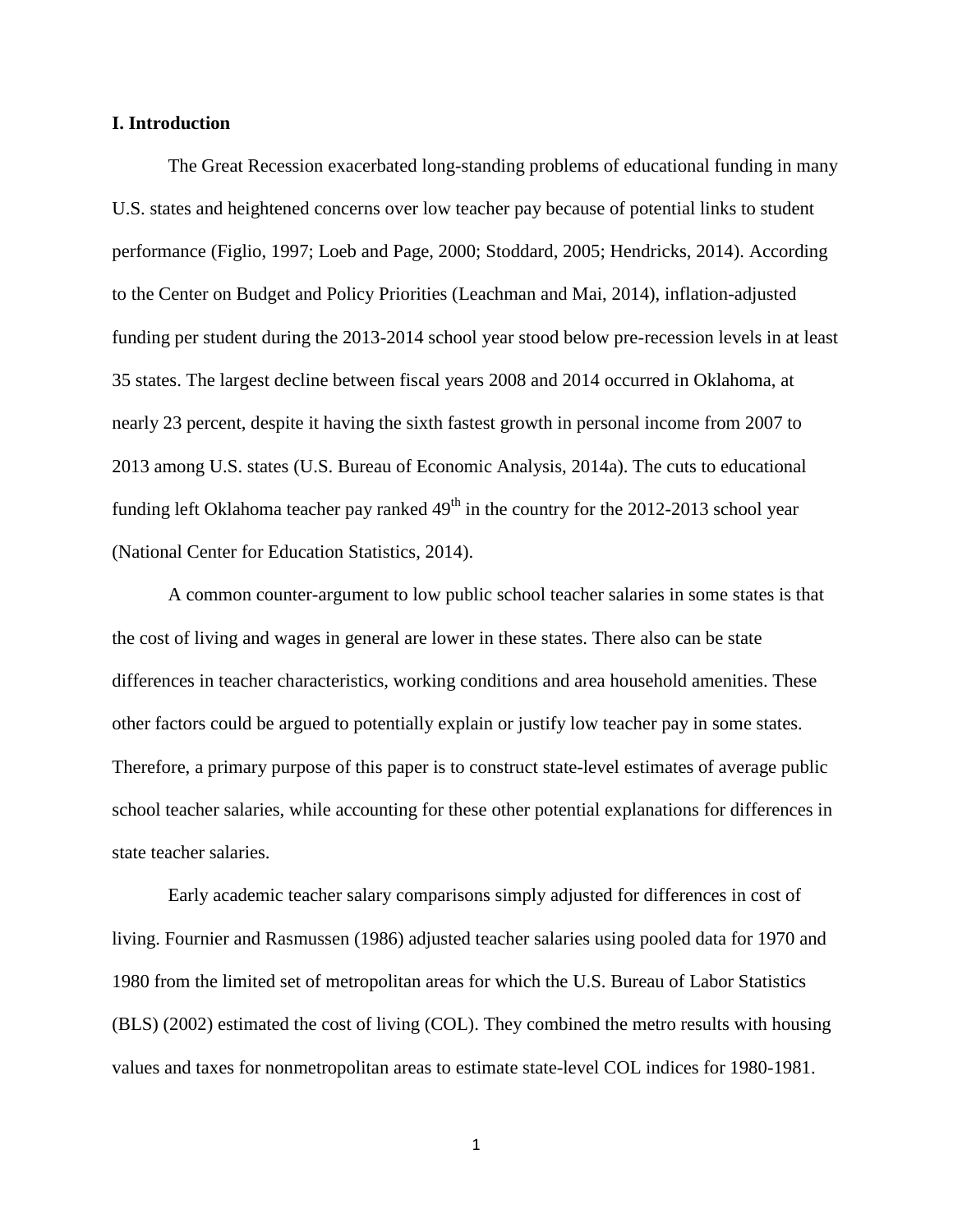Nelson (1991) used price data for a sample of metropolitan areas from the American Chamber of Commerce Researchers Association (ACCRA) to produce state-level COL indices and adjust 1988-1989 teacher salaries for relative cost of living.

Subsequent studies further adjusted teacher salaries for differences in teacher characteristics, working conditions, and area amenity attractiveness. Walden and Newmark (1995) adjusted 1989-1990 teacher salaries for cost of living, teacher characteristics and working conditions. Stoddard (2005) further adjusts 1980 and 1990 teacher wages and salaries for household amenity differences across states. First, Stoddard calculates COL-adjusted wages using existing indices by Fournier and Rasmussen (1986) and McMahon (1991). Then estimates of amenity attractiveness are obtained by analysis of state differences in characteristic-adjusted wages of non-teachers of the same educational class. The use of non-teachers to amenity-adjust teacher wages assumes equal capitalization of household amenities into wages and salaries of teachers and non-teachers. Taylor and Fowler (2006) use a similar approach to amenity-adjust 1999-2000 teacher salaries.

Therefore, using the 2009-2011 3-year sample of the American Community Survey (ACS), this paper first derives an updated, improved state ranking of adjusted public school teacher salaries. Like Stoddard (2005) and Taylor and Fowler (2006), we use wages and salaries of college-educated non-teachers to adjust teacher salaries. However, instead of simply using nominal wage differences, we estimate amenity differences based on net after federal tax real (cost-of-living-adjusted) wages, which should reflect household amenity differences (Roback, 1982; Winters, 2009). Adjustment for federal tax rates is needed because of the progressivity of the federal tax code (Albouy, 2008). The fully-adjusted differentials in teacher pay across states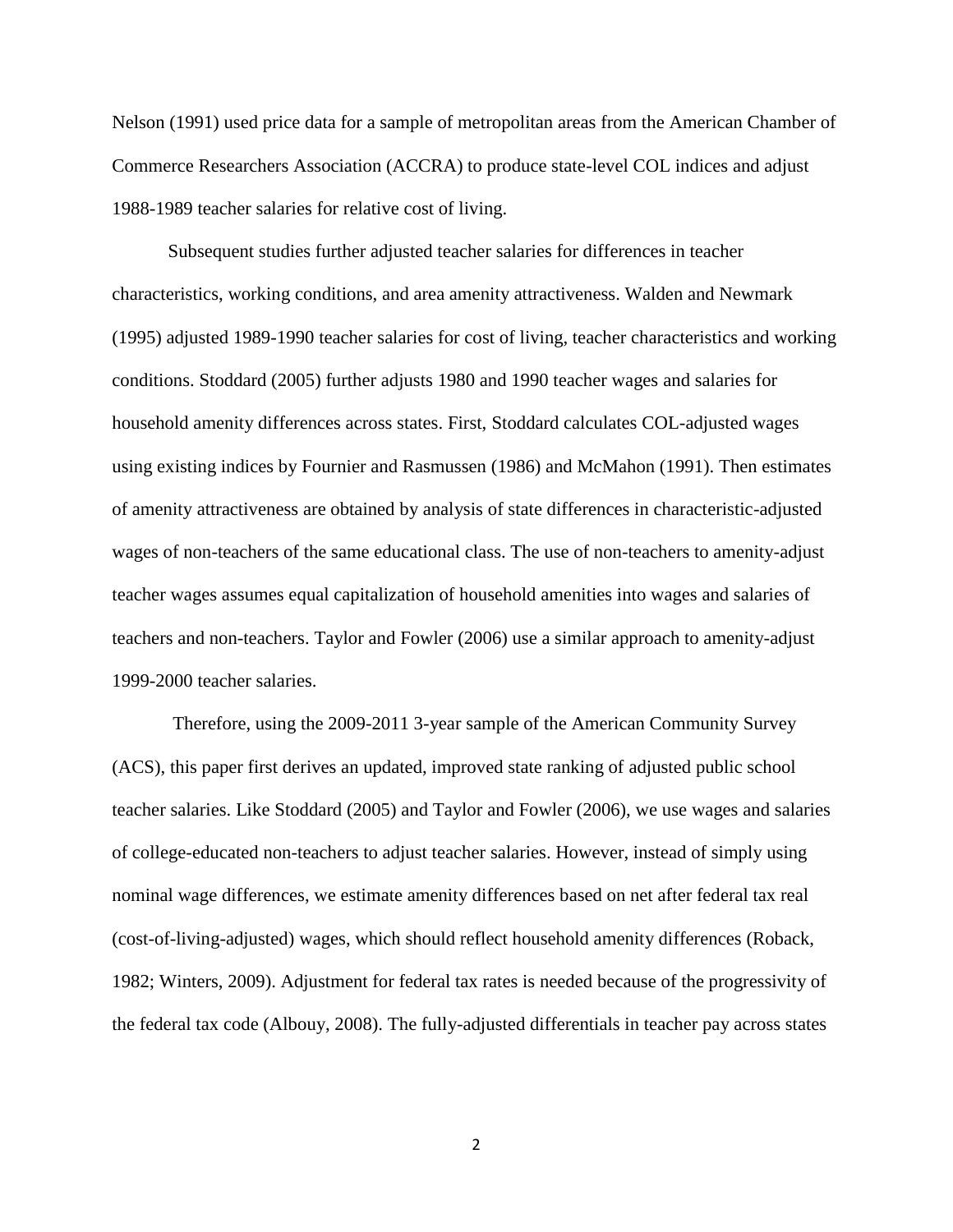are demonstrated to reduce to federal-tax adjusted state differentials in pay between teachers and other college graduates.

We then examine whether state differences in fully-adjusted teacher salaries are related to the share of education majors residing in the state that are employed as teachers at the time of the ACS survey. Previous U.S.-based studies have found occupational switching based on relative teacher salaries. Baugh and Stone (1982) found teachers to be as responsive to wage differentials in changing occupations as were non-teachers. Murnane and Olsen (1989) also found salaries in teaching relative to others affecting how long an educator stayed in teaching. Stinenbrickner (1998) found that the length of the first spell in teaching was responsive to wages, more so than improved working conditions. Gilpin (2011) found that inexperienced teachers are the most responsive to wage differentials between teachers and non-teachers, where higher salaries of experienced teachers have been reported to reduce the exit of less experienced teachers from the profession (Imazecki, 2005). Torres (2012) likewise found higher salaries and other positive acknowledgements keeping teachers in the profession. Regarding differences among teachers, Ingersoll and May (2012) found math and science teachers no more likely to leave the profession than other teachers, though previous evidence exists that engineering salaries affected shortages of mathematics and science teachers, mostly for females (Rumberger, 1987).

In the next section, we document the sources of our data and present our empirical model, in which we describe in detail the adjustments made to state teacher salaries for comparison. Estimated relative teacher salaries are reported in Section III. Among the primary findings are that when comparing our unadjusted teacher salaries across states to previous rankings, the relative rankings have been highly persistent for at least thirty years. The largest shift in state rankings in our study occurs from adjusting teacher salaries for amenity attractiveness of the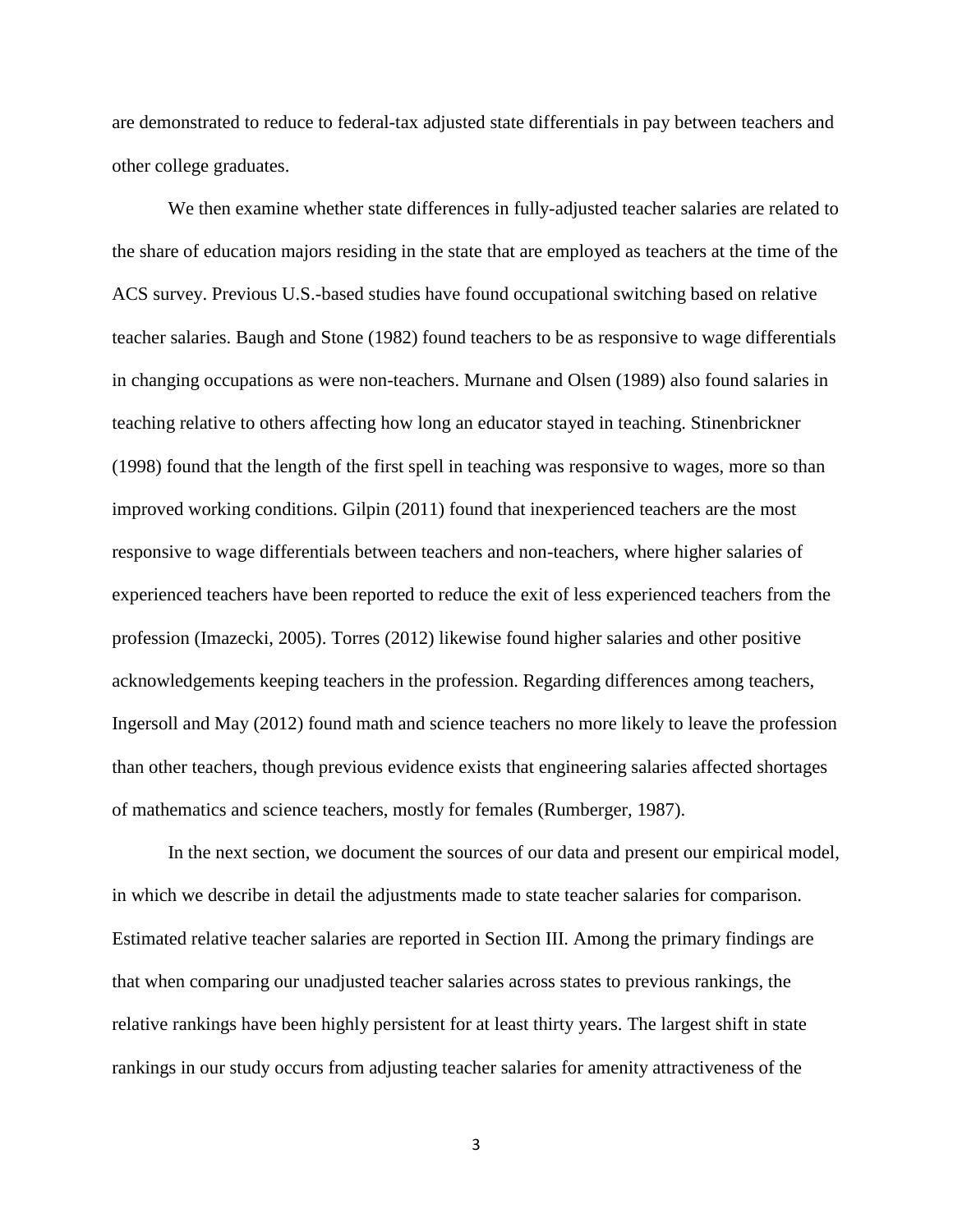states. The state rankings are shown to be robust to considering: the efficacy of using other college graduate salaries to adjust for state amenity attractiveness, within state variation between metropolitan and nonmetropolitan areas, and characteristics of the teaching environment. In Section IV, we present our findings of the positive impact state teacher salaries, relative to those of other college graduates in the corresponding states, have on the likelihood of college graduates who majored in education to be employed as a teacher at the time of the ACS survey. Section V contains a summary and conclusion.

### **II. Empirical Implementation and Data**

We derive several different measures of relative teacher salaries in adjusting for teacher characteristics, geographic cost-of-living differences, the progressivity of the federal income-tax system, and geographic differences in amenities that affect the desirability of a location. Teacher salaries are adjusted separately for males and females and then combined based on their proportions in the teacher sample. Wages and salaries of non-teachers are used in amenityadjusting teacher salaries.

### *II.1. Data*

 $\overline{a}$ 

The primary data for this paper for wages and salaries come from the Integrated Public Use Microdata Series (IPUMS) maintained by Ruggles et al.  $(2010)$ .<sup>1</sup> We use the American Community Survey (ACS) 2009-2011 3-year sample for the lower 48 states to measure salaries and worker characteristics.<sup>2</sup> We examine wage and salary income<sup>3</sup> for both teachers and other college graduates not employed in education. Following other studies (e.g., Stoddard, 2005),

<sup>&</sup>lt;sup>1</sup> The IPUMS-USA website is  $\frac{https://usa.ipums.org/usa/}{https://usa.ipums.org/usa/}.$ 

 $2^{2}$  Due to their unique locations, Hawaii and Alaska were excluded from the sample.

<sup>&</sup>lt;sup>3</sup> Wage and salary income comes from the IPUMS variable incwage, which reports pre-tax annual income received from employment, and therefore excludes self-employment income and unearned income. Hereafter, we use the terms "wage(s)" and "salary(ies)" interchangeably with wage and salary income.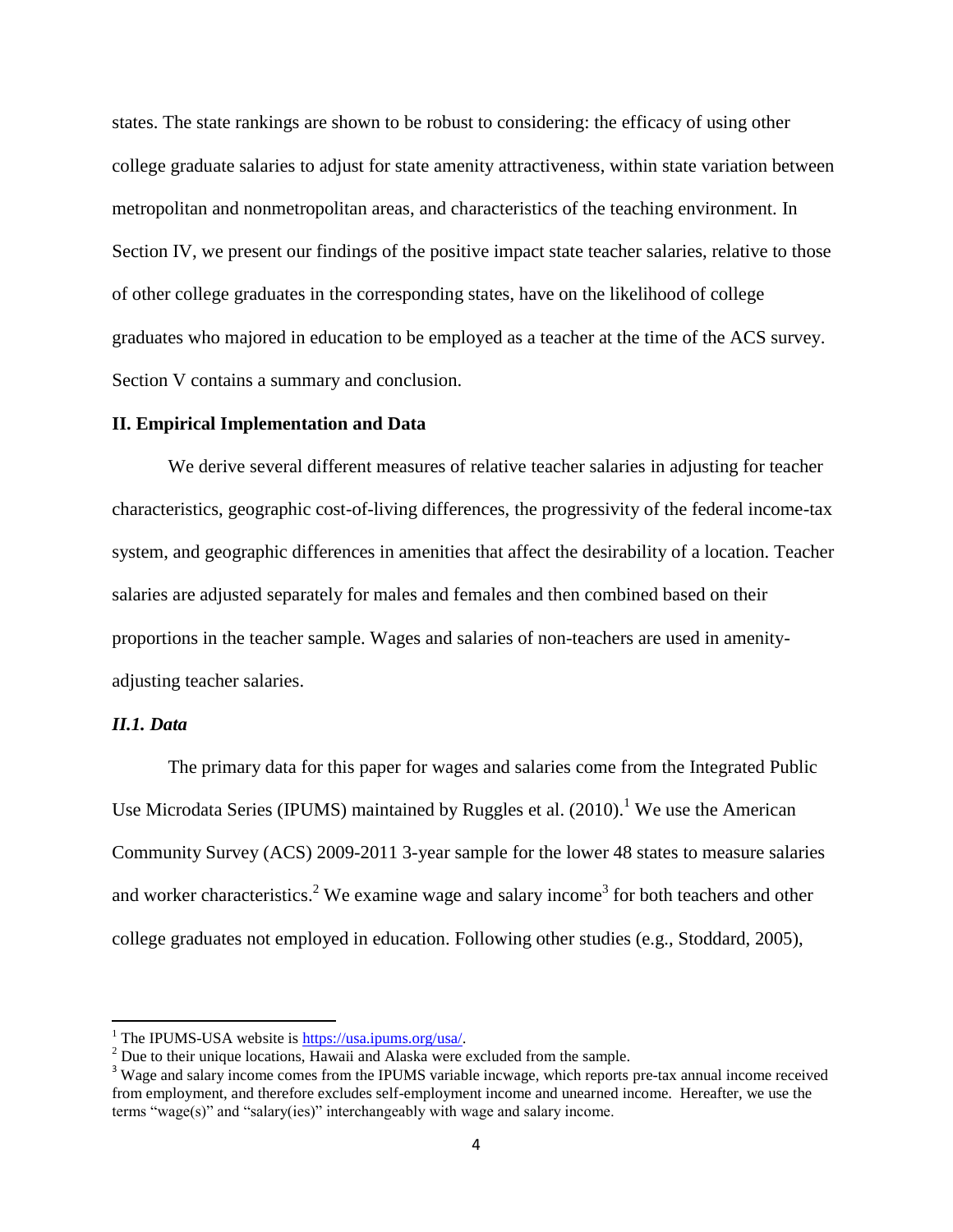teachers are defined as elementary and secondary school teachers that are employed by state or local governments.

To limit our measures to full-time workers, the sample is restricted to workers between 22 and 65 years old, who worked at least 35 hours a week for at least 27 weeks during the previous year. However, there might be some problems due to people misreporting their income, either intentionally or unintentionally. To reduce these concerns, we impose an additional criterion that the minimum salary should be  $$6,851.<sup>4</sup>$  These common criteria are applied to all workers, both in the teacher sample and the non-teacher sample.

Regional Price Parities (RPPs) used to adjust for cost-of-living differences come from the U.S. Bureau of Economic Analysis (2014b). Population estimates used in regression analysis of teacher salaries are collected from the Census Bureau of United States (2014). The federal income tax rate, personal exemption and the standard deduction of a single tax payer come from the U.S. Internal Revenue Service (IRS) (2014).

### *II.2. Characteristic-Adjusted Baseline Teacher Salaries*

 $\overline{\phantom{a}}$ 

After constructing our sample, we first compute average log teacher salaries for each state without any adjustments. However, to accurately compare teacher salaries across states, it is necessary to adjust them for differences in teacher characteristics. Therefore, we run an ordinary least squares (OLS) regression of teacher salaries on a set of state dummy variables, while controlling for characteristics of the teachers. The basic regression equation is given by the following:

$$
ln w_{ij}^t = \beta^t X_{ij}^t + \delta_j + \varepsilon_{ij}
$$
 (1)

<sup>4</sup> According to U.S. Department of Labor, the minimum wage rate under the Fair Labor Standards Act was increased to \$7.25 an hour for all covered, nonexempt workers since July 24, 2009. Thus, we use 7.25 times 35 hours times 27 weeks to calculate the minimum wage for the sample. The source of the minimum wage rate comes from [http://www.dol.gov/whd/minwage/coverage.htm.](http://www.dol.gov/whd/minwage/coverage.htm)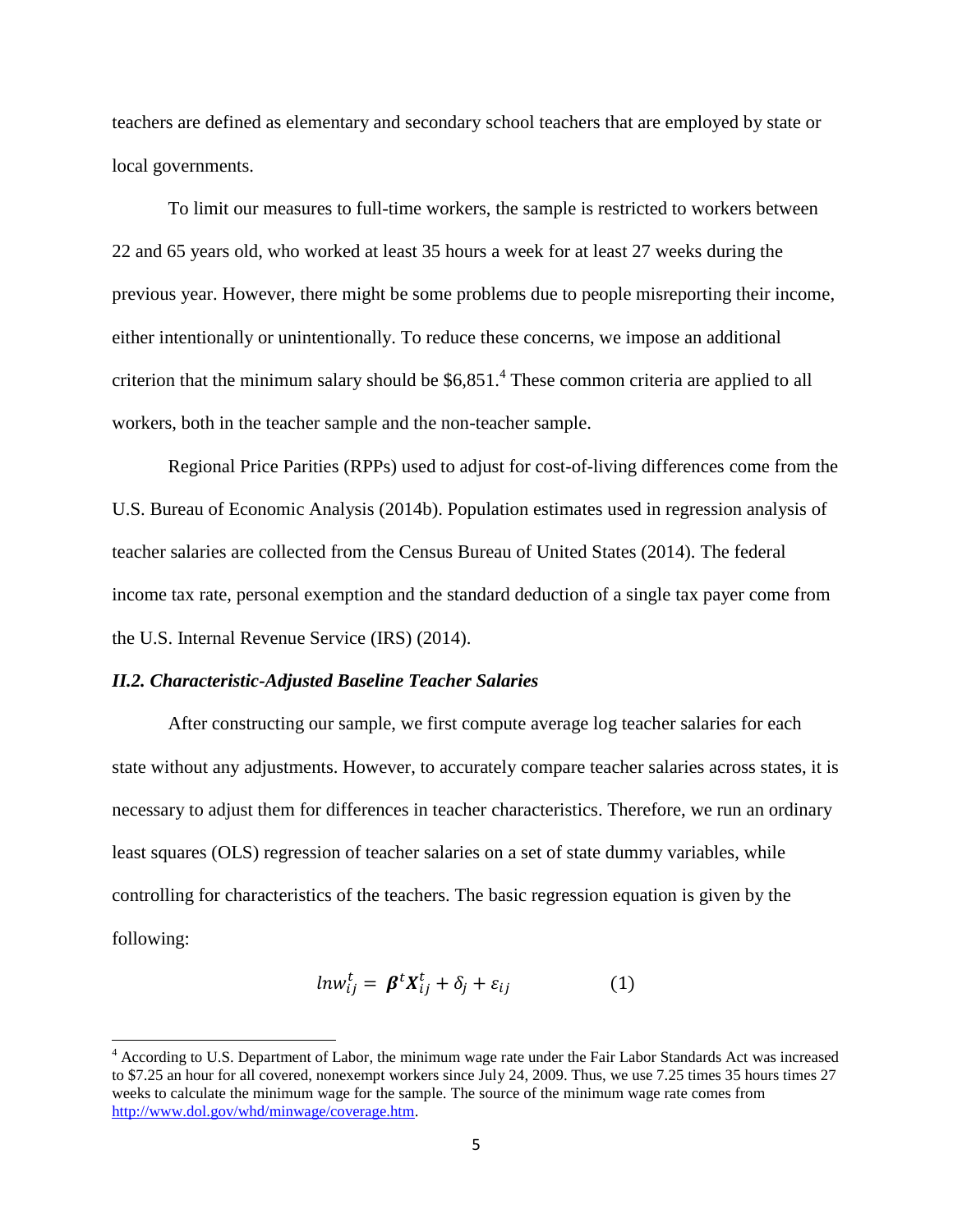where  $ln w_{ij}^t$  is the natural log wage of teacher *i* in state *j*.  $X_{ij}^t$  represents the vector of characteristics of teacher *i* in state *j*.  $\delta_j$  is the fixed effect of state *j* (i.e., the coefficient on the dummy variable for state *j*).  $\varepsilon_{ij}$  is the error term.

We control for several individual teacher characteristics in the regression. Firstly, to control for age and experience we include age interval indicators for: 25-30, 31-35, 36-40, 41-45, 46-50, 51-55, 56-60 and 61-65. The age interval 22-24 is omitted to avoid perfect collinearity. Secondly, we add a dummy variable to indicate if the teacher has earned a master's or other graduate degree. Thirdly, we include interval indicator variables for time spent working including: working 40-47 weeks, 48-49 weeks, over 50 weeks, $5 \text{ working } 40 \text{ hours per week}, 41$ -48 hours, 49-59 hours and working over 60 hours per week. We define persons working 27-39 weeks and 35-39 hours per week to be the reference group. Fourthly, we control for race and ethnicity using indicators for Hispanic origin, Black or African American, Asian, and other nonwhite, making non-Hispanic whites the omitted base group. Fifthly, we include indicators for being married, having a child, having a child below age 5, speaking English at home, and low proficiency in speaking English. Finally, we include an indicator for working as a secondary school teacher. Appendix Table1 reports descriptive statistics for the teacher characteristics.

We run the regressions for male and female teachers separately, with the results reported in Table 1. We use the coefficients,  $\beta^{tm}$  and  $\beta^{tf}$ , for male and female teachers, respectively, to predict characteristic-adjusted average log salaries of male and female teachers in each state. We then generate baseline characteristic-adjusted log teacher salaries for state *j*,  $ln \hat{w}_j^t$ , by weighting these predicted male and female teacher salaries:

$$
ln\widehat{w}_j^t = \alpha * (\widehat{\boldsymbol{\beta}}^{tm}\overline{X}^{tm} + \widehat{\delta}_j^m) + (1 - \alpha) * (\widehat{\boldsymbol{\beta}}^{tf}\overline{X}^{tf} + \widehat{\delta}_j^f)
$$
(2)

<sup>&</sup>lt;sup>5</sup> Starting with the 2008 ACS, weeks worked are only reported in broad intervals in the publicly available data.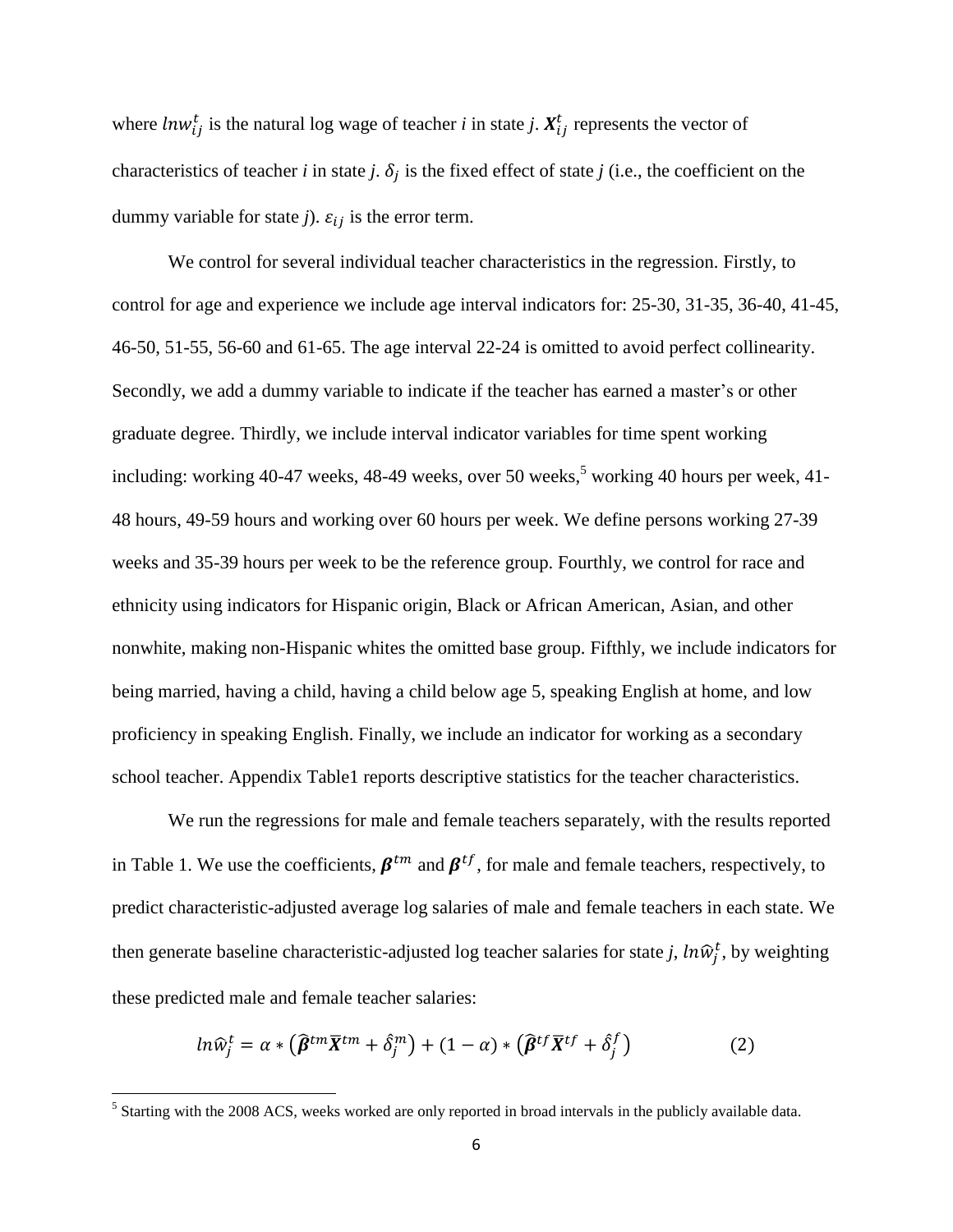where  $\alpha$  is the percent of male teachers,  $(1 - \alpha)$  is percent of female teachers,<sup>6</sup>  $\bar{X}^{tm}$  and  $\bar{X}^{tf}$  are national mean characteristics for males and females respectively,  $(\widehat{\beta}^{tm}\overline{X}^{tm} + \hat{\delta}_j^m)$  is the predicted average male log salary, and  $\big(\widehat{\boldsymbol{\beta}}^{tf}\overline{\boldsymbol{X}}^{tf}+\hat{\delta}_j^t\big)$  $\binom{f}{i}$  is the predicted average female log salary.

## *II.2.3. Cost-of-living Adjusted Teacher Salaries*

In addition to adjusting for teacher characteristics, Walden and Newmark (1995) demonstrate that assessments of teacher pay across states should take into account cost-of-living differences, in which Fournier and Rasmussen (1986) and Nelson (1991) find a positive relationship between teacher salaries and state cost-of-living (COL). Thus, we next further adjust characteristic-adjusted teacher salaries for cost of living to produce real differences in teacher salaries.

We use the average U.S. Bureau of Economic Analysis Regional Price Parities (RPPs) from 2009 to 2011. Following Aten et al. (2013), we use the balanced results that can ensure the sum of nominal income across states equals the sum of personal incomes at RPPs. To be consistent with sample data, we weight RPPs from 2009 to 2011 using state population. We rescale the index using Alabama's value equal to 1 for normalization. Other methods of adjusting for regional price differences are available (e.g., Albouy, 2008), but as shown below the use of non-teachers in amenity-adjusting teacher wages causes the teacher salary comparison to be invariant to the choice of regional price deflators. The RPPs differentials are reported in Appendix Table 2.

### *II.2.4. Amenity-Adjusted Teacher Salaries*

 $\overline{\phantom{a}}$ 

In competitive markets with freely mobile individuals, spatial equilibrium requires that prices in housing and labor markets adjust so that identical workers obtain equal utility across all

 $6$  The male-to-female teacher ratio in the sample is 0.24:0.76.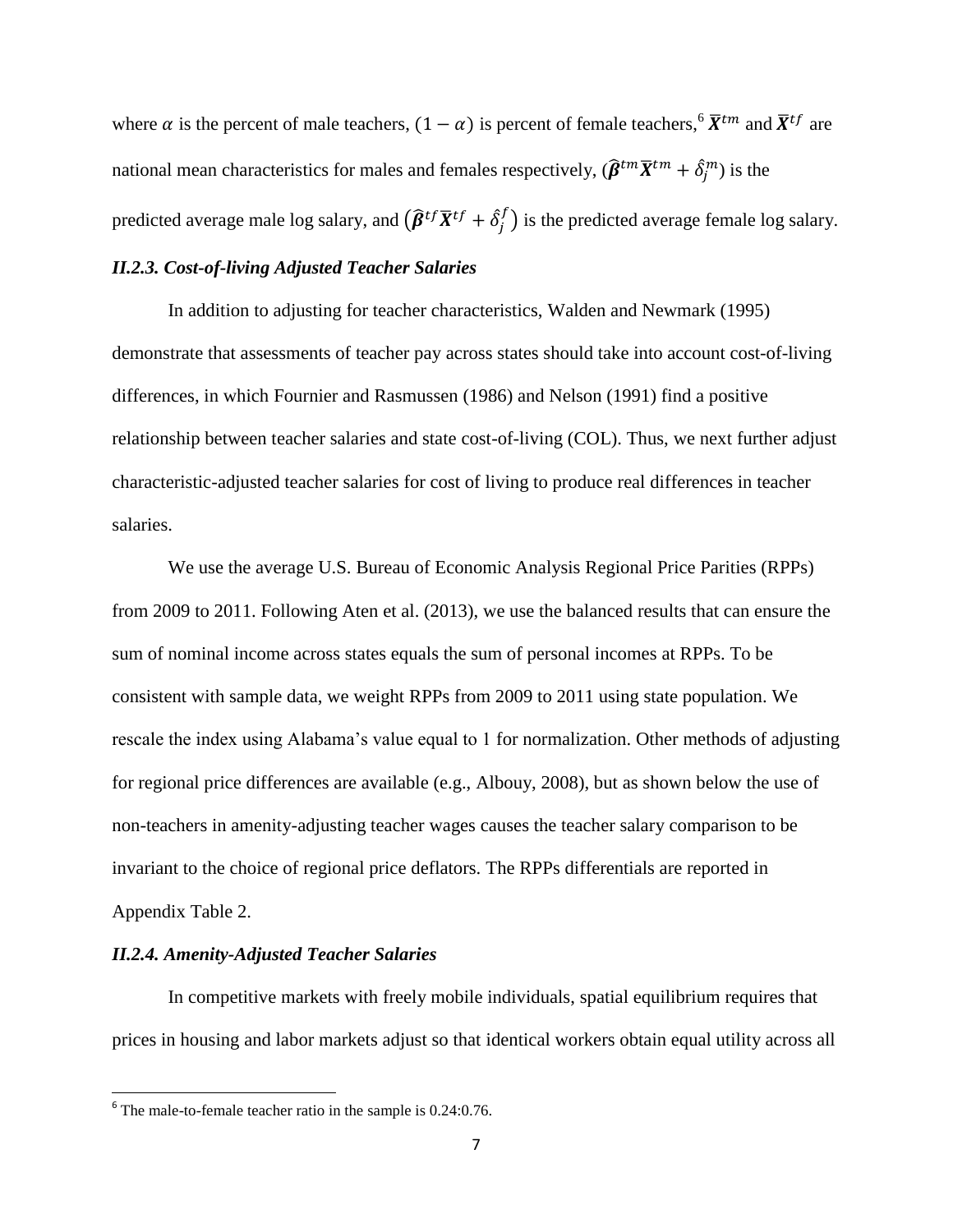areas (Roback, 1982; Winters, 2009). Workers are willing to accept lower real wages to live in high-amenity areas. Thus, the real wage differences of non-teachers across states can be used to estimate how much of teacher wage differences across states are due to amenity differences, assuming identical preferences for amenities and local goods between the two groups. Following Stoddard (2005) and Taylor and Fowler (2006), we use the local amenity values inferred from non-teacher salaries to further adjust teacher salaries in the same state using the 2009-2011 3 year ACS sample.

Therefore, we regress non-teacher wages on individual characteristics and a set of state dummy variables, and use the estimated state fixed effects to measure differences in state household amenity attractiveness. The basic regression equation is given by the following:

$$
ln w_{ij}^{nt} = \beta^{nt} X_{ij}^{nt} + \eta_j + \omega_{ij}
$$
 (3)

where  $\text{law}_{ij}^{nt}$  is the natural log wage of non-teaching worker *i* in state *j*.  $X_{ij}^{nt}$  represents the vector of non-teaching worker's characteristics, which are the same as those defined for teachers in Equation (1) (except for the secondary teacher dummy) and are reported in Appendix Table 3.  $\eta_i$ is the fixed effect for state *j*.  $\omega_{ij}$  is the error term. We estimate the regression for male and female workers separately.

To control for sorting based on occupations and industries, we also include a vector of dummy variables for an individual's industry and occupation. Based on the ind1990 IPUMS variable, the vector includes the industries of agriculture, forestry and fisheries, mining, construction, manufacturing, transportation, communications and other public utilities, wholesale trade, retail trade, finance, insurance and real estate, business and repair services, personal services, entertainment and recreation services, professional and related services and industry of public administration; we omit the category of active duty military. We include a vector of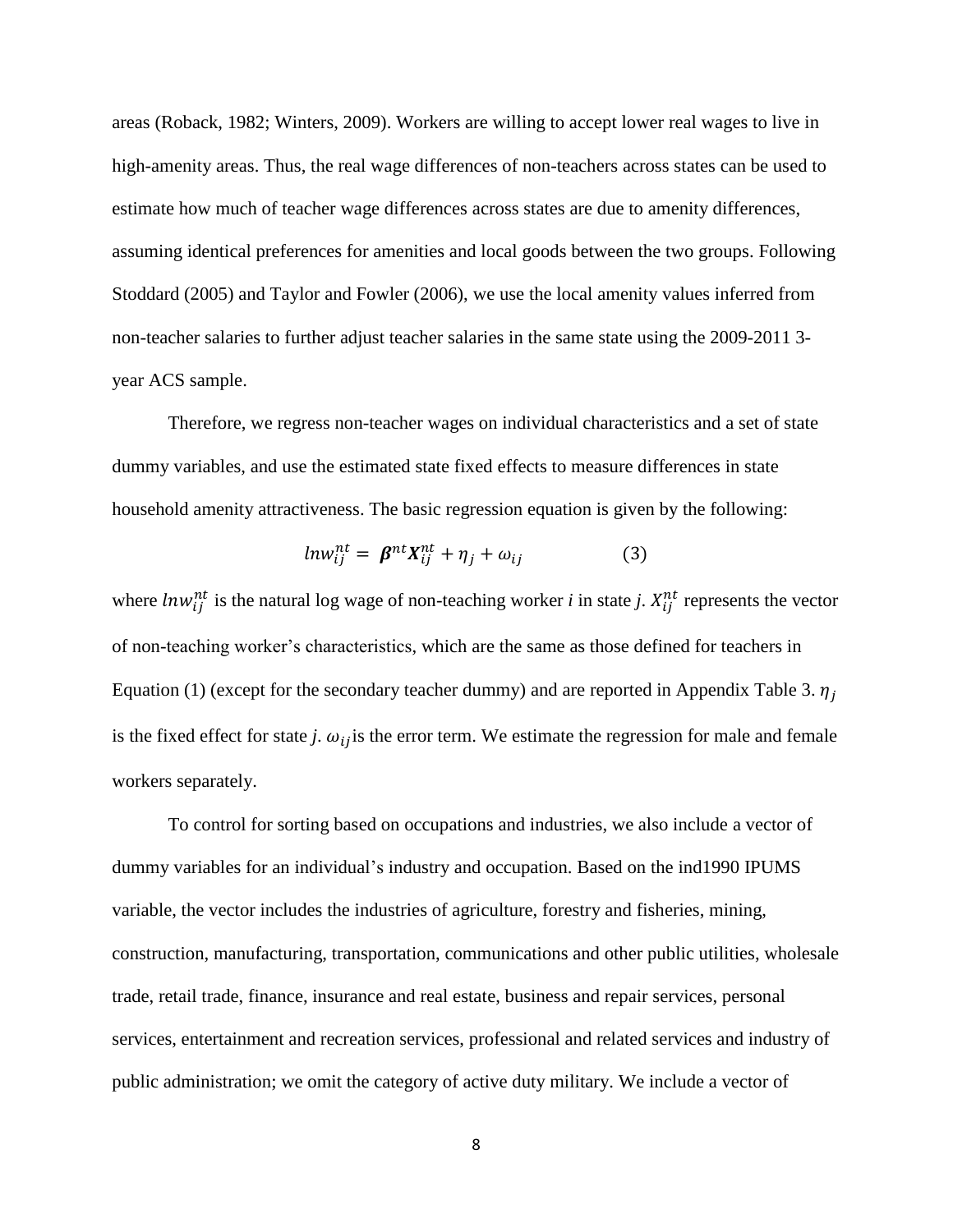occupation indicators based on the occ1990 IPUMS variable including: managerial and professional specialty, technical, sales and administrative support, service, farming, forestry and fishing, precision production, craft and repair and operators, fabricators and laborers (omitting military occupations). Table 2 shows the coefficients of non-teacher characteristics from the wage regressions (for both with and without adjusting for occupation and industry). Appendix Table 4 reports statistics and regression results for the industry and occupation control variables.

Using the non-teacher regression results and national means for the characteristics, we predict characteristic-adjusted average log salaries for male workers,  $(\widehat{\bm\beta}^{ntm}\overline{X}^{nm}+\hat\eta_j^m)$ , and female workers,  $(\widehat{\pmb{\beta}}^{ntm}\overline{X}^{nf} + \hat{\eta}_j^f)$  $_{i}^{f}$ ), for each state. As Albouy (2008) argued, federal taxes reduce the net income that households gain from moving to a region offering higher wages because of the progressivity of the federal tax code and these mostly are not matched by higher federal expenditures in the region.<sup>7</sup> We then calculate the after-tax log salaries by netting out the average federal income tax rate from the predicted non-teaching workers' characteristic-adjusted average salaries of each state:

$$
ln a\widehat{w}_j^{nt} = (\widehat{\beta}\overline{X}^{nt} + \widehat{\eta}_j) + ln(1 - ATR_j)
$$
 (4)

where  $\text{ln}a\hat{w}_j^{nt}$  represents after-tax, characteristic-adjusted, non-teacher average log salary in state *j*.  $ATR<sub>j</sub>$  is the average federal income tax rate in state *j*. We calculate equation (4) for males, *lna* $\widehat{w}_j^{ntm}$ , and females, *lna* $\widehat{w}_j^{ntf}$ , accordingly.

To calculate the average federal income tax rate (ATR) of non-teachers in each state, we firstly calculate,  $\hat{w}_j^{nt}$ , characteristic-adjusted wages of non-teachers, following the procedure

 $\overline{\phantom{a}}$ 

 $<sup>7</sup>$  We do not adjust for differences in state tax rates because they also are likely associated with differences in state</sup> expenditures, which can provide offsetting benefits to households for the higher taxes (Yu and Rickman, 2013). In addition, because of the low rates and hence less progressive nature, compared to federal personal income tax rates, the effects on salary comparisons between teachers and non-teachers across states are likely to be inconsequential.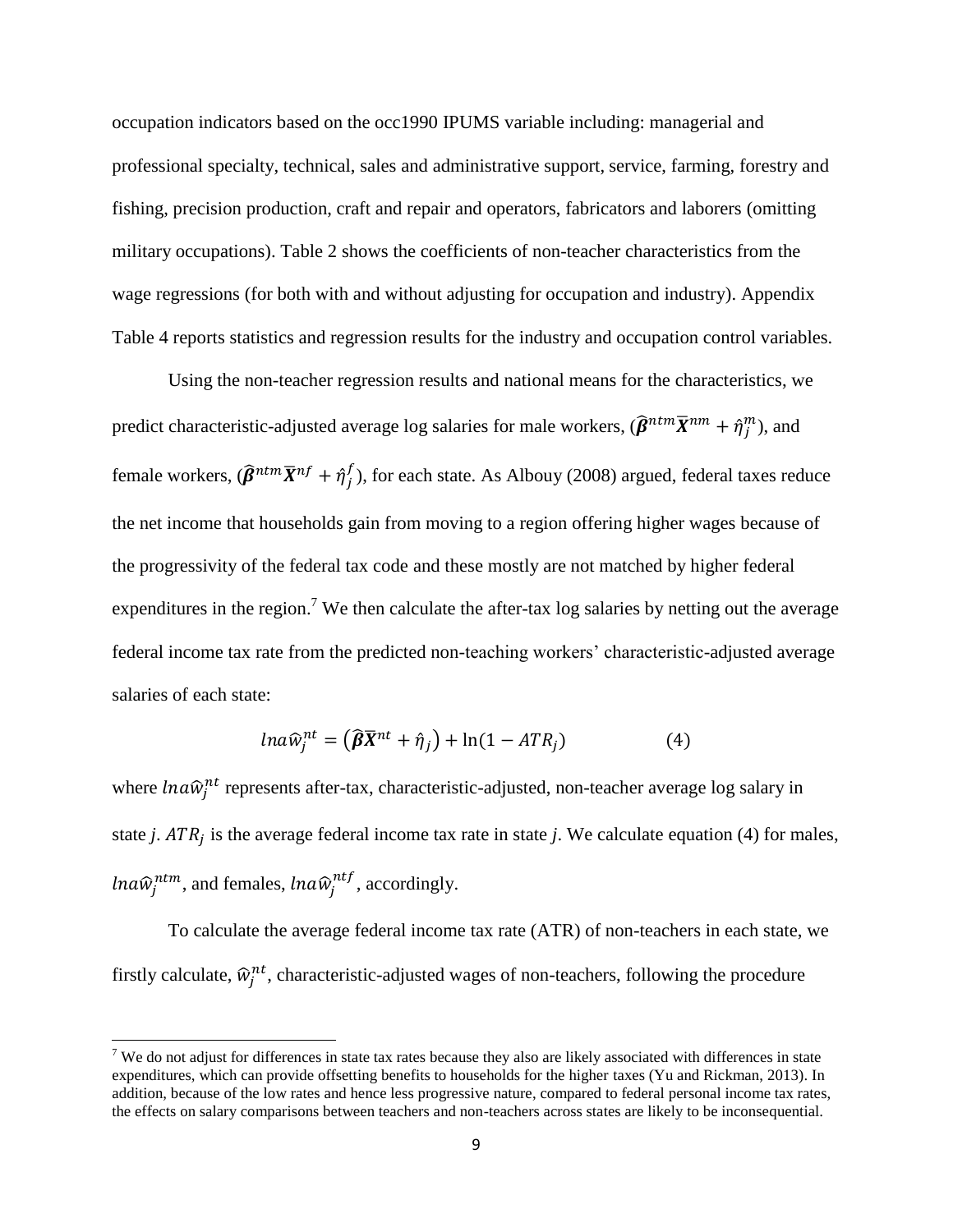described above and using equation (3). Because the 3-year ACS dollar amounts had been converted to 2011 real values and the federal income tax schedule did not vary much from 2009 to 2011, we use 2011 tax information in the calculation.<sup>8</sup> We give every individual one personal exemption,  $e$ , and the standard deduction for a single taxpayer,  $d$ , to compute taxable income for the average non-teaching worker in state *j*:

$$
t\widehat{w}_j^{nt} = \widehat{w}_j^{nt} - e - d \tag{5}
$$

We then apply these taxable incomes to the tax rates:

$$
tax_j^{nt} = \sum_{k=1}^{6} t\widehat{w}_{jk}^{nt} * MTR_k
$$
 (6)

where tax indicates the taxes payable by the average non-teaching worker in state *j*.  $t\hat{w}_{jk}^{nt}$  is the taxable income of non-teaching worker of the tax brackets from 1 to 6, while *k* represents the tax brackets.<sup>9</sup>  $MTR_k$  is the marginal tax rate of the relevant tax bracket.

Using the tax payable divided by characteristic-adjusted income, we derive the average tax rate (ATR) of non-teachers for each state:

$$
ATR_j^{nt} = \frac{\tan \frac{nt}{j}}{\widehat{w}_j^{nt}} \tag{7}
$$

We also use a similar procedure derive the ATR of teachers in state *j*,  $ATR_j^t$ . Appendix Table 5 shows average federal income tax rates across states.

Using equation (4) and the cost-of-living index described in section II.2.3, we calculate:

$$
lnac\hat{w}_j^{nt} = lna\hat{w}_j^{nt} - lncol_j
$$
 (8)

<sup>&</sup>lt;sup>8</sup> 2011 federal income tax rates, personal exemption, 3700, and standard deduction, 5800, for a single tax payer are collected from Internal Revenue Services (IRS) (2014).

<sup>&</sup>lt;sup>9</sup> For example, if the nonteaching worker's taxable income is 40,500 in 2011, then his tax payable for that year is 6250 by applying the marginal tax rate to each tax bracket: 0.10\*8500+ 0.15\*(34500-8500)+ 0.25\*(40500-34500).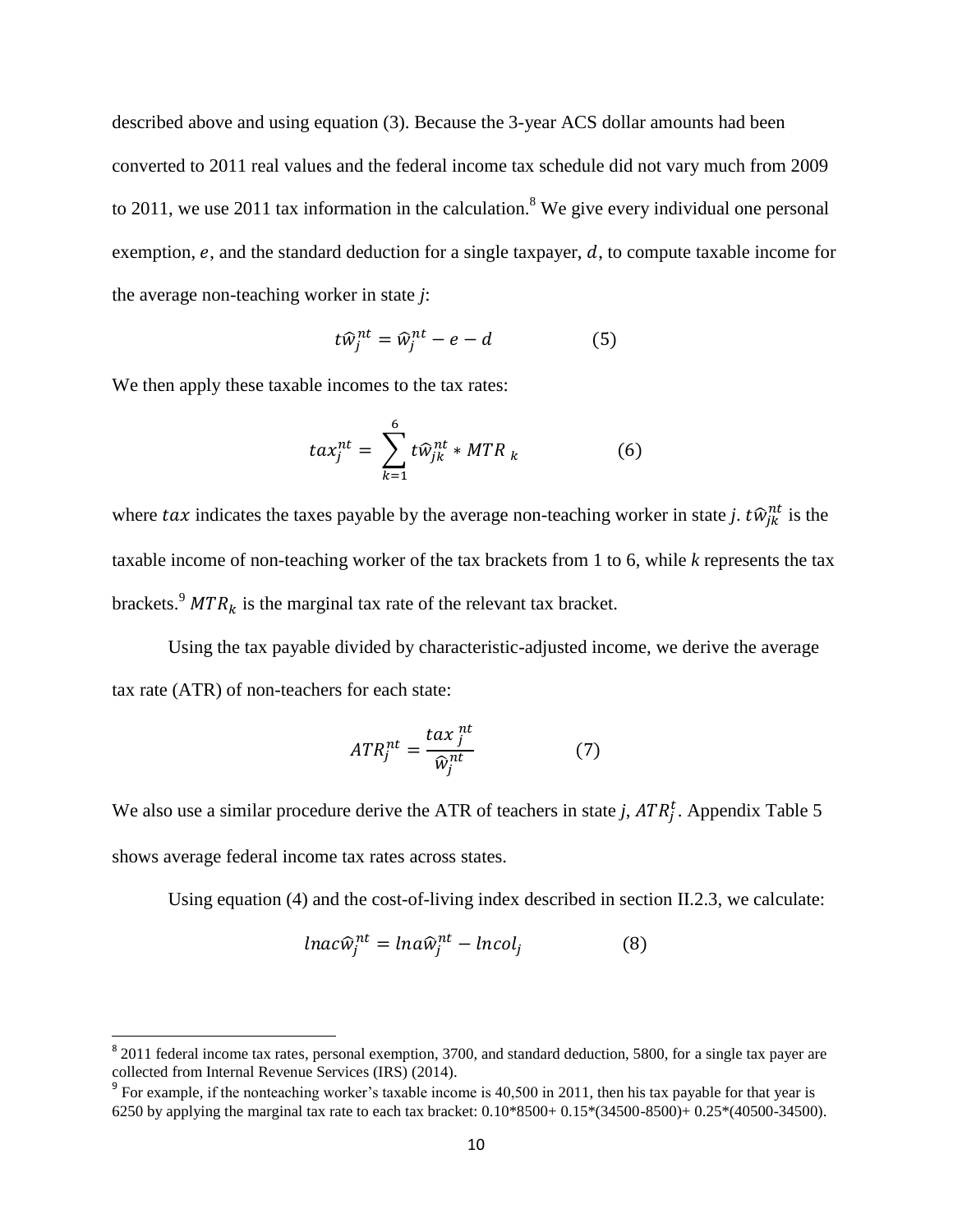where *lnac* $\hat{w}_j$ <sup>nt</sup> is the after-tax, cost-of-living, and characteristics-adjusted non-teacher average log salary in state *j. col<sub>j</sub>* represents the cost-of-living index value in state *j*. The real after tax wages of non-teacher males,  ${lnac} \widehat{w}^{ntm}_{j}$ , and females,  ${lnac} \widehat{w}^{ntf}_{j}$ , are estimated accordingly. We next calculate real after-tax log wages differences of non-teachers relative to Alabama:

$$
\xi_j = \ln a c \hat{w}_j^{nt} - \ln a c \hat{w}_{AL}^{nt} \tag{9}
$$

where  $j=AL$  denotes the state of Alabama. Using equation (9), we estimate the value of  $\xi_j$  for males,  $\xi_j^m$ , and females,  $\xi_j^f$ , separately. Using the male-to-female teacher ratio,  $\alpha$ :  $(1 - \alpha)$ , we estimate the weighted average of  $\xi_i$  as:<sup>10</sup>

$$
\hat{\xi}_j = \alpha * \xi_j^m + (1 - \alpha) * \xi_j^f. \tag{10}
$$

Because  $\hat{\xi}_j$  indicates the amenity values across states, we use it to further adjust teacher salaries:

$$
lnac\widetilde{w}_j^t = lnac\widehat{w}_j^t - \widehat{\xi}_j \tag{11}
$$

where *lnac* $\widetilde{w}_j^t$  is average log teacher salaries in state *j* adjusted for amenities, federal taxes, costof-living, and teacher characteristics. *lnac* $\hat{w}_j^t$  is after-tax, cost-of-living, teacher characteristicsadjusted, average log salary in state *j*.

From equations (8)-(11), it follows that the impact of the term  $|ncol_i|$  would be cancelled out in comparing teachers with non-teachers, while the variation of different federal income tax effects on teacher and non-teacher wages remains. Thus, equation (11) simplifies to equal the federal tax-adjusted and characteristic-adjusted wage difference between teachers and nonteachers:

$$
lnac\widetilde{w}_j^t = lna\widehat{w}_j^t - lna\widehat{w}_j^{nt}.
$$
 (12)

 $\overline{\phantom{a}}$ 

<sup>&</sup>lt;sup>10</sup> The ratio of male-to-female non-teaching workers, 0.58:0.42 differs from the male-to-female teacher ratio, 0.24:0.76. Considering that preferences for local amenity attractiveness might differ between male and female teachers, we use the male-to-female teacher ratio, 0.24:0.76 to compose teachers' amenity values  $\xi_i$  across states.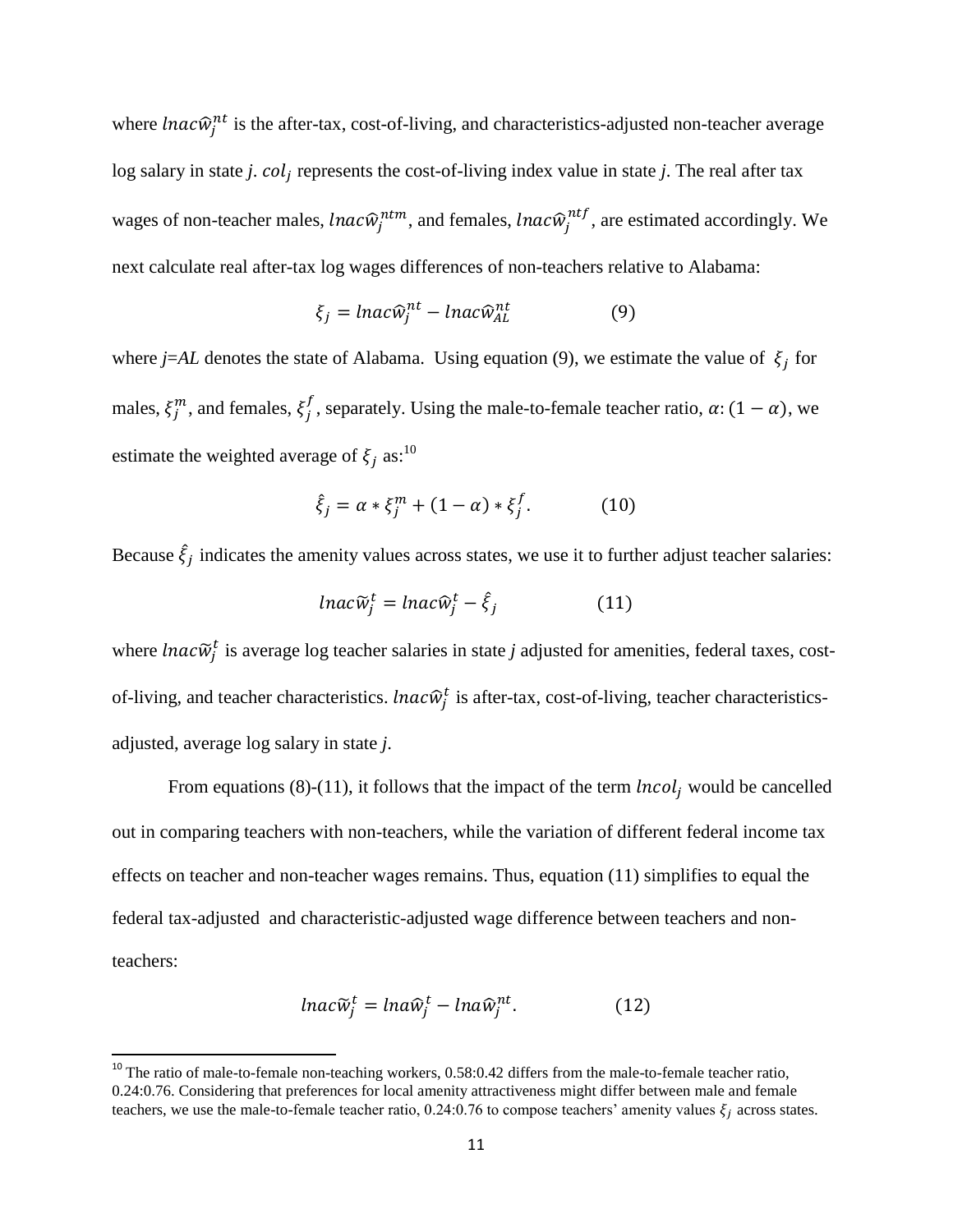That is, the differences in federal tax adjusted teacher salaries relative to those of other college graduates across states reveals state differences in fully-adjusted teacher salaries. The derivation assumes equal capitalization of household amenities into salaries between teachers and other graduates and an absence of effects of varying working conditions for teachers across states, assumptions which are tested in robustness analysis below.

### **III. Findings**

#### *III.1. Results for Teacher Salary Rankings*

Table 3 reports the average teacher salary log differentials across states relative to Alabama for 2009-2011. We report several measures that differ in the adjustments made. Column (1) shows the average teacher salary log differential computed directly from the ACS with no adjustments. Column (2) reflects adjustments for teacher characteristics, and column (3) contains differentials after adjustments for teacher characteristics and cost-of-living differences. Column (4) shows differentials that adjust for teacher characteristics, cost-of-living differences, the progressive nature of the federal tax code, and amenity differences, computed without imposing industry and occupation controls. Column (5) differentials include the adjustments from column (4) after controlling for industry and occupation in the non-teacher sample.

Standard deviations of the relative log salary differentials appear in the final row of Table 3. They reveal that each adjustment reduces the variation in teacher salaries, suggesting that differences in unadjusted state teacher salaries are partly explained by these other factors. The largest reduction occurs from adjusting for state differences in cost of living.

Table 4 lists the state rankings of teacher salaries for the corresponding columns in Table 3. The rankings, from 1 to 48, represent the highest to lowest teacher salaries. Column (1) of Table 4 shows that New York, New Jersey, California, Connecticut, and Rhode Island are the top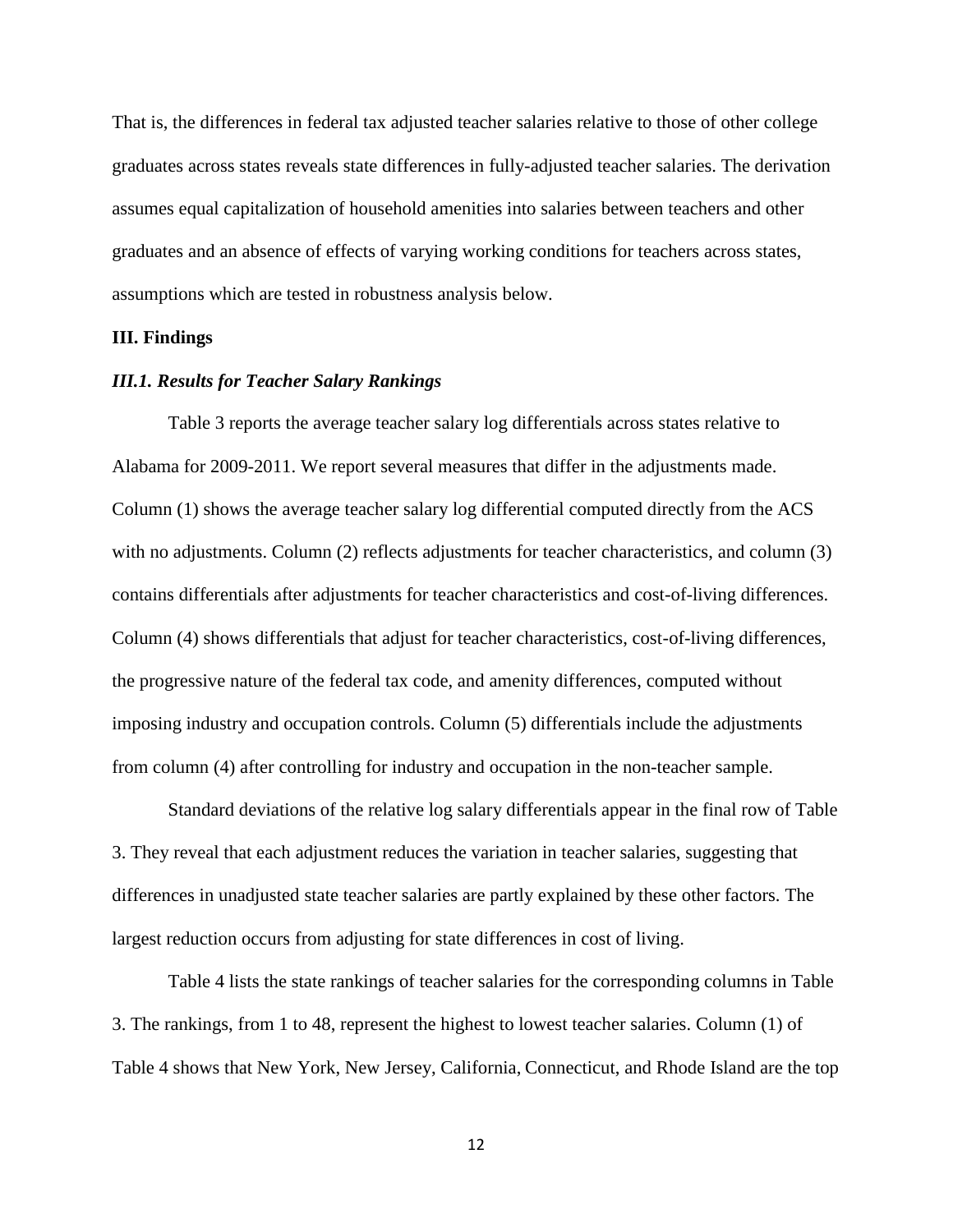five highest teacher salary states; South Dakota, Oklahoma, North Dakota, Mississippi and Montana are the five states with the lowest unadjusted teacher salaries in the 2009-2011 ACS. The ranking in column (2) of Table 4 shows that characteristic-adjusting teacher salaries does not significantly change the ranking among states in column (1). The correlation between the rankings in columns (1) and (2) is 0.98. The largest change occurred for Louisiana with its ranking increasing from 31 to 24. North Carolina has the second largest change in that its ranking increased from 42 to 36. New York, New Jersey, California and Rhode Island remain the highest four teacher salary states. Connecticut fell from 5 to 6, while Maryland's rank increased from 6 to 5. Characteristic-adjusted teacher salaries in South Dakota, Oklahoma, Mississippi and Montana remain in the bottom five, while the rank of North Dakota increased to 43 from rank 46, and West Virginia fell from 43 to 44 becoming one of the lowest five teacher salary states.

The state rankings for cost-of-living (and characteristic) adjusted salaries are shown in column (3) of Table 4. The results indicate that the cost-of-living adjustment has a larger impact on the comparison of teacher salaries across states than adjusting for teacher characteristics, consistent with the pattern of standard deviations of the log salary differentials shown in Table 3. The correlation of the rankings between the unadjusted salaries in column (1) with the cost-ofliving adjusted salaries is 0.83. Rhode Island has the highest cost-of-living adjusted salaries, followed by Michigan, Ohio, New Jersey and California. Among these, only Michigan and Ohio are not in the top five in terms of unadjusted salaries. Vermont was lowest ranked, with Montana, South Dakota, Oklahoma and Arizona rounding out the bottom five states. Only Arizona and Vermont were not in the bottom five in terms of unadjusted salaries. Fournier and Rasmussen (1986) also note a number of states shifting in the rankings after adjusting teacher salaries for cost of living, though the correlation of the two sets of rankings is 0.86. A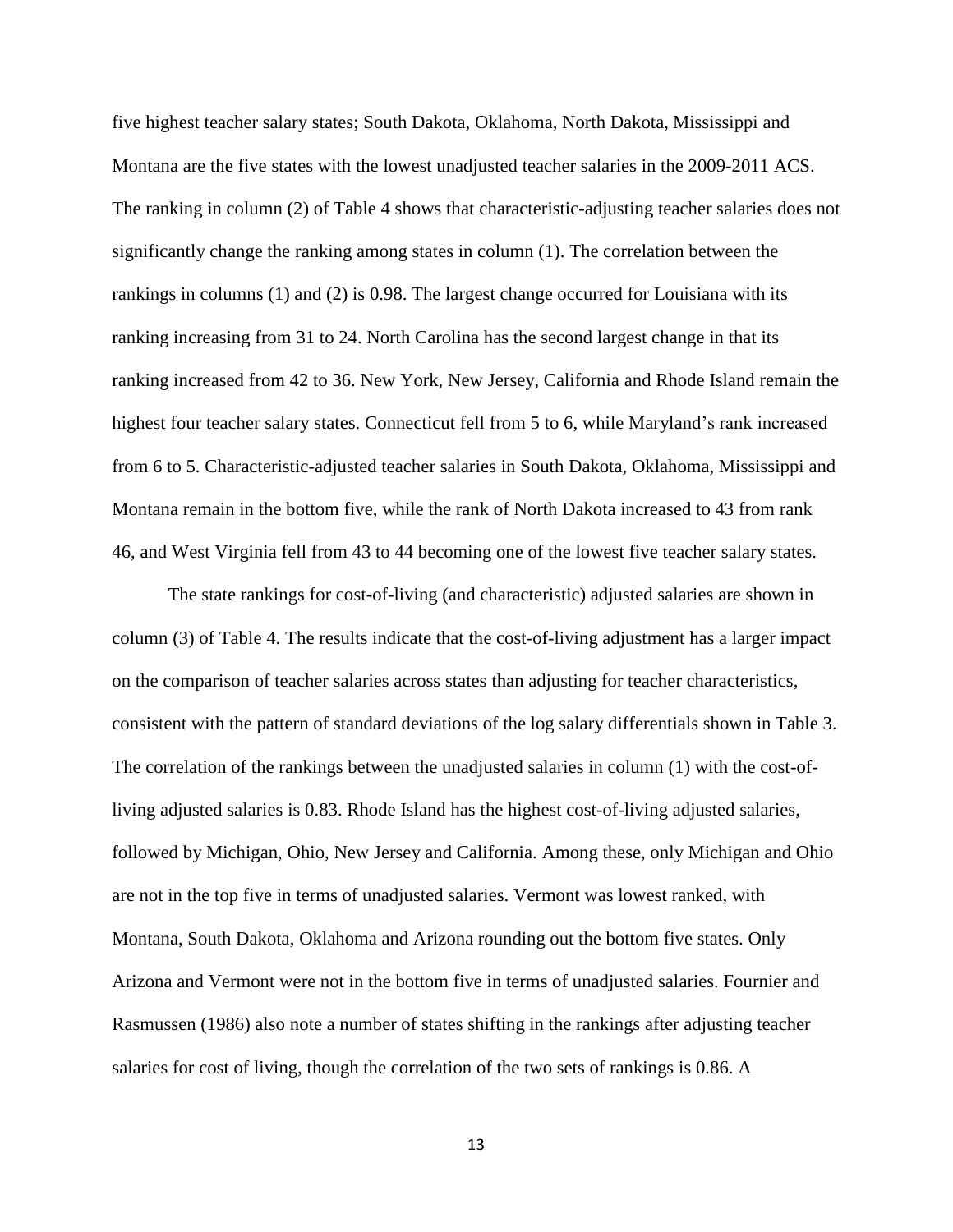comparable correlation of 0.84 exists between the unadjusted and cost-of-living adjusted teacher salary rankings of Nelson (1991).

Adjusting for amenity differences has a greater effect on correlation between the rankings. The correlation of the ranking between columns (1) and (4) is 0.29, while that between columns (1) and (5) is  $0.40$ .<sup>11</sup> The correlation of the average ranking of columns (4) and (5) with the ranking of the COL-adjusted salaries in column (3) is 0.51, approximately equal to that found by Stoddard (2005) and Taylor and Fowler (2006) between the two sets of rankings. The highest ranked states in both rankings, in order are Wyoming, Michigan, Rhode Island and Pennsylvania. Wisconsin is fifth in the column (4) ranking, while Delaware is fifth in the column (5) ranking. The five states dropping the most in the rankings (averaged across columns (4) and (5)), in order are: Texas, Connecticut, Maryland, Georgia and Virginia. The five states moving up the most in the rankings, in order are: Montana, Vermont, Maine, Idaho and South Dakota. There are nineteen states that either moved up or dropped by more than ten ranks. The large shift in ranking suggests that teacher salary comparisons based on unadjusted salaries or even COLadjusted salaries are likely significantly misleading.

The correlation of our unadjusted teacher salaries with those for: 1980-1981 (Fournier and Rasmussen, 1986) is 0.79; 1989-1990 (Walden and Newmark, 1995) is 0.89; and 1999-2000 (Taylor and Fowler, 2006) is 0.77. This suggests a high degree of persistence over time in teacher salary rankings that continues today. The correlation of the average ranking from columns (4) and (5) with the amenity-adjusted ranking for 1990 of Stoddard (2005) is 0.47.

### *III.2. Robustness of the Amenity-Adjusted Rankings*

 $\overline{\phantom{a}}$ 

Using other college graduate wage and salary differences across states for comparing teacher salaries assumes that household amenity attractiveness is equally capitalized into non-

<sup>&</sup>lt;sup>11</sup> The ranking shown in column (4) is highly correlated to the ranking showing in column (5) (r= 0.97).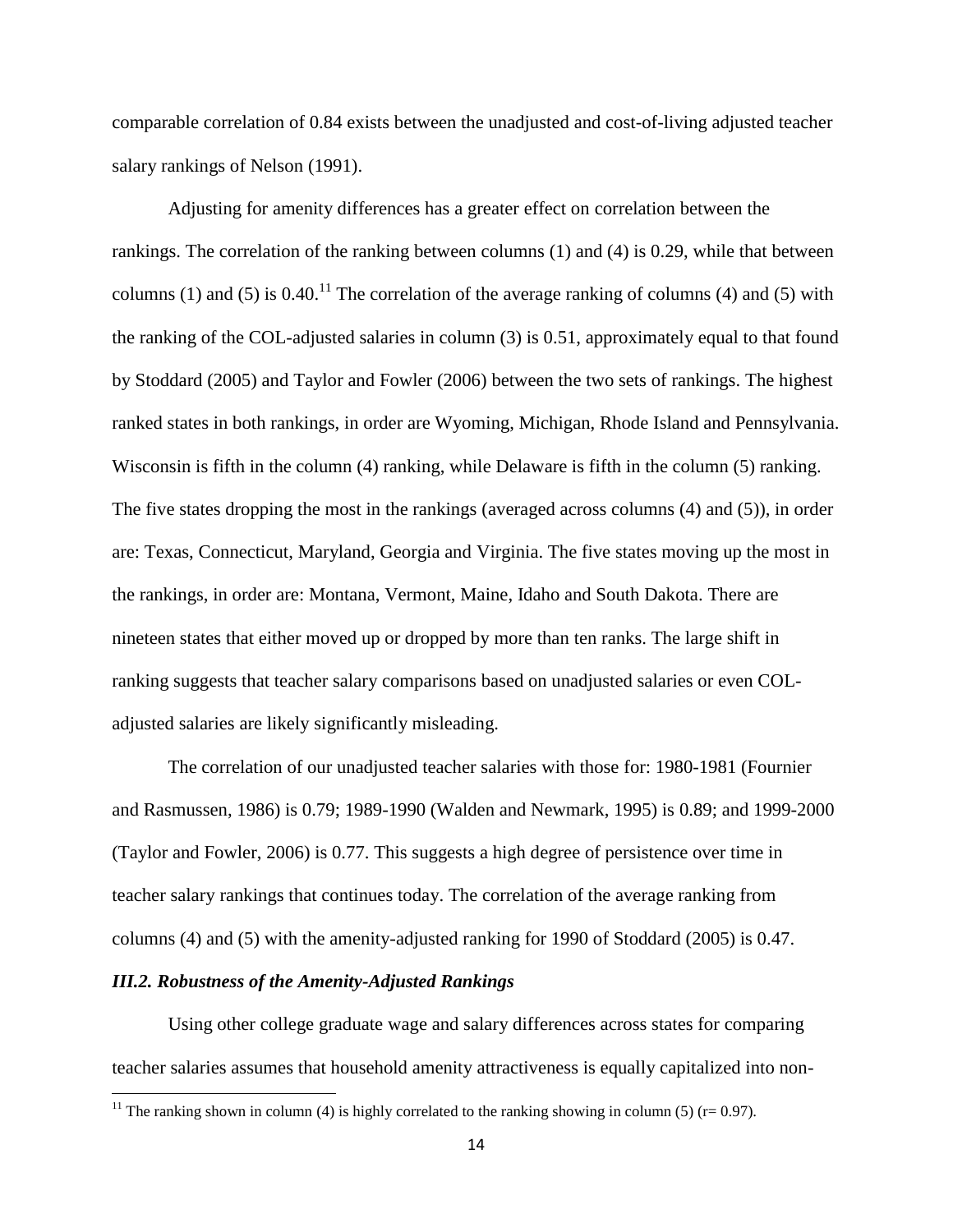teacher and teacher salaries. Based on their empirical analysis, Brueckner and Neumark (2014) conclude that public sector wages do not fully reflect the presence of high amenities, particularly those for public sector workers who are union members.<sup>12</sup> It also is possible that teachers and non-teachers have different preferences for natural amenities. Therefore, we next examine whether the difference between the after federal tax salaries of teachers and that of other college graduates is related to natural amenities in the state. If teachers do not pay the full price of natural amenities relative to other college graduates, the difference should be positively and significantly related to the natural amenity attractiveness of the state. We also examine whether the effect depends on the percent of unionized state teachers.

Regressions are run using other college graduate salaries that control for industry and occupation (column (5) of Table 3), though the results are not affected by instead using the other college graduate wages obtained by not controlling for industry and occupation (column (4) of Table 3). Natural amenities are measured by a scale constructed by Economic Research Service  $(ERS)$  of the United States Department of Agriculture.<sup>13</sup> The amenity scale is derived from the relationship between population growth and its relationship to six measures (McGranahan, 1999): (1) average January temperature; (2) average January days of sun; (3) a measure of temperate summers; (4) average July humidity; (5) topographic variation; and (6) water area as a proportion of total county area.

The results are shown in Table 5. The results for the model that only includes the natural amenity scale variable are shown in column (1). The negative sign on the amenity scale variable suggests that, if anything, teachers pay more for the presence of attractive amenities. The

 $\overline{\phantom{a}}$ 

 $12$ Previous literature has found that teacher unions increase teacher salaries, especially for experienced teachers (West and Mykerezi, 2011; Winters, 2011; Cowen and Strunk, forthcoming).

<sup>&</sup>lt;sup>13</sup> The natural amenity dataset and documentation can be found at  $\frac{http://www.ers.usda.gov/data-products/natural$ [amenities-scale.aspx](http://www.ers.usda.gov/data-products/natural-amenities-scale.aspx) (last accessed January 19, 2015).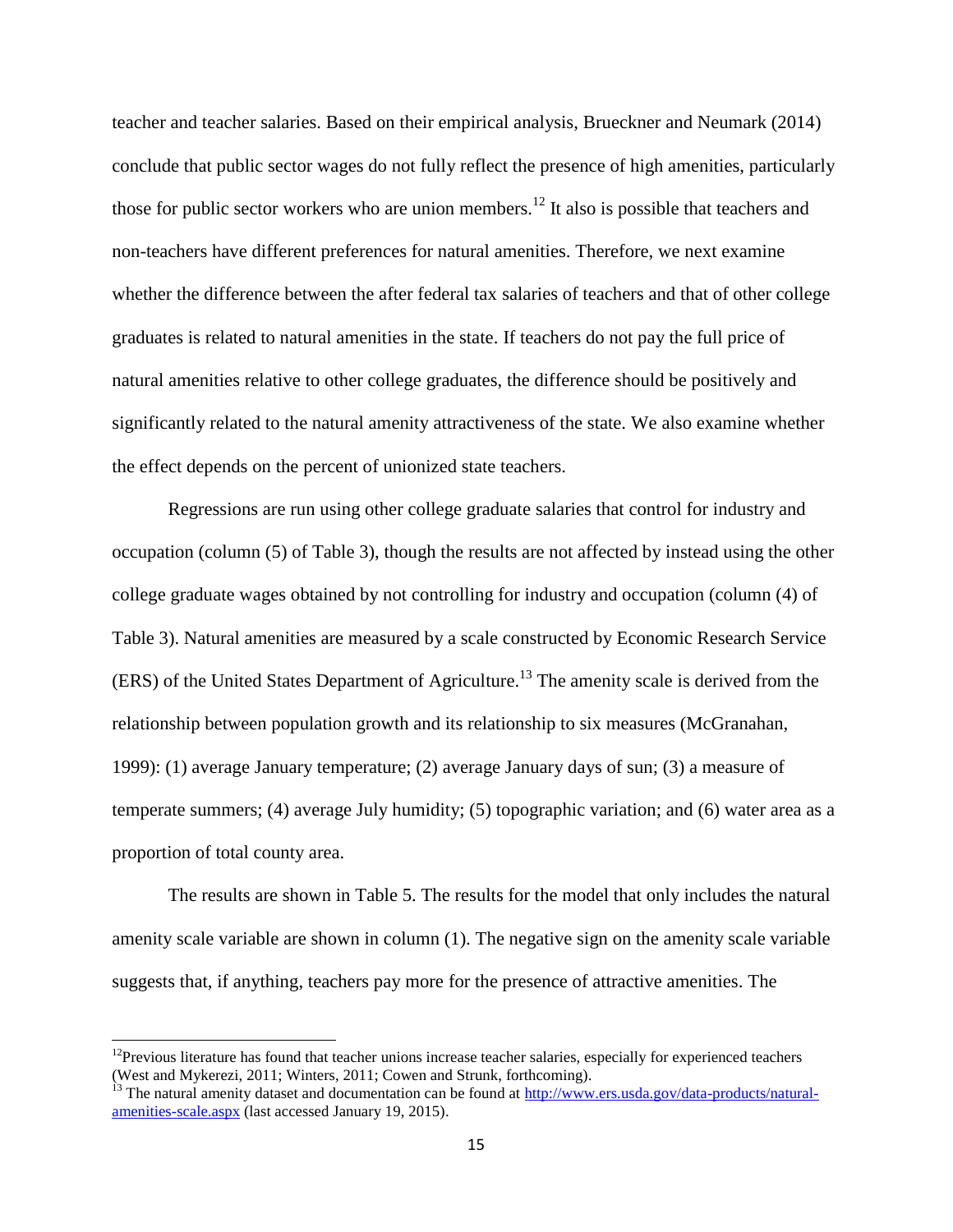amenity scale variable becomes insignificant though when teacher unionization and its interaction are added to the regression. This is true using either the percent of teachers who are members of a union (column (3)) or the percent of teachers covered by a union (column (4)), where in both cases the interaction variable also is insignificant. In results not shown, using the estimates of state quality of life by Albouy (2008, Table A2), which reflect both the presence of man-made and natural amenities, in place of the ERS amenity scale variable produces nearly the same results as those in Table 5; the only notable difference is that the Albouy state amenity variable is statistically insignificant in the column (1) model, though still negative in sign. Therefore, the evidence supports using other college graduate salaries to measure amenity effects on teacher salaries at the state level.

Given potential intrastate variation in cost of living, natural amenities and differences in the spatial patterns of residence between teachers and other college graduates within states (Taylor, 2008), we next examine whether the state teacher amenity-adjusted salary rankings are affected by comparing teachers in metropolitan areas versus nonmetropolitan areas with other college graduates in the respective areas. All steps above applied at the state level are now applied for metropolitan and nonmetropolitan areas of states separately and aggregated based on population in metropolitan versus nonmetropolitan areas to produce revised state rankings. Yet, in results not shown for brevity, the ranking is not much affected. The correlation of the ranking from column (5) of Table 4 with the revised ranking obtained from separately estimating metropolitan versus nonmetropolitan areas is 0.91. Michigan, Pennsylvania and Rhode Island remain in the top five, while Arizona, New Mexico, North Carolina and Virginia all remain in the bottom five, where Oklahoma slightly improved in the ranking from forty-fourth to fortieth.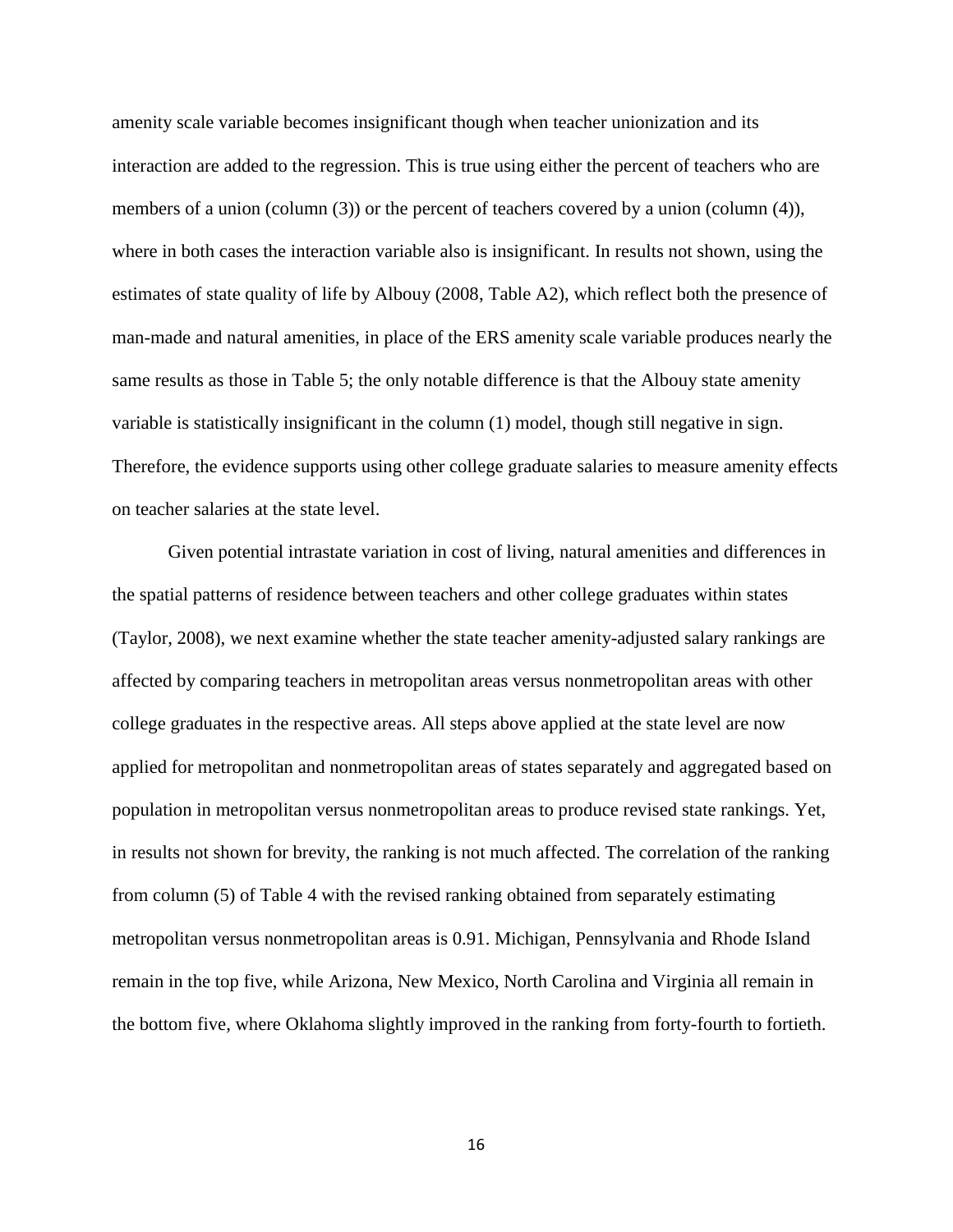The largest move downwards is Wyoming, from first to nineteenth, while the largest move upwards is North Dakota, from nineteenth to fifth.

In addition to amenity attractiveness of the area, characteristics of the students and education environment may affect the attractiveness of the state to teachers and their salaries (Walden and Newmark, 1995; Stinebrickner, 1998; Imazeki, 2005; and Martin, 2014). Therefore, we also regress the fully-adjusted teacher salary differences on several variables that proxy for the teaching environment in several specifications for the period 2009-2011: the pupilto-teacher ratio in public elementary and secondary schools; the percentage of public school students eligible for free/reduced-price lunch program; the share of public school students prekindergarten through the twelfth grade who were white; the percentage of public school students who were limited English proficient or were English language learners; and the percentage of public school students having an Individualized Education Program. Control variables, measured for 2009-2011, include: the ratio of the K-12 student population to overall state population; natural log of state median income; and the K-12 student growth rate over the period.<sup>14</sup> We also separately include measures to capture state and local public sector unionization effects on teacher salaries: for state and local public sector employees we include the sector union member ratio, the bargaining agreement coverage ratio, and a variable measuring their bargaining rights (Valletta and Freeman, 1988). In results not shown, across a multitude of specifications, we do not find a significantly positive wage compensating differential for a more challenging teaching environment. Only for specifications when the bargaining rights variable is the measure of unionization is one of the teaching environment variables significant: the ratio of Individualized Education Program students is significantly and positively related to the fully-adjusted teacher

 $\overline{\phantom{a}}$ 

<sup>&</sup>lt;sup>14</sup> All right-hand-side variables related to public schools were obtained from the National Center for Education Statistics at http://nces.ed.gov/.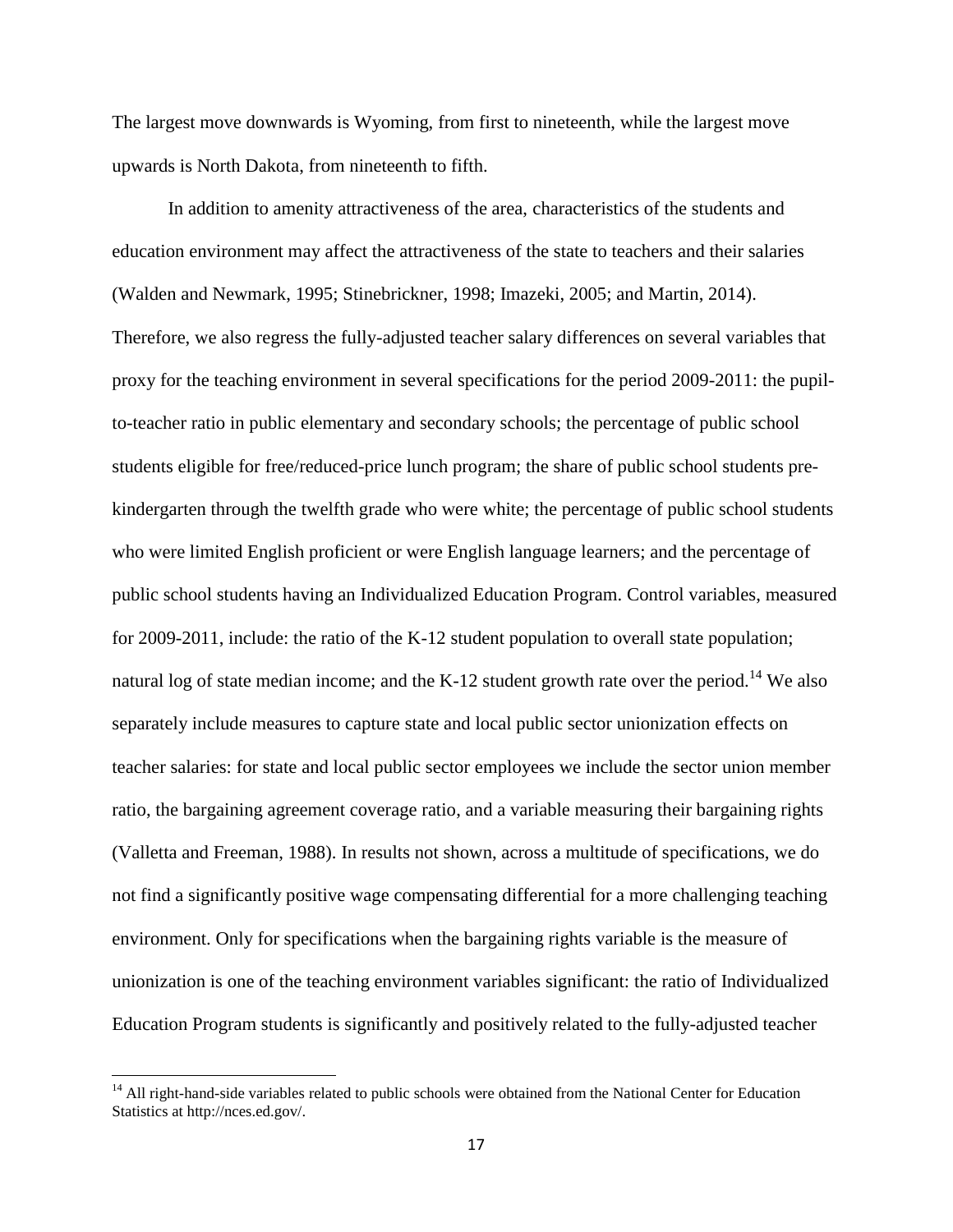salaries. Thus, because of the lack of consistent significant effects of teaching environment variables, we do not further adjust teacher salaries.

### *III.3. Salary Impacts on the Probability of Teaching for Education Majors*

We next use microdata from the 2009-2011 ACS to examine the effects of state differences in federal tax-adjusted teacher salaries relative to those for other college graduates (i.e., the values in column 5 of Table 3 hereafter referred to as relative teacher salaries) on the decision to teach at the time of the ACS survey for education majors. Although this includes teachers who long ago earned their college degree, the results in the previous section and the estimates in the literature reviewed suggest high persistence in relative teacher salaries over at least a thirty year period. In addition, sixty percent of the teachers surveyed in the ACS during 2009-2011 were born in their state of residence at the time of the survey. Finally, because of the robustness of the state teacher rankings to other potential confounding factors demonstrated above, the differences in federal tax-adjusted salaries can be thought to well-represent state differences in fully adjusted teacher salaries.

Our sample for this analysis includes all persons whose educational attainment is a bachelor's degree or higher and who report a first or second college major in the field of education. This includes several sub-categories of education majors such as general education, elementary education, special needs education, etc. We consider both all education majors jointly and some specific majors separately. We also limit our main sample to education majors of ages between 30 and 59 to focus on mid-career professionals. Many state pension systems allow teachers to retire at age 60 and those eligible for retirement may respond differently to relative teaching salaries than mid-career teachers. Similarly, many young workers are often still settling on their preferred career path, and the age 30 cutoff also largely removes the recession effect on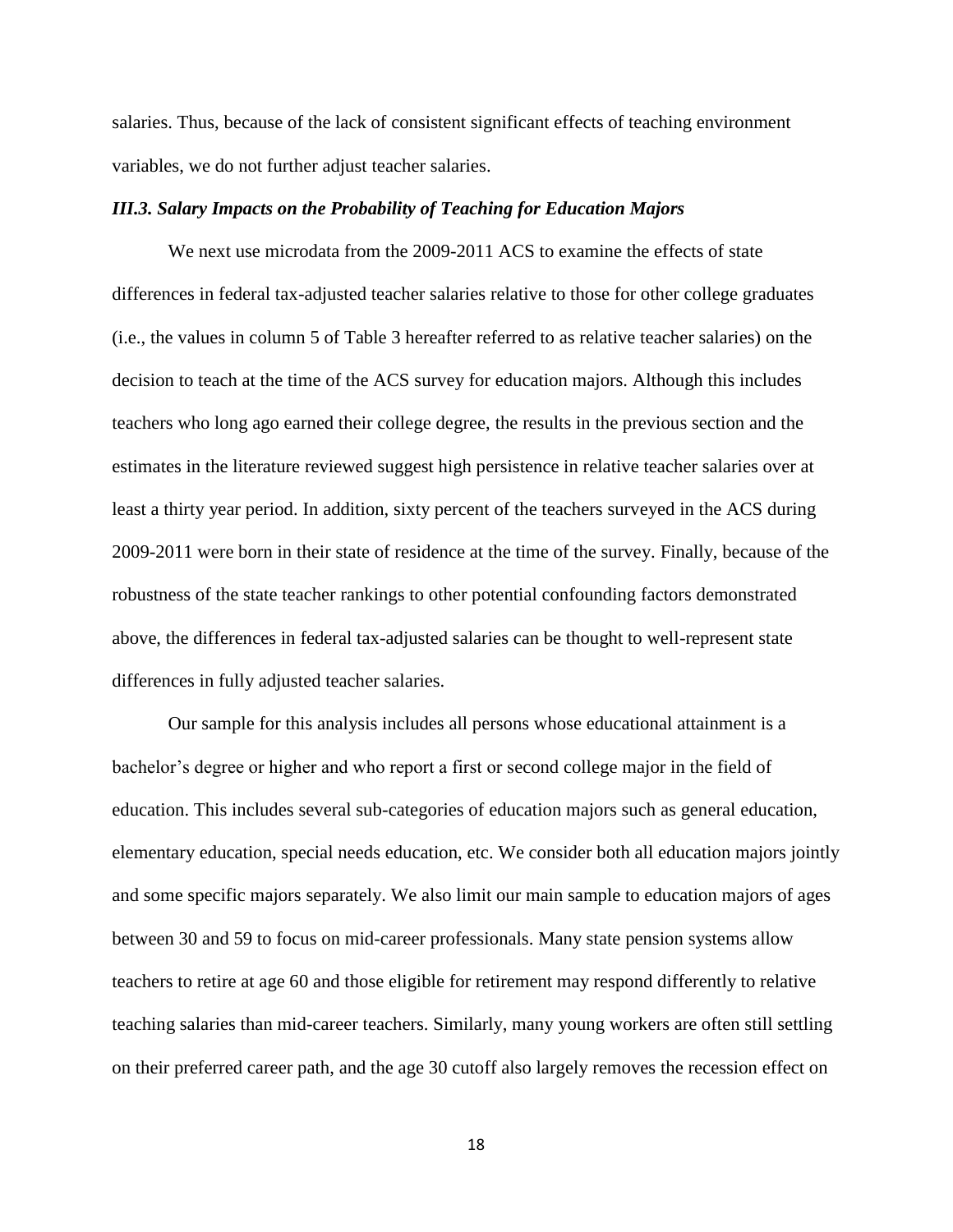those recently graduating college. We first report regression results for the full sample ages 30- 59 and then report separate results for 10-year age ranges: 30-39, 40-49, and 50-59.

Our dependent variable for this analysis is a dummy variable equal to one if a person is an elementary or secondary school teacher and employed by a state or local government. We estimate linear probability models. Our baseline specification includes several individual characteristics and a few geographic control variables. The individual characteristic controls include dummies for five-year age group, black, Asian, Hispanic, other non-white, citizenship classification, English spoken at home, and English is poor. We estimate separate models by gender and pooled models including both genders. The pooled gender models also include a female dummy variable and interactions between it and the above individual variables. All models also include year dummies. We choose not to include variables that are potentially endogenous such as graduate education, marital status, and having children. However, we also estimate regressions including these controls and the results are qualitatively similar.

We only have 48 states so we have to be somewhat parsimonious with state controls. We first include three census region dummies for the Midwest, South, and West, making the Northeast the omitted base region. We also included the state unemployment rate and the percentage of primary and secondary teachers in the state who teach in a public school. This last variable captures variation in public-private school enrollment and employment across states. It is measured using the ACS but the results are robust to measuring it using the Current Population Survey (CPS), alleviating concerns of potential endogeneity.

We also look at differences for some specific college majors within the field of education. The ACS provides both a broad education major category and 15 detailed education major categories. The codes, descriptions, and frequencies for each of these detailed categories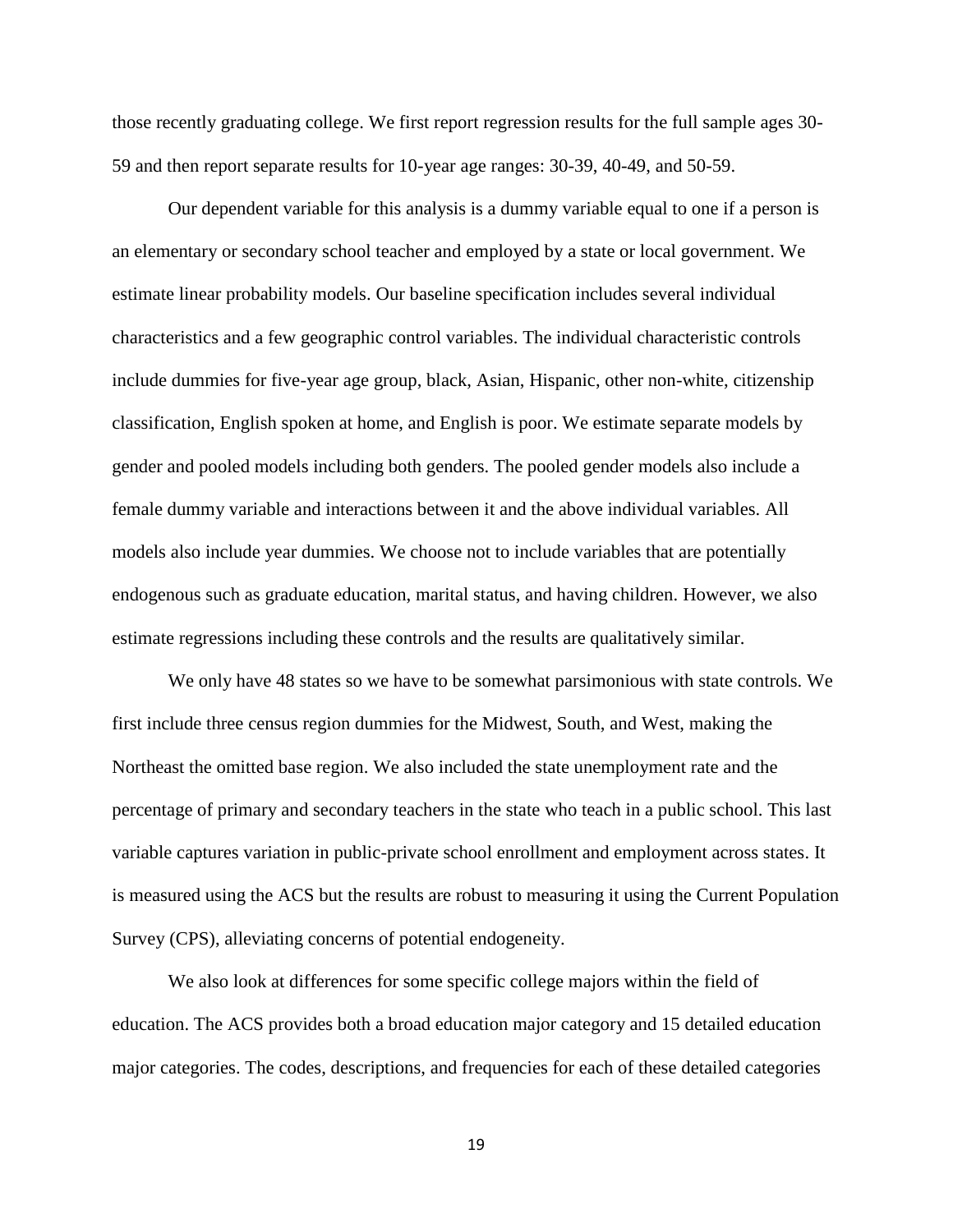are reported in Table 6. Some categories are much smaller or larger than others. However, we note that the Census Bureau codes college majors into pre-defined groups based on written responses and some respondents may report their general major rather than their specific major, e.g., a secondary education major may report their major as education. The "general education" category may be used somewhat as a residual category for such respondents.

We first examined each of the categories separately but doing so yielded very small sample sizes for several categories. Our preferred approach was to combine the 15 subcategories into four groups: a) general education; b) elementary education; c) math, science and computer education; and d) all other education majors. The first two are the largest two single subcategories (codes 2300 and 2304, respectively) and are sufficiently large to permit reliable analysis without combining them with other categories. We are especially interested in the math, science, and computer education majors group, which combines two related detailed education major categories (codes 2305 and 2308). Math, science and computer education is often a key concern for policymakers so we are especially interested in how these majors' teaching decisions are affected by relative teacher salaries. Furthermore, this group may have especially good labor market opportunities outside of teaching and be especially likely to leave the teaching profession if they receive low salaries as teachers. Most school districts operate on a "single salary schedule" so that teacher pay is based on experience and education and does not depend on the field taught or area of certification.

Table 7 reports the impact of relative teacher salaries on the probability of teaching for education majors by age range. Column (1) shows the impacts on both genders who majored in education; column (2) reports the impacts on females; whereas, column (3) lists the impacts on males. The positive and statistically significant results shown in Panel A indicate that a higher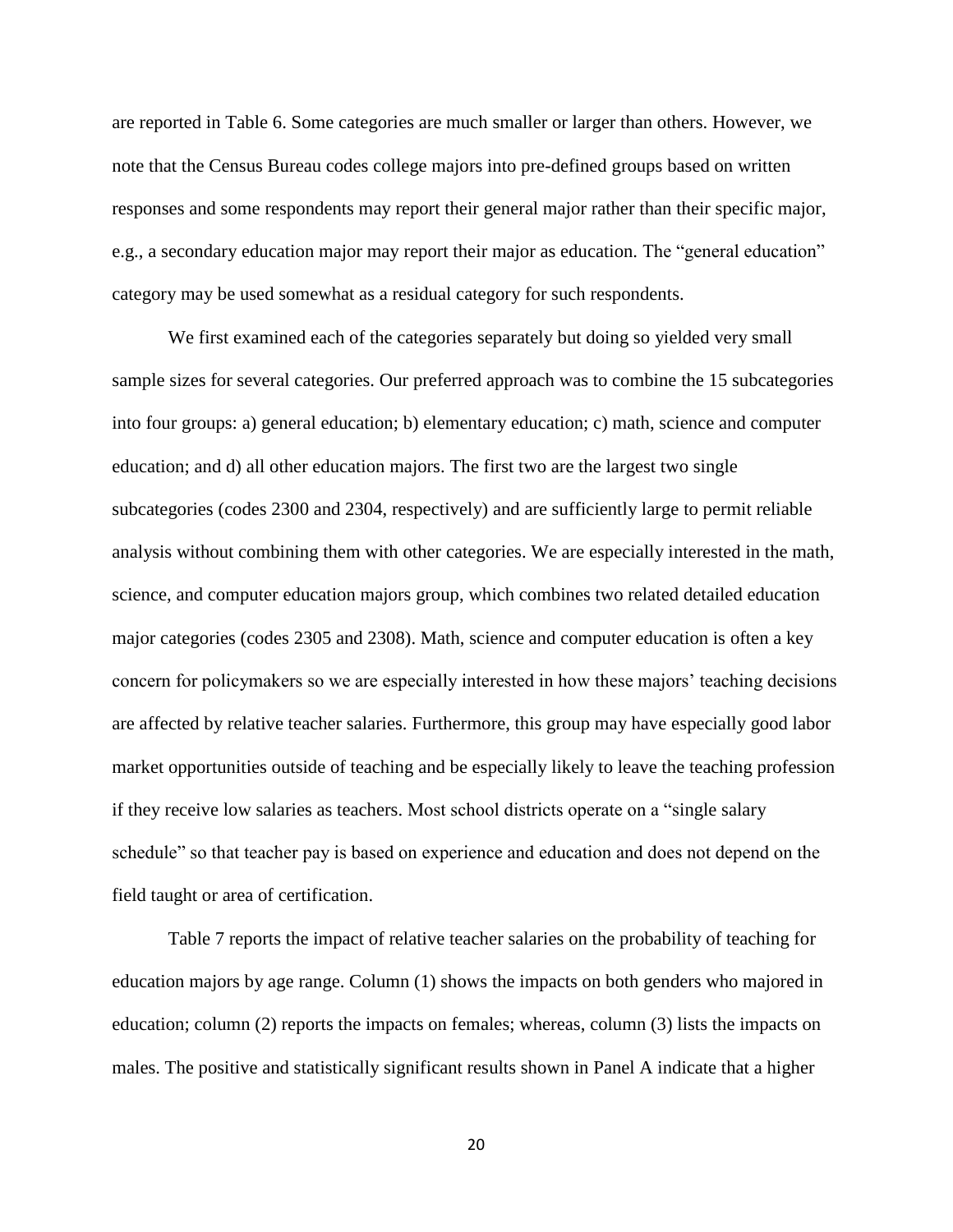teacher salary increases the probability of college graduates ages 30-59 who majored in education to stay in teaching. Panels B, C and D show that this primarily occurs for the 40-49 and 50-59 age groups. The coefficients are positive for the 30-39 age group but are insignificant. Moreover, the results in column (3) suggest that higher salaries affect males more than females.

Table 8 displays the estimated effects of relative teacher salaries on the probability of teaching for different education major groups. Column (1) shows the impacts on both genders pooled together who majored in education. Column (2) reports the impacts on females; whereas, column (3) reports the impacts on males. Panel A, B, C and D show the results for the major of general education, elementary education, math, science and computer education, and all other education majors, respectively.

Panel A shows that salary has a positive impact on general education major college graduates. Panel B shows that higher relative salaries have positive impacts on females who majored in elementary education. Panel C shows that higher salary positively affects males who majored in math, science, and computer education to stay in teaching. Panel D shows that higher salary also increases the probability of being a teacher for males who majored in all other education fields.

Overall, the results support previous findings that higher relative teacher salaries more likely keep teachers from leaving the profession (Baugh and Stone, 1982; Murnane and Olsen, 1989; Stinenbrickner, 1998; Imazecki, 2005; Torres, 2012). Our results also are supportive of previous findings that relative salaries matter more for math and science teachers (Rumberger, 1987), though the effect we found was for males and not for females, and contrasts with that reported by Ingersoll and May (2012).

#### **IV. Summary and Conclusions**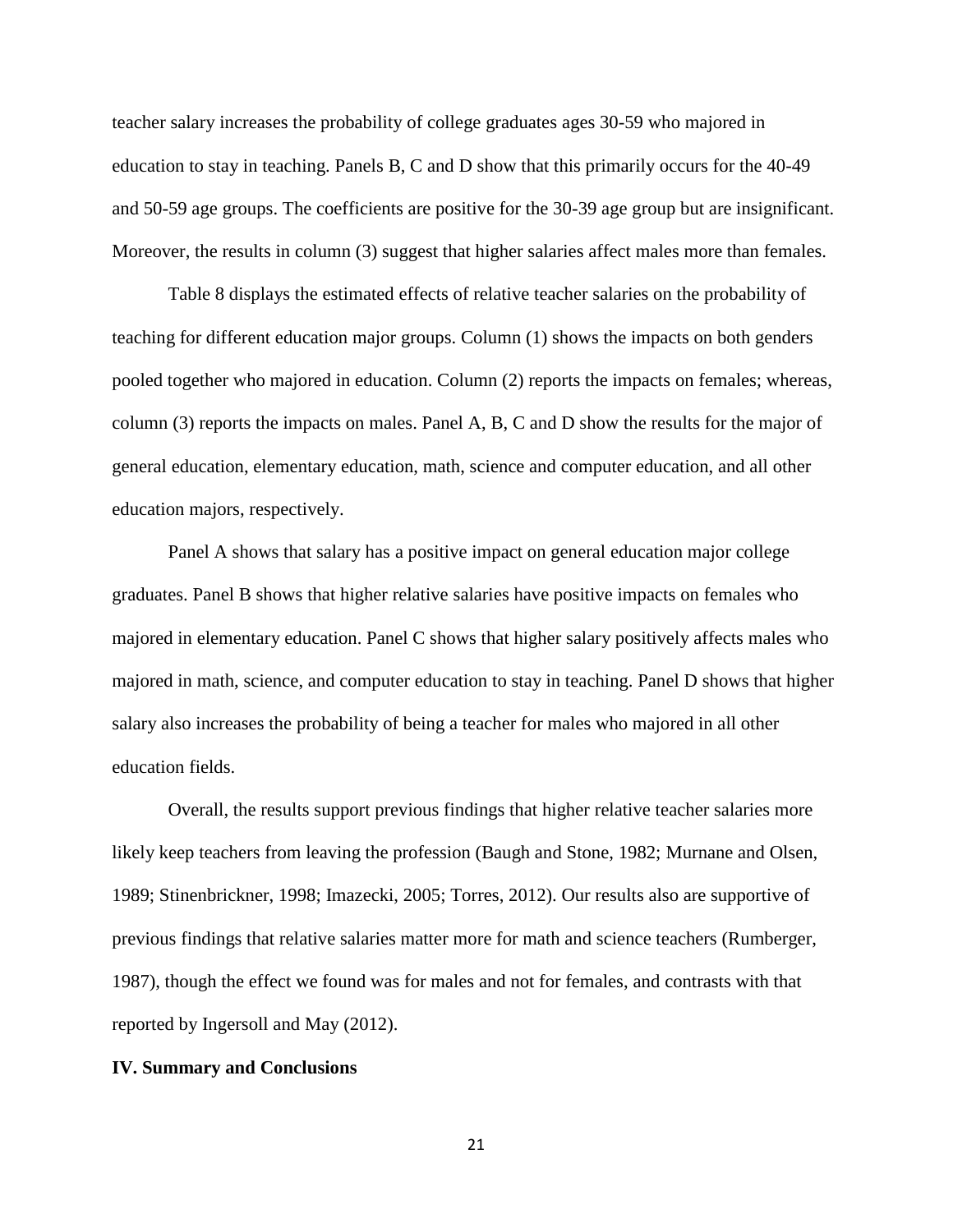In this paper, we estimate and compare U.S. state public school teacher salaries using the 2009-2011 American Community Survey. We compare teacher salaries after adjusting them for state differences in teacher characteristics, cost of living and natural amenity attractiveness. Natural amenity attractiveness is estimated by wages of non-teaching college graduates after adjusting for federal taxes, worker characteristics, and cost-of-living. The adjustment for natural amenities shifts the state rankings of teacher salaries the most. In comparing our estimated nominal teacher salaries to previous estimates in the literature, it is found that the relative rankings of state teacher salaries have been highly persistent over recent decades.

In sensitivity analysis, we demonstrate the robustness of the teacher salary rankings. Firstly, we demonstrate that state amenity attractiveness is equally capitalized into teacher and other college graduate wages and salaries, supporting the use of other college graduate wages and salaries to amenity-adjust teacher wages. Secondly, we amenity-adjust teacher salaries separately for metropolitan and nonmetropolitan areas within states and then combine them to produce state amenity-adjusted teacher salaries. Yet, this adjustment does not much affect the rankings. Thirdly, we determine that amenity-adjusted state teacher salaries are not consistently related to measures of the teaching environment, suggesting that no further adjustment in teacher salaries was necessary for comparison.

Finally, we examined the impact of the difference in federal tax-adjusted salaries between teachers and non-teaching college graduates on the probability that an education major college graduate was employed as a teacher at the time of the ACS survey. We find a positive effect, particularly for those between the ages of 40 and 59, in which the effect is larger for males. In an examination of the effect by detailed major, we find significant effects for both males and females who had a general education major. For elementary education teachers, only the effect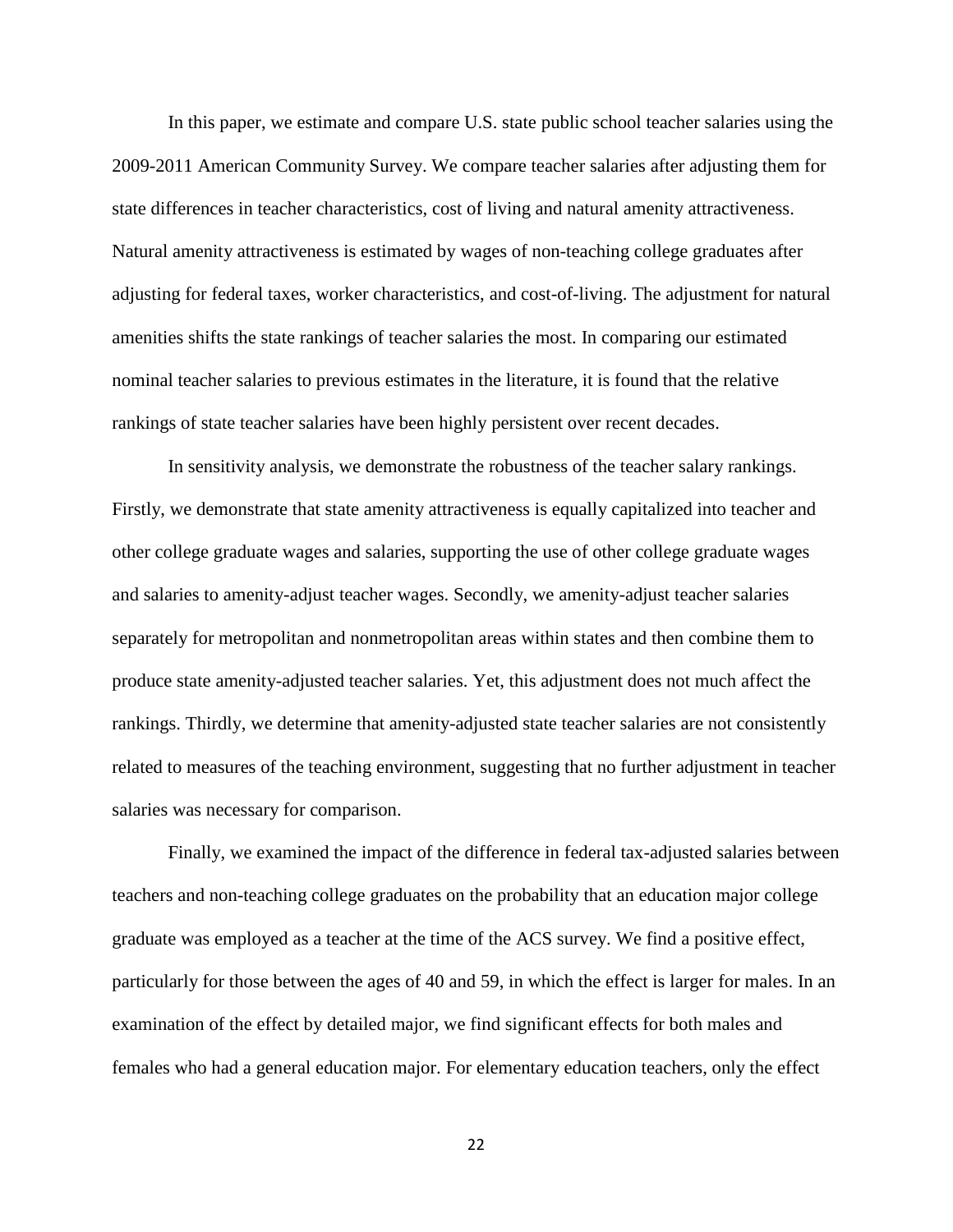for females is significant, while for math, science and computer teachers and those in all other education fields, only the effect for males is significant. The effect for males in math, science and computers is largest among all estimated effects and is a particular concern given increased interest in Science, Technology, Engineering and Mathematics (STEM) education as a means to boost regional economic productivity (Winters, 2014).

Although analysis at the state level averages out district-level differences that may be important, our results are useful for policy discussions of state funding for education. State differences in teacher salaries and educational funding could be further examined for their effects on state educational and economic outcomes. In addition to increasing class sizes and creating teacher shortages, the effects of low educational funding on teacher salaries may have adverse effects on teacher quality. To the extent educational outcomes are harmed, low funding could reduce long-term state economic productivity and growth (McMahon, 2007).

### **References**

Albouy, David, 2008. "Are Big Cities Really Bad Places to Live? Estimating Quality-of-Life across Metropolitan Areas ," NBER Working Paper No. 14472, [http://papers.nber.org/papers/w14472.](http://papers.nber.org/papers/w14472)

Aten, Bettina H., Eric B. Figueroa and Troy M. Martin, 2013. "Real Personal Income and Regional Price Parities for States and Metropolitan Areas, 2007-2011," Survey of Current Business, 89-103. Accessed on October 17, 2014 at http://www.bea.gov/scb/pdf/2013/08%20August/0813\_regional\_price\_parities.pdf.

Baugh, William H. and Joe A. Stone, 1982. "Mobility and Wage Equilibration in the Educator Labor Market," *Economics of Education Review* 2(3), 253-274.

Brueckner, Jan K. and David Neumark, 2014. ["Beaches, Sunshine, and Public Sector Pay:](http://web.a.ebscohost.com.argo.library.okstate.edu/ehost/viewarticle?data=dGJyMPPp44rp2%2fdV0%2bnjisfk5Ie46a9JtqexTa6k63nn5Kx94eXsWK%2blr1CtqK5Js5avSLirtlKxq55Zy5zyit%2fk8Xnh6ueH7N%2fiVauqtUiyqq5Ktq%2bkhN%2fk5VXj5KR84LPje%2byc8nnls79mpNfsVa%2bqsE%2b3r7M%2b5OXwhd%2fqu37z4uqM4%2b7y&hid=4101)  [Theory and Evidence on Amenities and Rent Extraction by Government Workers,](http://web.a.ebscohost.com.argo.library.okstate.edu/ehost/viewarticle?data=dGJyMPPp44rp2%2fdV0%2bnjisfk5Ie46a9JtqexTa6k63nn5Kx94eXsWK%2blr1CtqK5Js5avSLirtlKxq55Zy5zyit%2fk8Xnh6ueH7N%2fiVauqtUiyqq5Ktq%2bkhN%2fk5VXj5KR84LPje%2byc8nnls79mpNfsVa%2bqsE%2b3r7M%2b5OXwhd%2fqu37z4uqM4%2b7y&hid=4101)" *American Economic Journal: Economic Policy*, 6(2), 198-230.

Cowen, Joshua M. and Katharine O. Strunk, forthcoming. "The Impact of Teachers' Unions on Educational Outcomes: What we Know and What we Need to Learn," *Economics of Education Review* [doi:10.1016/j.econedurev.2015.02.006.](http://dx.doi.org/10.1016/j.econedurev.2015.02.006)

Figlio, David N., 1997. "Teacher Salaries and Teacher Quality," *Economics Letters* 267-271.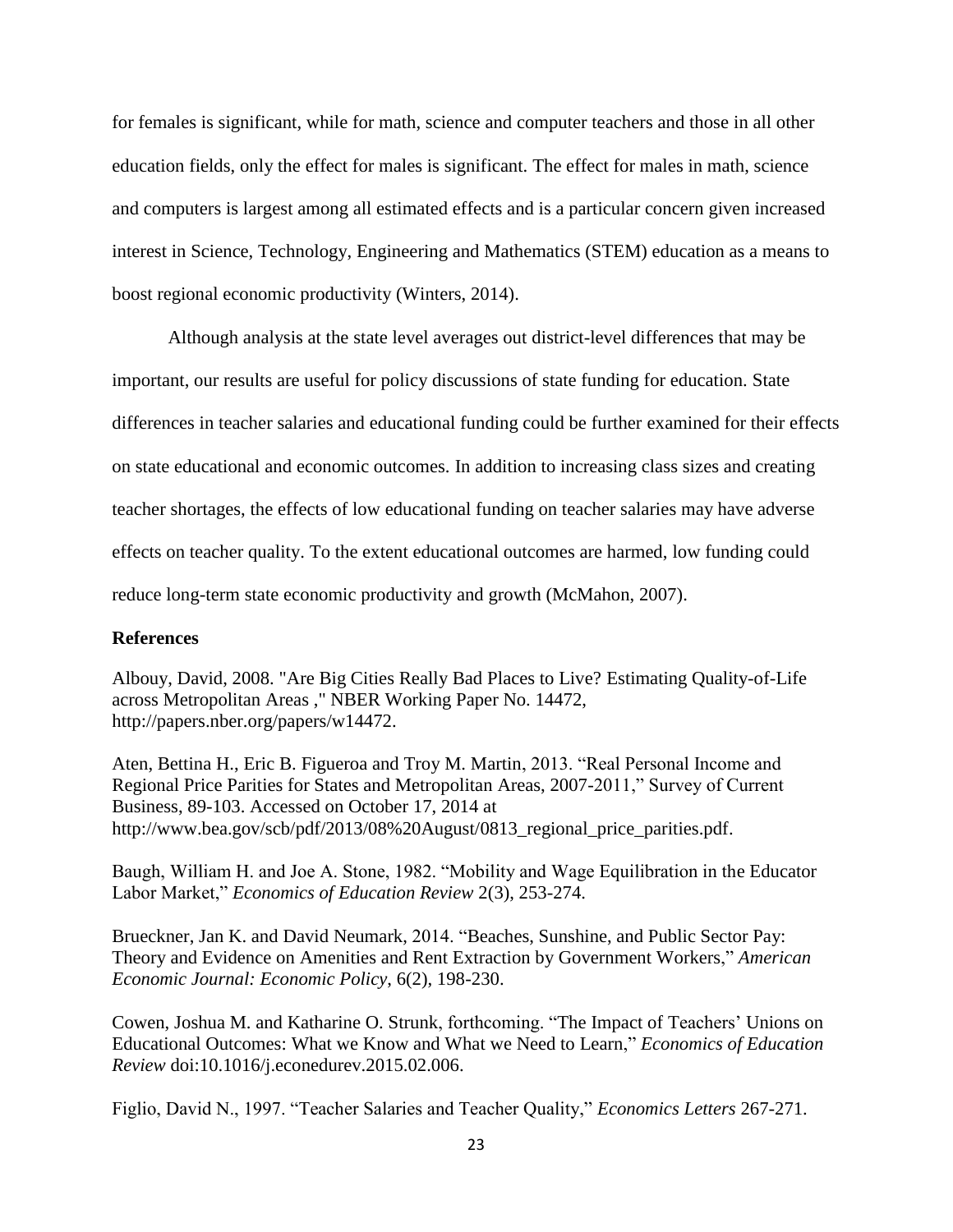Fournier, Gary M. and David W. Rasmussen, 1986. "Salaries in Public Education: The Impact of Geographic Cost-of-Living Differentials," *Public Finance Quarterly* 14(2), 179-198.

Gilpin, Gregory A., 2011. "Reevaluating the Effect of Non-Teaching Wages on Teacher Attrition," *Economics of Education Review* 30(4), 598-616.

Hendricks, Matthew, 2014. "Does it Pay to Pay Teachers More? Evidence from Texas," *Journal of Public Economics* 109, 50-63.

Imazeki, Jennifer, 2005. "Teacher Salaries and Teacher Attrition," *Economics of Education Review* 24, 431-449.

Ingersoll, Richard M. and Henry May, 2012. "The Magnitude, Destinations, and Determinants of Mathematics and Science Teacher Turnover," *Educational Evaluation and Policy Analysis* 34(4), 435-464.

Leachman, Michael and Chris Mai, 2014. "Most States Funding Schools Less Than Before the Recession," Center on Budget and Policy Priorities, last accessed on October 17, 2014 at [http://www.cbpp.org/cms/?fa=view&id=4011.](http://www.cbpp.org/cms/?fa=view&id=4011)

Loeb, Susanna and Marianne Page, 2000. "Examining the Link between Teacher Wages and Student Outcomes: The Importance of Alternative Labor Market Opportunities and Nonpecuniary Variation," *The Review of Economics and Statistics* 82(3), 393-408.

McGranahan, David A. 1999. "Natural Amenities Drive Rural Population Change," AER 781. Washington D.C.: Economic Research Service, U.S. Department of Agriculture.

McMahon, Walter W., 1991. "Geographical Cost-of-Living Differences: An Update," *Journal of the American Real Estate and Urban Economics Association* 19, 426-450.

\_\_\_\_\_, 2007. "An Analysis of Education Externalities with Applications to Development in the Deep South," *Contemporary Economic Policy* 25(3), 459-482.

Martin, Stephanie M., 2014. "Are Public School Teachers Salaries Paid Compensating Wage Differentials for Student Racial and Ethnic Characteristics," *Education Economics* 18(3), 349- 370.

Murnane, Richard J. and Randall J. Olsen, 1989. "The Effect of Salaries and Opportunity Costs on Duration in Teaching: Evidence from Michigan," *The Review of Economics and Statistics* 71(2), 347-352.

National Center for Education Statistics, 2014. *Digest of Education Statistics*, Table 211.60. Last accessed on October 17, 2014 at [http://nces.ed.gov/programs/digest/d13/tables/dt13\\_211.60.asp](http://nces.ed.gov/programs/digest/d13/tables/dt13_211.60.asp)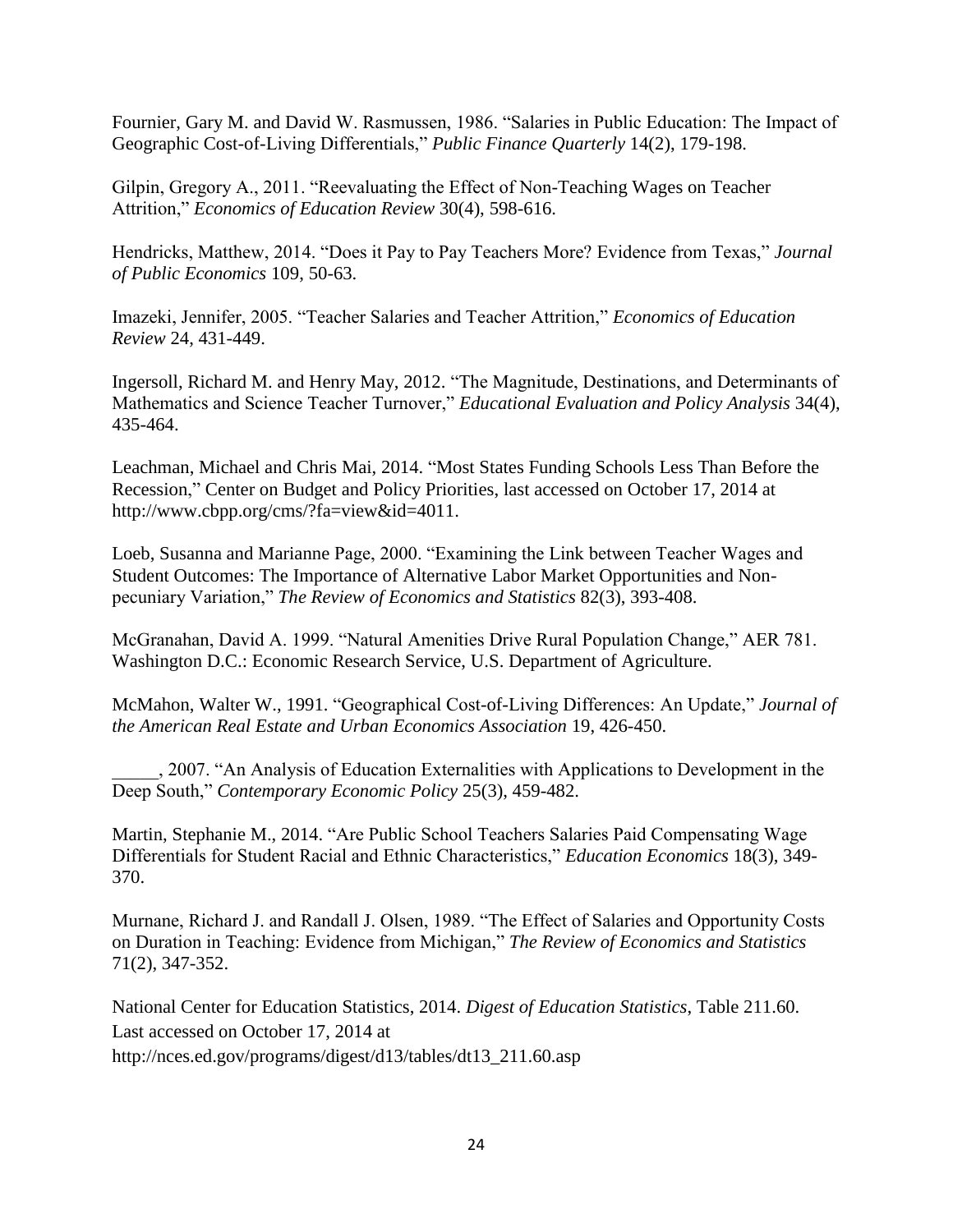Nelson, Howard, 1991. "An Interstate Cost-of-Living Index," *Educational Evaluation and Policy Analysis* 13(1), 103-111.

Roback, Jennifer, 1982. "Wages, Rents, and the Quality of Life," *Journal of Political Economy,* 90, 1257-1278.

Ruggles, Steven J. Trent Alexander, Katie Genadek, Ronald Goeken, Matthew B. Schroeder, and Matthew Sobek, 2010. Integrated Public Use Microdata Series: Version 5.0 [Machine-readable database]. Minneapolis: University of Minnesota.

Rumberger, Russell W., 1987. "The Impact of Salary Differentials on Teacher Shortages and Turnover: The Case of Mathematics and Science Teachers," *Economics of Education Review* 6(4), 389-399.

Stinebrickner, Todd R., 1998. "An Empirical Investigation of Teacher Attrition," *Economics of Education Review* 17(2), 127-136.

Stoddard, Christiana, 2005. "Adjusting Teacher Salaries for the Cost of Living: The Effect on Salary Comparisons and Policy Conclusions," *Economics of Education Review* 24, 323-339.

Taylor, Lori L. and William J. Fowler Jr., 2006. "A Comparable Wage Approach to Geographic Wage Adjustment," U.S. Department of Education, Education Finance Statistical Center Research and Development Report, May. Last accessed on October 17, 2014 at [http://nces.ed.gov/pubs2006/2006321.pdf.](http://nces.ed.gov/pubs2006/2006321.pdf)

Taylor, Lori L., 2008. "Comparing Teacher Salaries: Insights from the U.S. Census," *Economics of Education Review* 27, 48-57.

Torres, Aubrey Scheopner, 2012. "'Hello, Goodbye': Exploring the Phenomenon of Leaving Teaching Early," *Journal of Educational Change* 117-154.

U.S. Bureau of Economic Analysis, 2014a. *State Personal Income*, last accessed on October 10, 2014 at<http://www.bea.gov/regional/index.htm> (October 10, 2014).

U.S. Bureau of Economic Analysis, 2014b. *Regional Price Parities*, last accessed on October 17, 2014 at [http://www.bea.gov/scb/pdf/2013/08%20August/0813\\_regional\\_price\\_parities.pdf.](http://www.bea.gov/scb/pdf/2013/08%20August/0813_regional_price_parities.pdf)

U.S. Bureau of Labor Statistics, 2002. *Consumer Expenditure Survey*, last accessed on October 17, 2014 at http://www.bls.gov/cex/data.htm.

U.S Census Bureau, 2014. Last accessed on Oct 17, 2014 at [http://www.census.gov/popest/data/intercensal/state/state2010.html.](http://www.census.gov/popest/data/intercensal/state/state2010.html)

U.S Internal Revenue Service (IRS), 2014. Last accessed on Oct 17, 2014 at [http://www.irs.gov/pub/irs-prior/i1040gi--2011.pdf.](http://www.irs.gov/pub/irs-prior/i1040gi--2011.pdf)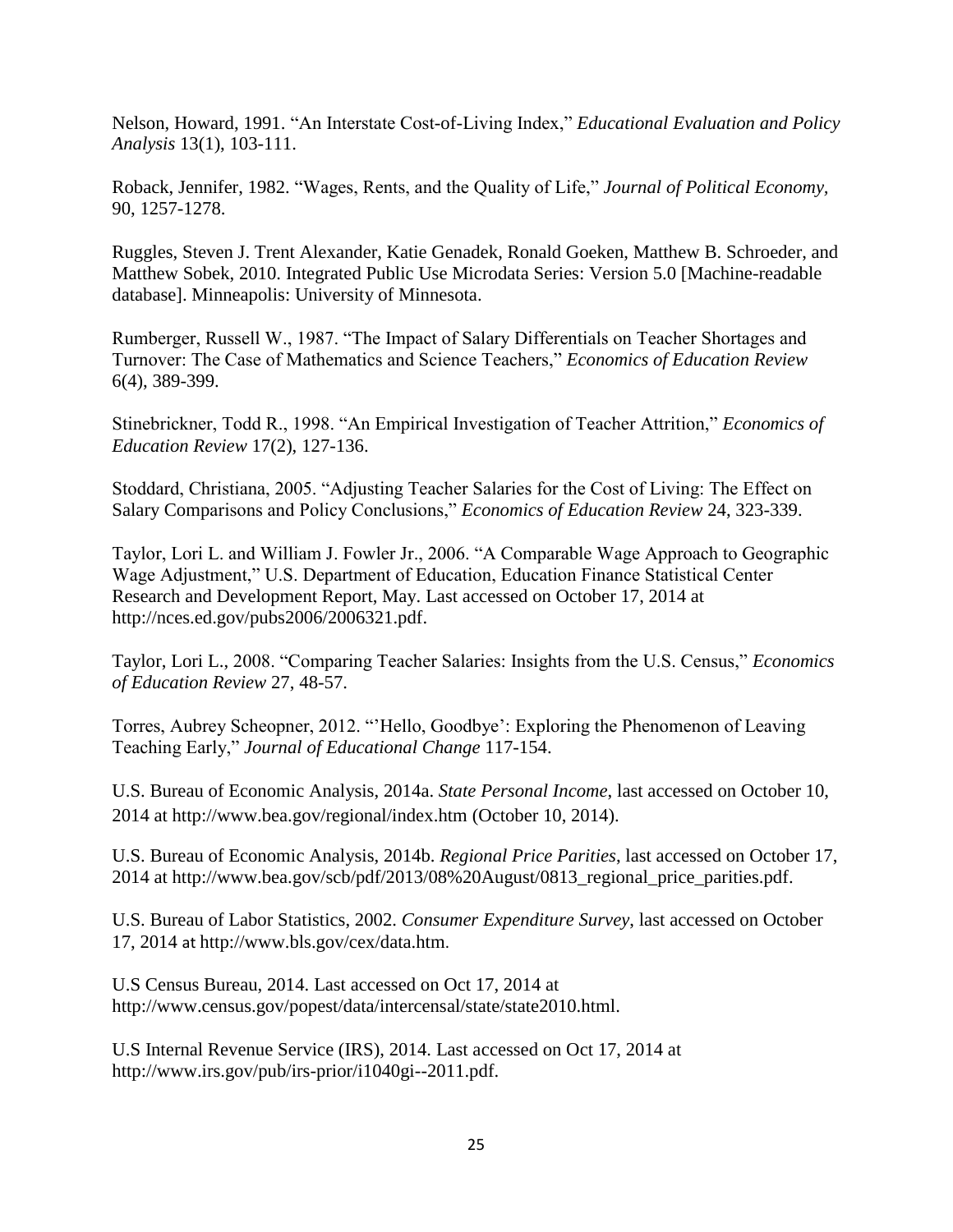Valletta, R.G. and R.B. Freeman, 1988. "The NBER Public Sector Collective Bargaining Law Data Set." Appendix B in Richard B. Freeman and Casey Ichniowski, editors, *When Public Employees Unionize* Chicago: NBER and University of Chicago Press.

Walden, Michael and Craig M. Newmark, 1995. "Interstate Variation in Teacher Salaries," *Economics of Education Review* 14(4), 395-402.

West, Kristine Lamm and Elton Mykerezi, 2011. "Teachers' Unions and Compensation: The Impact of Collective Bargaining on Salary Schedules and Performance Pay Schemes," *Economics of Education Review* 30(1), 99-108.

Winters, John V., 2009. "Wages and Prices: Are Workers Fully Compensated for Cost of Living differences?" *Regional Science and Urban Economics* 39, 632-643.

\_\_\_\_\_, 2011. "Teacher Salaries and Teacher Unions: A Spatial Econometric Approach," *Industrial & Labor Relations Review* 64(4), 747-764.

\_\_\_\_\_, 2014. "STEM Graduates, Human Capital Externalities, and Wages in the U.S.," *Regional Science and Urban Economics* 48(C), 190-198.

Yu, Yihua and Dan S. Rickman, 2013. "U.S. State and Local Fiscal Policies and Nonmetropolitan Area Economic Performance: A Spatial Equilibrium Analysis", *Papers in Regional Science 92*(3), 579-597.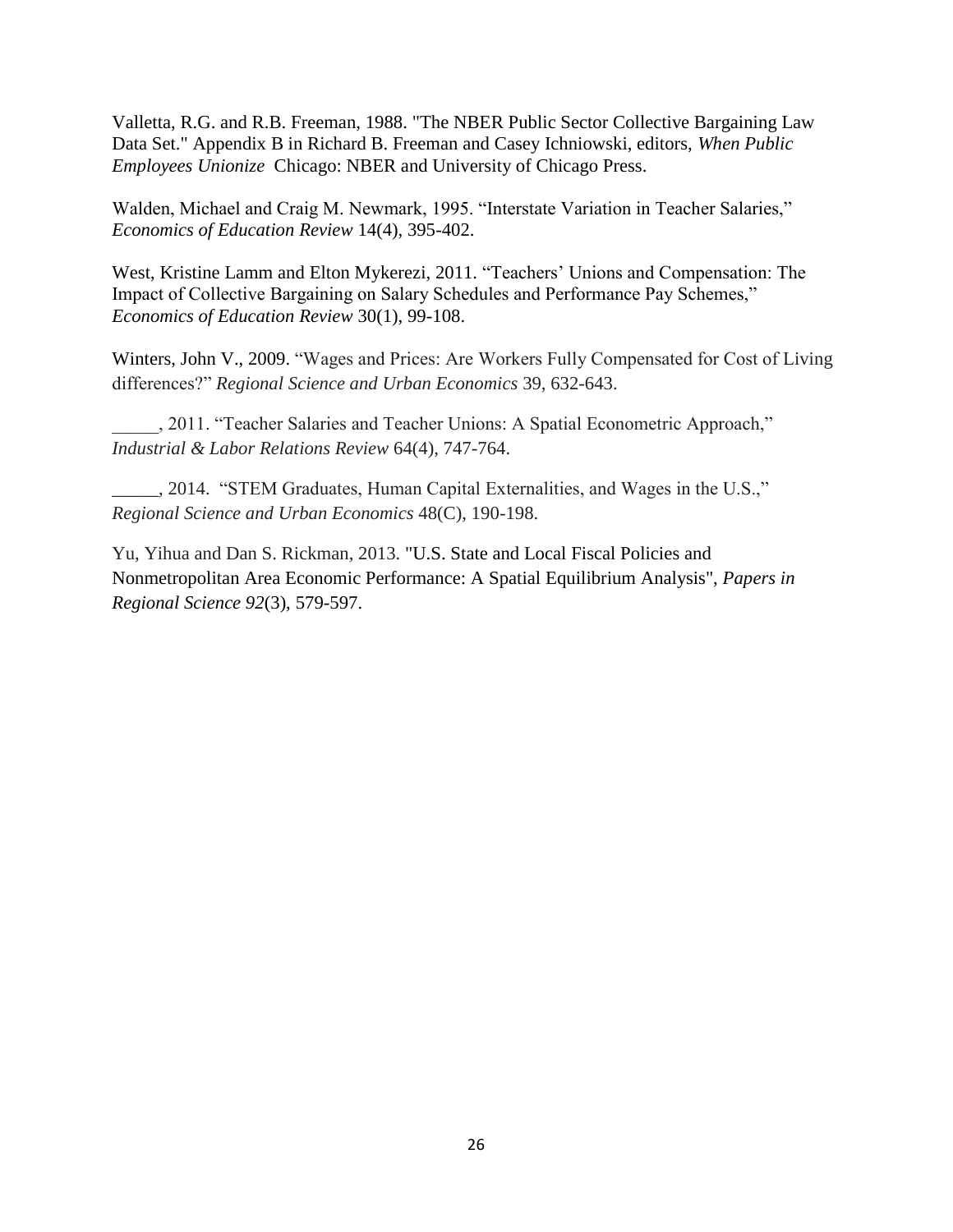|                                  | Male                   | Female                 |
|----------------------------------|------------------------|------------------------|
| Variables                        | (1)                    | (2)                    |
| Age 25-30                        | $0.265***$             | $0.195***$             |
|                                  | (11.44)                | (19.65)                |
| Age 31-35                        | $0.370***$             | $0.295***$             |
|                                  | (15.91)                | (29.20)                |
| Age 36-40                        | $0.466***$             | $0.367***$             |
|                                  | (20.01)                | (35.83)                |
| Age 41-45                        | $0.503***$             | $0.407***$             |
|                                  | (21.48)                | (39.15)                |
| Age 46-50                        | $0.558***$             | $0.442***$             |
|                                  | (23.78)                | (42.67)                |
| Age 51-55                        | $0.583***$             | $0.495***$             |
|                                  | (24.77)                | (48.57)                |
| Age 56-60                        | $0.600***$             | $0.524***$             |
|                                  | (25.32)                | (51.28)                |
| Age 61-65                        | $0.548***$             | $0.518***$             |
|                                  | (21.83)                | (46.45)                |
| Hispanic Origin                  | 0.00133                | 0.00844                |
|                                  | (0.126)                | (1.308)                |
| <b>Black or African American</b> | $-0.0578***$           | $-0.0211***$           |
|                                  | $(-4.963)$             | $(-3.742)$             |
| Asian                            | 0.0145                 | $-0.0115$              |
|                                  | (0.795)                | $(-0.928)$             |
| Other Nonwhite                   | $-0.0170$              | $-0.0318***$           |
|                                  | $(-0.916)$             | $(-2.944)$             |
| Masters Degree+                  | $0.157***$             | $0.174***$             |
|                                  | (33.99)                | (65.32)                |
| 40-47 Weeks                      | $0.145***$             | $0.122***$             |
|                                  | (10.56)                | (17.68)                |
| 48-49 Weeks                      | $0.135***$             | $0.117***$             |
|                                  | (6.633)                | (10.19)                |
| 50+ Weeks                        | $0.193***$             | $0.155***$             |
|                                  | (15.43)                | (24.68)                |
| 40 Hours                         | $-0.00497$             | $0.0337***$            |
|                                  | $(-0.695)$             | (7.997)                |
| 41-48 Hours                      | $0.0380***$            | $0.0663***$            |
| 49-59 Hours                      | (4.490)<br>$0.0576***$ | (13.64)<br>$0.0639***$ |
|                                  |                        |                        |
| $60+$ Hours                      | (7.667)<br>$0.102***$  | (13.85)<br>$0.0551***$ |
|                                  | (7.400)                | (5.206)                |
| Have Child                       | $0.0314***$            | $-0.0249***$           |
|                                  | (5.386)                | $(-8.076)$             |
| Have Child 5-yrs                 | 0.00202                | $0.0402***$            |
|                                  | (0.322)                | (10.27)                |
| English at Home                  | $0.0290***$            | $0.0143**$             |
|                                  | (2.944)                | (2.441)                |
| <b>English Poor</b>              | 0.0329                 | $-0.0286$              |
|                                  | (0.573)                | $(-0.861)$             |
| Married                          | 0.0380***              | $0.00711**$            |
|                                  | (6.097)                | (2.393)                |
| Secondary school teacher         | $0.0237***$            | $0.0182***$            |
|                                  | (5.244)                | (5.566)                |
| State fixed effects              | Y                      | Y                      |
| <b>Observations</b>              | 21,070                 | 66,671                 |
| R-squared                        | 0.362                  | 0.341                  |

Table 1. Coefficients of Teacher Characteristics, 2009-2011 ACS

Robust t-statistics in parentheses \*\*\*  $p<0.01$ , \*\*  $p<0.05$ , \*  $p<0.1$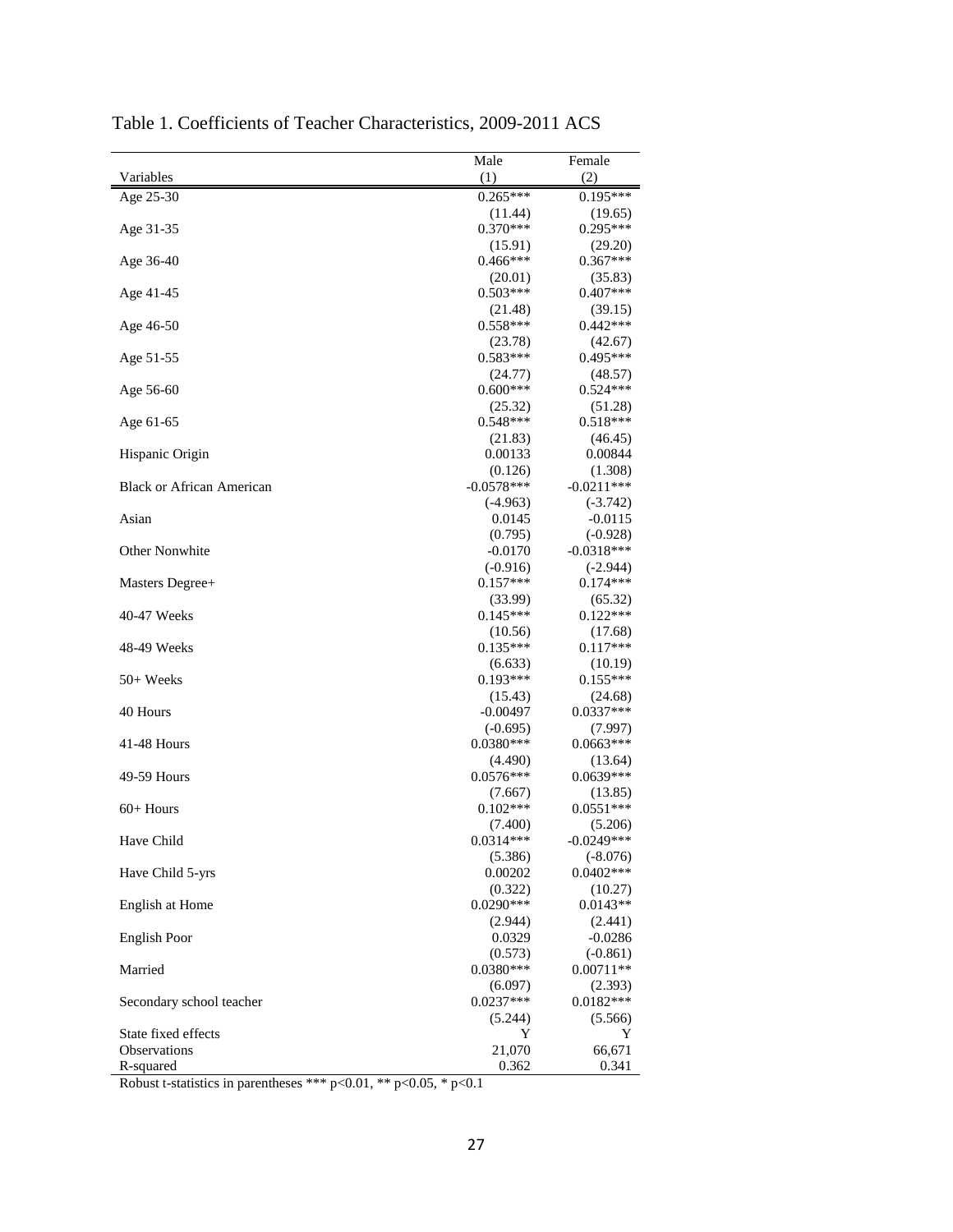|                                         |                       | without Ind&Occ Control | with Ind&Occ Control  |                       |
|-----------------------------------------|-----------------------|-------------------------|-----------------------|-----------------------|
|                                         | Male                  | Female                  | Male                  | Female                |
| Variables                               | (1)                   | (2)                     | (3)                   | (4)                   |
| Age 25-30                               | $0.270***$            | $0.280***$              | $0.259***$            | $0.245***$            |
|                                         | (49.33)               | (62.67)                 | (49.90)               | (58.55)               |
| Age 31-35                               | $0.459***$            | $0.459***$              | $0.443***$            | $0.410***$            |
|                                         | (80.43)               | (95.52)                 | (81.62)               | (90.58)               |
| Age 36-40                               | $0.599***$            | $0.578***$              | $0.581***$            | $0.524***$            |
|                                         | (103.6)               | (116.2)                 | (105.8)               | (111.7)               |
| Age 41-45                               | $0.672***$            | $0.631***$              | $0.651***$            | $0.574***$            |
|                                         | (114.8)               | (122.9)                 | (117.2)               | (118.9)               |
| Age 46-50                               | $0.706***$            | $0.648***$              | $0.682***$            | $0.590***$            |
|                                         | (119.5)               | (127.0)                 | (121.5)               | (122.8)               |
|                                         | $0.701***$            | $0.627***$              | $0.678***$            | $0.573***$            |
| Age 51-55                               |                       |                         |                       |                       |
|                                         | (118.1)<br>$0.647***$ | (123.4)<br>$0.584***$   | (120.3)<br>$0.637***$ | (119.8)<br>$0.538***$ |
| Age 56-60                               |                       |                         |                       |                       |
|                                         | (107.3)               | (110.0)<br>$0.534***$   | (111.2)<br>$0.602***$ | (107.8)<br>$0.493***$ |
| Age 61-65                               | $0.613***$            |                         |                       |                       |
|                                         | (93.27)               | (84.75)                 | (96.35)               | (83.08)               |
| Hispanic Origin                         | $-0.147***$           | $-0.0975***$            | $-0.117***$           | $-0.0826***$          |
|                                         | $(-32.41)$            | $(-21.82)$              | $(-27.23)$            | $(-19.61)$            |
| <b>Black or African American</b>        | $-0.246***$           | $-0.107***$             | $-0.208***$           | $-0.0961***$          |
|                                         | $(-59.38)$            | $(-33.06)$              | $(-52.08)$            | $(-31.15)$            |
| Asian                                   | $-0.0264***$          | $0.0370***$             | $-0.0406***$          | $0.0280***$           |
|                                         | $(-6.426)$            | (8.602)                 | $(-10.37)$            | (6.916)               |
| Other Nonwhite                          | $-0.124***$           | $-0.0651***$            | $-0.107***$           | $-0.0578***$          |
|                                         | $(-17.09)$            | $(-9.347)$              | $(-15.51)$            | $(-8.731)$            |
| Masters Degree+                         | $0.289***$            | $0.267***$              | $0.224***$            | $0.209***$            |
|                                         | (141.7)               | (123.9)                 | (110.8)               | (98.73)               |
| 40-47 Weeks                             | $0.288***$            | $0.290***$              | $0.292***$            | $0.295***$            |
|                                         | (33.08)               | (35.56)                 | (35.31)               | (37.98)               |
| 48-49 Weeks                             | $0.515***$            | $0.435***$              | $0.495***$            | $0.431***$            |
|                                         | (49.91)               | (43.17)                 | (50.52)               | (45.02)               |
| 50+ Weeks                               | $0.614***$            | $0.585***$              | $0.578***$            | $0.563***$            |
|                                         | (94.39)               | (93.67)                 | (93.11)               | (94.20)               |
| 40 Hours                                | $-0.159***$           | $-0.00994***$           | $-0.171***$           | $-0.0233***$          |
|                                         | $(-45.77)$            | $(-3.189)$              | $(-51.59)$            | $(-7.961)$            |
| 41-48 Hours                             | $-0.0144***$          | $0.171***$              | $-0.0465***$          | $0.133***$            |
|                                         | $(-3.766)$            | (45.65)                 | $(-12.71)$            | (37.25)               |
| 49-59 Hours                             | $0.122***$            | $0.288***$              | $0.0923***$           | $0.247***$            |
|                                         | (32.28)               | (72.52)                 | (25.60)               | (65.16)               |
| $60+$ Hours                             | $0.154***$            | $0.269***$              | $0.161***$            | $0.258***$            |
|                                         | (25.07)               | (30.93)                 | (27.44)               | (31.05)               |
| Have Child                              | $0.0741***$           | $-0.00158$              | 0.0718***             | $-0.00212$            |
|                                         | (29.17)               | $(-0.626)$              | (29.51)               | $(-0.890)$            |
| Have Child 5-yrs                        | $0.0155***$           | $0.109***$              | $0.0148***$           | 0.0959***             |
|                                         | (5.210)               | (32.06)                 | (5.140)               | (29.34)               |
| English at Home                         | $0.113***$            | $0.0881***$             | $0.0956***$           | $0.0703***$           |
|                                         | (34.16)               | (25.75)                 | (30.29)               | (21.72)               |
| <b>English Poor</b>                     | $-0.482***$           | $-0.455***$             | $-0.339***$           | $-0.322***$           |
|                                         | $(-42.29)$            | $(-36.42)$              | $(-32.75)$            | $(-28.87)$            |
| Married                                 | $0.163***$            | $0.0575***$             | $0.140***$            | $0.0432***$           |
|                                         | (63.96)               | (27.25)                 | (57.70)               | (21.54)               |
| <b>State Fixed Effects</b>              | Y                     | Y                       | Y                     | Y                     |
| <b>Industry and Occupation Controls</b> | N                     | N                       | Y                     | Y                     |
| Observations                            | 487,234               | 350,455                 | 487,234               | 350,455               |
| R-squared                               | 0.248                 | 0.244                   | 0.320                 | 0.331                 |

Table 2. Coefficients of Non-teacher Characteristics, 2009-2011 ACS

Robust t-statistics in parentheses \*\*\* p<0.01, \*\* p<0.05, \* p<0.1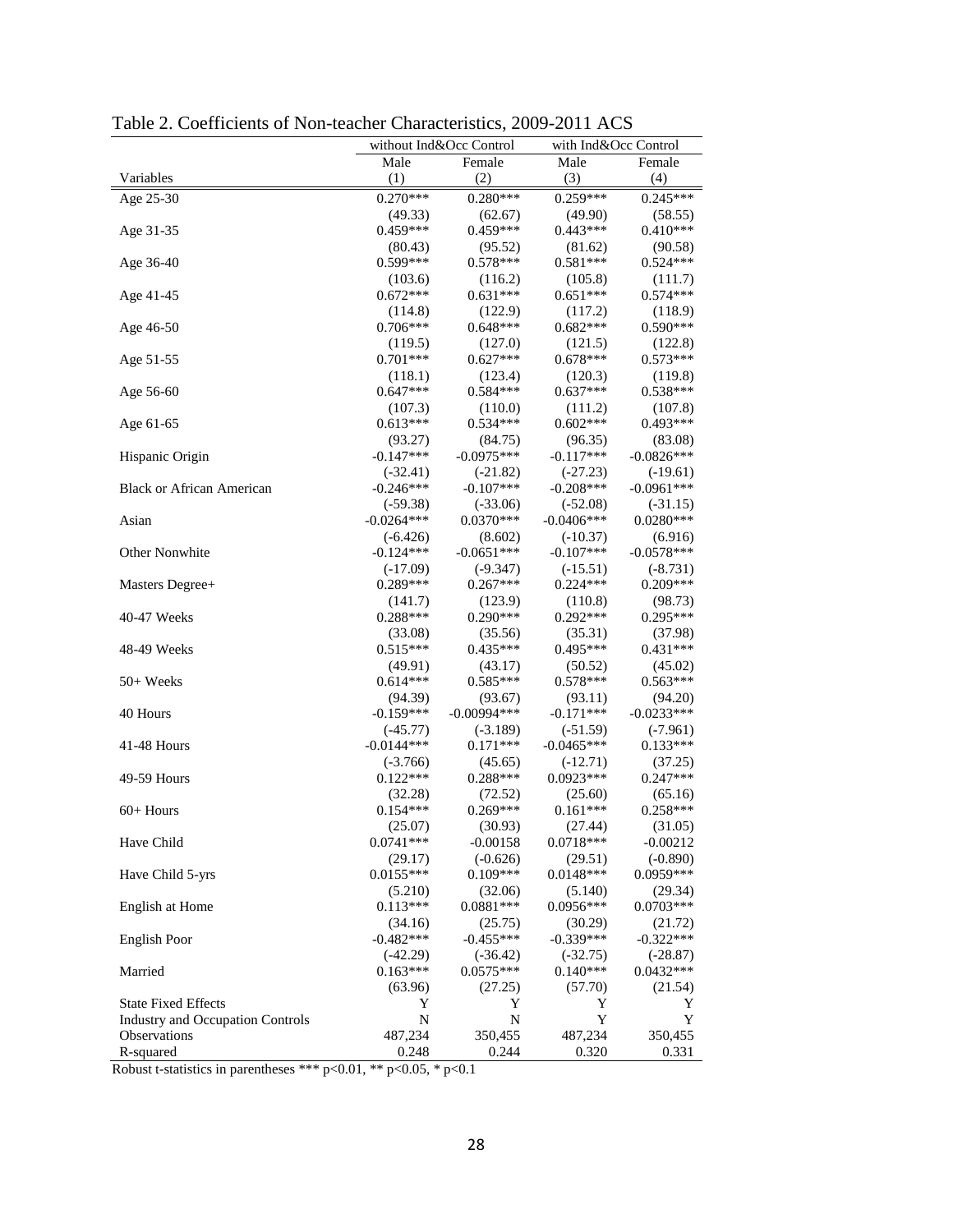| State                     | Unadj.<br>(1) | Char. Adj.<br>(2) | COL Adj.<br>(3) | Fully Adj.<br>Wo. Ind&Occ<br>(4) | Fully Adj.<br>w. Ind&Occ<br>(5) |
|---------------------------|---------------|-------------------|-----------------|----------------------------------|---------------------------------|
| Alabama                   | 0.000         | 0.000             | 0.000           | 0.000                            | 0.000                           |
| Arizona                   | $-0.050$      | $-0.042$          | $-0.131$        | $-0.126$                         | $-0.123$                        |
| Arkansas                  | $-0.070$      | $-0.050$          | $-0.036$        | 0.005                            | $-0.006$                        |
| California                | 0.300         | 0.289             | 0.090           | 0.002                            | 0.008                           |
| Colorado                  | 0.000         | $-0.017$          | $-0.114$        | $-0.089$                         | $-0.094$                        |
| Connecticut               | 0.290         | 0.254             | 0.056           | $-0.026$                         | $-0.010$                        |
| Delaware                  | 0.190         | 0.211             | 0.072           | 0.069                            | 0.079                           |
| Florida                   | $-0.010$      | 0.021             | $-0.069$        | $-0.025$                         | $-0.034$                        |
| Georgia                   | 0.060         | 0.053             | 0.015           | $-0.038$                         | $-0.033$                        |
| Idaho                     | $-0.080$      | $-0.081$          | $-0.108$        | 0.010                            | $-0.009$                        |
| Illinois                  | 0.120         | 0.137             | 0.033           | $-0.016$                         | $-0.012$                        |
| Indiana                   | 0.030         | 0.036             | 0.020           | 0.054                            | 0.053                           |
| Iowa                      | $-0.010$      | 0.000             | 0.014           | 0.069                            | 0.061                           |
| Kansas                    | $-0.070$      | $-0.072$          | $-0.073$        | $-0.030$                         | $-0.039$                        |
| Kentucky                  | $-0.010$      | $-0.031$          | $-0.021$        | 0.015                            | 0.008                           |
|                           |               |                   | 0.002           |                                  |                                 |
| Louisiana<br>Maine        | $-0.030$      | 0.025             |                 | 0.013                            | 0.006                           |
|                           | $-0.030$      | $-0.042$          | $-0.114$        | 0.056                            | 0.043                           |
| Maryland                  | 0.250         | 0.259             | 0.054           | $-0.026$                         | $-0.013$                        |
| Massachusetts             | 0.230         | 0.203             | 0.033           | -0.024                           | $-0.020$                        |
| Michigan                  | 0.230         | 0.200             | 0.149           | 0.135                            | 0.138                           |
| Minnesota                 | 0.080         | 0.066             | 0.002           | 0.005                            | 0.000                           |
| Mississippi               | $-0.150$      | $-0.110$          | $-0.088$        | $-0.020$                         | $-0.035$                        |
| Missouri                  | $-0.080$      | $-0.078$          | $-0.059$        | $-0.047$                         | $-0.053$                        |
| Montana                   | $-0.120$      | $-0.108$          | $-0.143$        | 0.046                            | 0.021                           |
| Nebraska                  | $-0.090$      | $-0.083$          | $-0.075$        | 0.018                            | 0.001                           |
| Nevada                    | 0.080         | 0.076             | $-0.016$        | -0.011                           | $-0.058$                        |
| New Hampshire             | 0.080         | 0.065             | $-0.089$        | $-0.007$                         | $-0.015$                        |
| New Jersey                | 0.310         | 0.338             | 0.116           | 0.036                            | 0.048                           |
| New Mexico                | $-0.050$      | $-0.067$          | $-0.107$        | -0.089                           | $-0.092$                        |
| New York                  | 0.330         | 0.286             | 0.055           | 0.051                            | 0.054                           |
| North Carolina            | $-0.100$      | $-0.052$          | $-0.073$        | $-0.081$                         | $-0.081$                        |
| North Dakota              | $-0.150$      | $-0.096$          | $-0.071$        | 0.033                            | 0.008                           |
| Ohio                      | 0.130         | 0.117             | 0.120           | 0.071                            | 0.075                           |
| Oklahoma                  | $-0.160$      | $-0.132$          | $-0.136$        | $-0.056$                         | $-0.057$                        |
| Oregon                    | 0.080         | 0.050             | $-0.025$        | 0.019                            | 0.013                           |
| Pennsylvania              | 0.170         | 0.172             | 0.088           | 0.097                            | 0.099                           |
| Rhode Island              | 0.280         | 0.287             | 0.184           | 0.121                            | 0.122                           |
| South Carolina            | $-0.050$      | $-0.038$          | $-0.058$        | $-0.005$                         | $-0.012$                        |
| South Dakota              | $-0.200$      | $-0.180$          | $-0.139$        | $-0.004$                         | $-0.030$                        |
| Tennessee                 | $-0.090$      | $-0.073$          | $-0.082$        | $-0.056$                         | $-0.058$                        |
| Texas                     | 0.000         | 0.055             | $-0.015$        | $-0.083$                         | $-0.068$                        |
| Utah                      | $-0.020$      | 0.002             | $-0.056$        | 0.027                            | 0.016                           |
| Vermont                   | $-0.010$      | $-0.047$          | $-0.145$        | 0.035                            | 0.012                           |
| Virginia                  | 0.050         | 0.067             | $-0.059$        | $-0.142$                         | $-0.132$                        |
| Washington                | 0.150         | 0.102             | $-0.018$        | $-0.039$                         | $-0.041$                        |
| West Virginia             | $-0.100$      | $-0.108$          | $-0.097$        | 0.002                            | $-0.004$                        |
| Wisconsin                 | 0.090         | 0.069             | 0.048           | 0.071                            | 0.065                           |
| Wyoming                   | 0.150         | 0.137             | 0.081           | 0.198                            | 0.187                           |
| <b>Standard Deviation</b> | 0.140         | 0.130             | 0.083           | 0.065                            | 0.064                           |

Table 3. Relative Teacher Salaries, 2009-2011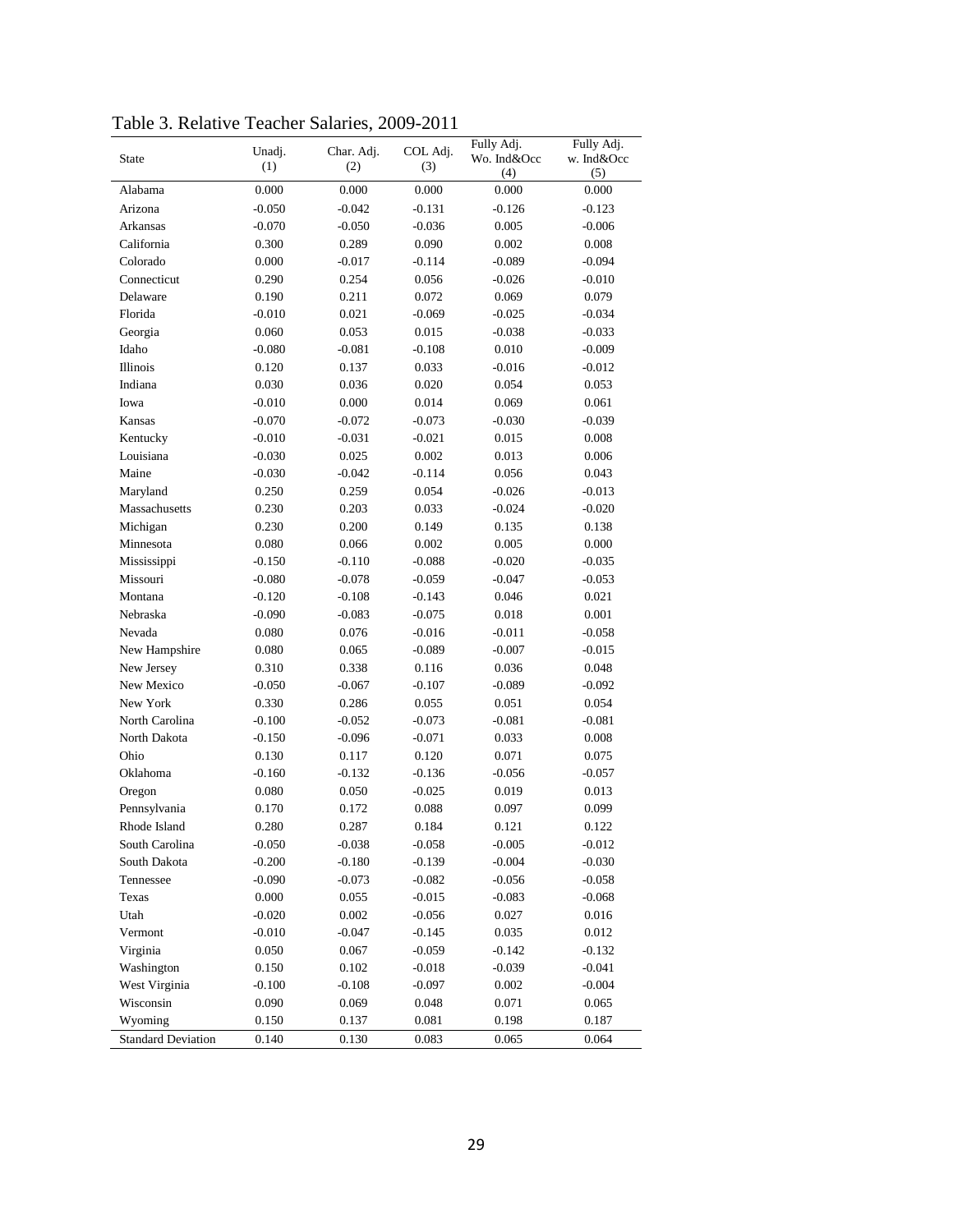| State          | $_{\text{inter}}$ same<br>Unadj. | 1<br>Char. Adj. | $\sim$<br><b>COL</b><br>Adj. | Fully Adj.<br>Wo. Ind&Occ | Fully Adj.<br>w. Ind&Occ |
|----------------|----------------------------------|-----------------|------------------------------|---------------------------|--------------------------|
|                | (1)                              | (2)             | (3)                          | (4)                       | (5)                      |
| Alabama        | 23                               | 27              | 20                           | 26                        | 23                       |
| Arizona        | 33                               | 33              | 44                           | 47                        | 47                       |
| Arkansas       | 36                               | 35              | 26                           | 22                        | 25                       |
| California     | 3                                | $\overline{c}$  | 5                            | 25                        | 17                       |
| Colorado       | 24                               | 29              | 43                           | 46                        | 46                       |
| Connecticut    | $\overline{4}$                   | 6               | 9                            | 35                        | 27                       |
| Delaware       | 9                                | $\tau$          | 8                            | 8                         | 5                        |
| Florida        | 26                               | 25              | 31                           | 34                        | 35                       |
| Georgia        | 20                               | 21              | 16                           | 38                        | 34                       |
| Idaho          | 38                               | 41              | 41                           | 21                        | 26                       |
| Illinois       | 14                               | 11              | 13                           | 31                        | 29                       |
| Indiana        | 22                               | 23              | 15                           | 10                        | 10                       |
| Iowa           | 27                               | 28              | 17                           | $\tau$                    | 8                        |
| Kansas         | 37                               | 38              | 33                           | 37                        | 37                       |
| Kentucky       | 28                               | 30              | 24                           | 19                        | 18                       |
| Louisiana      | 31                               | 24              | 19                           | 20                        | 20                       |
| Maine          | 32                               | 32              | 42                           | 9                         | 12                       |
| Maryland       | 6                                | 5               | 11                           | 36                        | 30                       |
| Massachusetts  | 7                                | 8               | 14                           | 33                        | 32                       |
| Michigan       | 8                                | 9               | $\overline{c}$               | $\sqrt{2}$                | 2                        |
| Minnesota      | 16                               | 18              | 18                           | 23                        | 22                       |
| Mississippi    | 45                               | 46              | 37                           | 32                        | 36                       |
| Missouri       | 39                               | 40              | 30                           | 40                        | 39                       |
| Montana        | 44                               | 45              | 47                           | 12                        | 13                       |
| Nebraska       | 40                               | 42              | 35                           | 18                        | 21                       |
| Nevada         | 17                               | 15              | 22                           | 30                        | 42                       |
| New Hampshire  | 18                               | 19              | 38                           | 29                        | 31                       |
| New Jersey     | $\overline{c}$                   | $\mathbf{1}$    | $\overline{4}$               | 13                        | 11                       |
| New Mexico     | 34                               | 37              | 40                           | 45                        | 45                       |
| New York       | $\mathbf{1}$                     | $\overline{4}$  | 10                           | 11                        | 9                        |
| North Carolina | 42                               | 36              | 34                           | 43                        | 44                       |
| North Dakota   | 46                               | 43              | 32                           | 15                        | 19                       |
| Ohio           | 13                               | 13              | 3                            | 6                         | 6                        |
| Oklahoma       | 47                               | 47              | 45                           | 41                        | 40                       |
| Oregon         | 19                               | 22              | 25                           | 17                        | 15                       |
| Pennsylvania   | 10                               | 10              | 6                            | $\overline{4}$            | 4                        |
| Rhode Island   | 5                                | 3               | $\mathbf{1}$                 | 3                         | 3                        |
| South Carolina | 35                               | 31              | 28                           | 28                        | 28                       |
| South Dakota   | 48                               | 48              | 46                           | 27                        | 33                       |
| Tennessee      | 41                               | 39              | 36                           | 42                        | 41                       |
| Texas          | 25                               | $20\,$          | 21                           | 44                        | 43                       |
| Utah           | 30                               | 26              | 27                           | 16                        | 14                       |
| Vermont        | 29                               | 34              | 48                           | 14                        | 16                       |
| Virginia       | 21                               | 17              | 29                           | 48                        | 48                       |
| Washington     | 11                               | 14              | 23                           | 39                        | 38                       |
|                | 43                               | 44              |                              |                           | 24                       |
| West Virginia  |                                  |                 | 39                           | 24<br>5                   | $\tau$                   |
| Wisconsin      | 15                               | 16              | 12                           |                           |                          |
| Wyoming        | 12                               | 12              | 7                            | $\mathbf{1}$              | 1                        |

Table 4. Teacher Salary Rankings, 2009-2011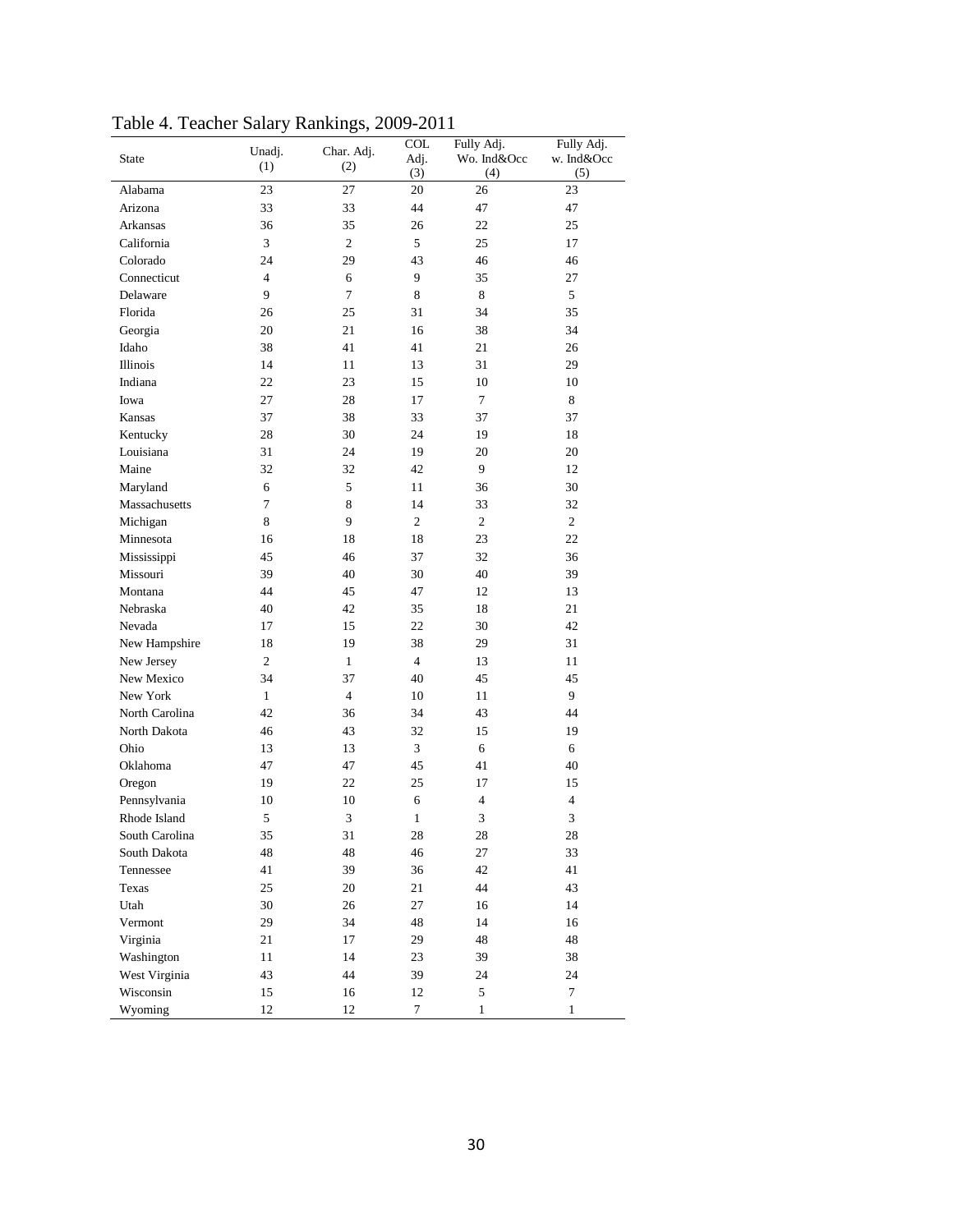| <b>VARIABLE</b>                       | (1)         | (2)        | (3)        | (4)        |
|---------------------------------------|-------------|------------|------------|------------|
|                                       |             |            |            |            |
| <b>Natural Amenity Scale</b>          | $-0.00659*$ |            | 0.000814   | 0.00167    |
|                                       | $(-1.698)$  |            | (0.0444)   | (0.0882)   |
| % Union Member                        |             | $0.134***$ | $0.140***$ |            |
|                                       |             | (3.689)    | (4.157)    |            |
| Natural Amenity Scale*% Union Member  |             |            | $-0.0122$  |            |
|                                       |             |            | $(-0.446)$ |            |
| % Union Covered                       |             |            |            | $0.141***$ |
|                                       |             |            |            | (4.137)    |
| Natural Amenity Scale*% Union Covered |             |            |            | $-0.0135$  |
|                                       |             |            |            | $(-0.476)$ |
|                                       |             |            |            |            |
| Observations                          | 48          | 48         | 48         | 48         |
| R-squared                             | 0.057       | 0.225      | 0.285      | 0.283      |
|                                       |             |            |            |            |
| F-statistic (p-value)                 | 0.096       | 0.001      | 0.002      | 0.002      |

# Table 5. Teacher versus Other College Graduate Amenity Effects

Robust t-statistics in parentheses \*\*\* p<0.01, \*\* p<0.05, \* p<0.1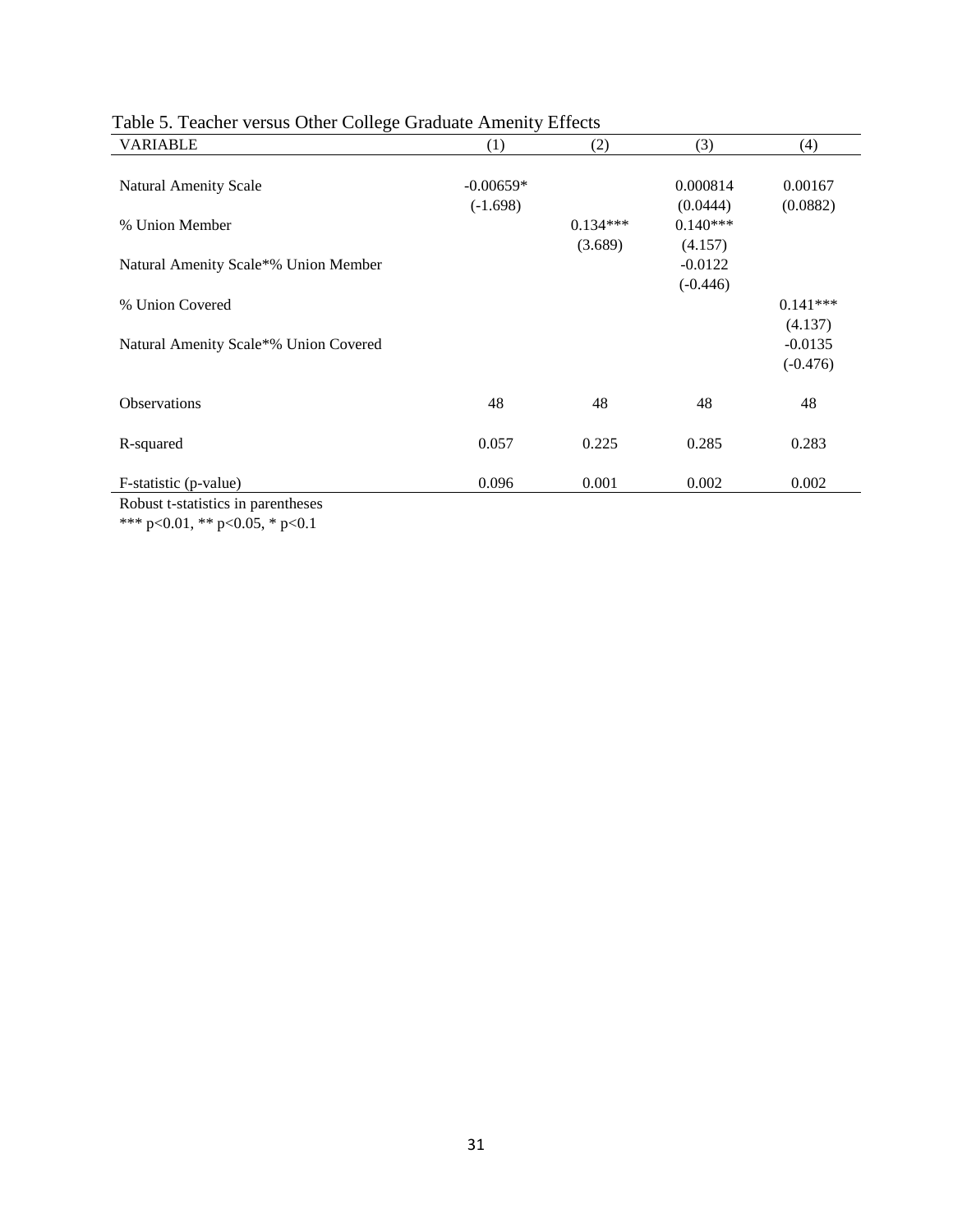|      | College Major Code and Description          | Frequency | Percent |
|------|---------------------------------------------|-----------|---------|
| 2300 | <b>General Education</b>                    | 36,975    | 24.84   |
| 2301 | Educational Administration and Supervision  | 1,033     | 0.69    |
| 2303 | <b>School Student Counseling</b>            | 389       | 0.26    |
| 2304 | <b>Elementary Education</b>                 | 47,236    | 31.73   |
| 2305 | Mathematics Teacher Education               | 2,723     | 1.83    |
| 2306 | Physical and Health Education Teaching      | 9,557     | 6.42    |
| 2307 | Early Childhood Education                   | 5,140     | 3.45    |
| 2308 | Science and Computer Teacher Education      | 2,258     | 1.52    |
| 2309 | Secondary Teacher Education                 | 8,069     | 5.42    |
| 2310 | Special Needs Education                     | 8,259     | 5.55    |
| 2311 | Social Science or History Teacher Education | 3,781     | 2.54    |
| 2312 | <b>Teacher Education: Multiple Levels</b>   | 2,903     | 1.95    |
| 2313 | Language and Drama Education                | 6,452     | 4.33    |
| 2314 | Art and Music Education                     | 7,604     | 5.11    |
| 2399 | Miscellaneous Education                     | 6,489     | 4.36    |

Table 6. Detailed Codes and Frequencies for Education Majors Sample Ages 30-59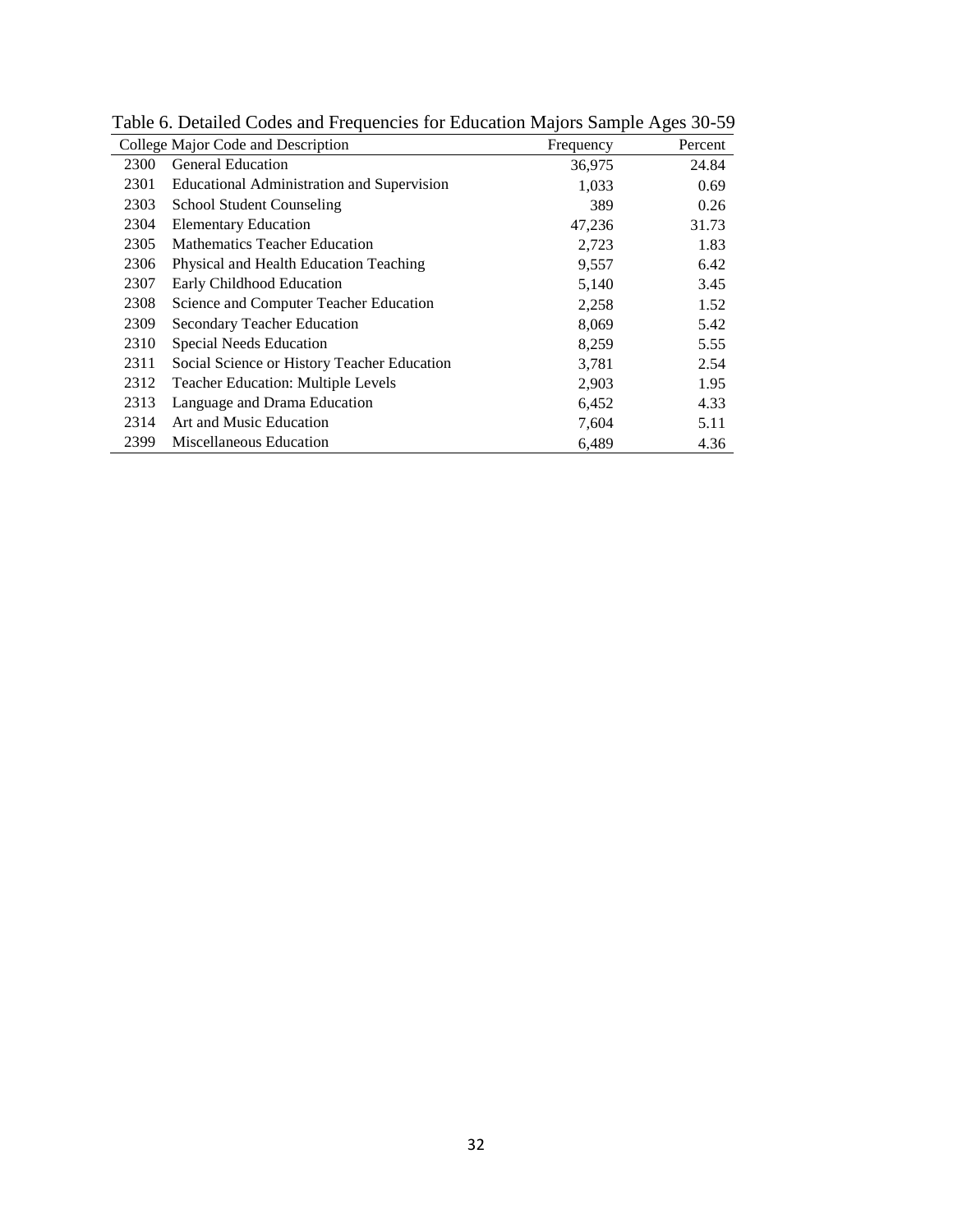|                                | (1)               | (2)          | (3)           |
|--------------------------------|-------------------|--------------|---------------|
|                                | <b>Both Sexes</b> | Females      | Males         |
| A. Ages 30-59                  |                   |              |               |
| <b>Relative Teacher Salary</b> | 0.183             | 0.160        | 0.247         |
|                                | $(0.068)$ **      | $(0.067)$ ** | $(0.098)$ **  |
| <b>B.</b> Ages 30-39           |                   |              |               |
| <b>Relative Teacher Salary</b> | 0.123             | 0.134        | 0.085         |
|                                | (0.102)           | (0.100)      | (0.157)       |
| $C.$ Ages $40-49$              |                   |              |               |
| <b>Relative Teacher Salary</b> | 0.265             | 0.211        | 0.423         |
|                                | $(0.082)$ ***     | $(0.090)$ ** | $(0.112)$ *** |
| D. Ages 50-59                  |                   |              |               |
| <b>Relative Teacher Salary</b> | 0.167             | 0.139        | 0.241         |
|                                | $(0.071)$ **      | $(0.073)*$   | $(0.094)$ **  |

Table 7. Relative Teacher Salaries and Probability of Teaching for Education Majors by Age

Notes: All regressions include individual and geographic controls. Standard errors in parentheses are clustered by state. \*Significant at 10% level; \*\*Significant at 5%; \*\*\*Significant at 1%.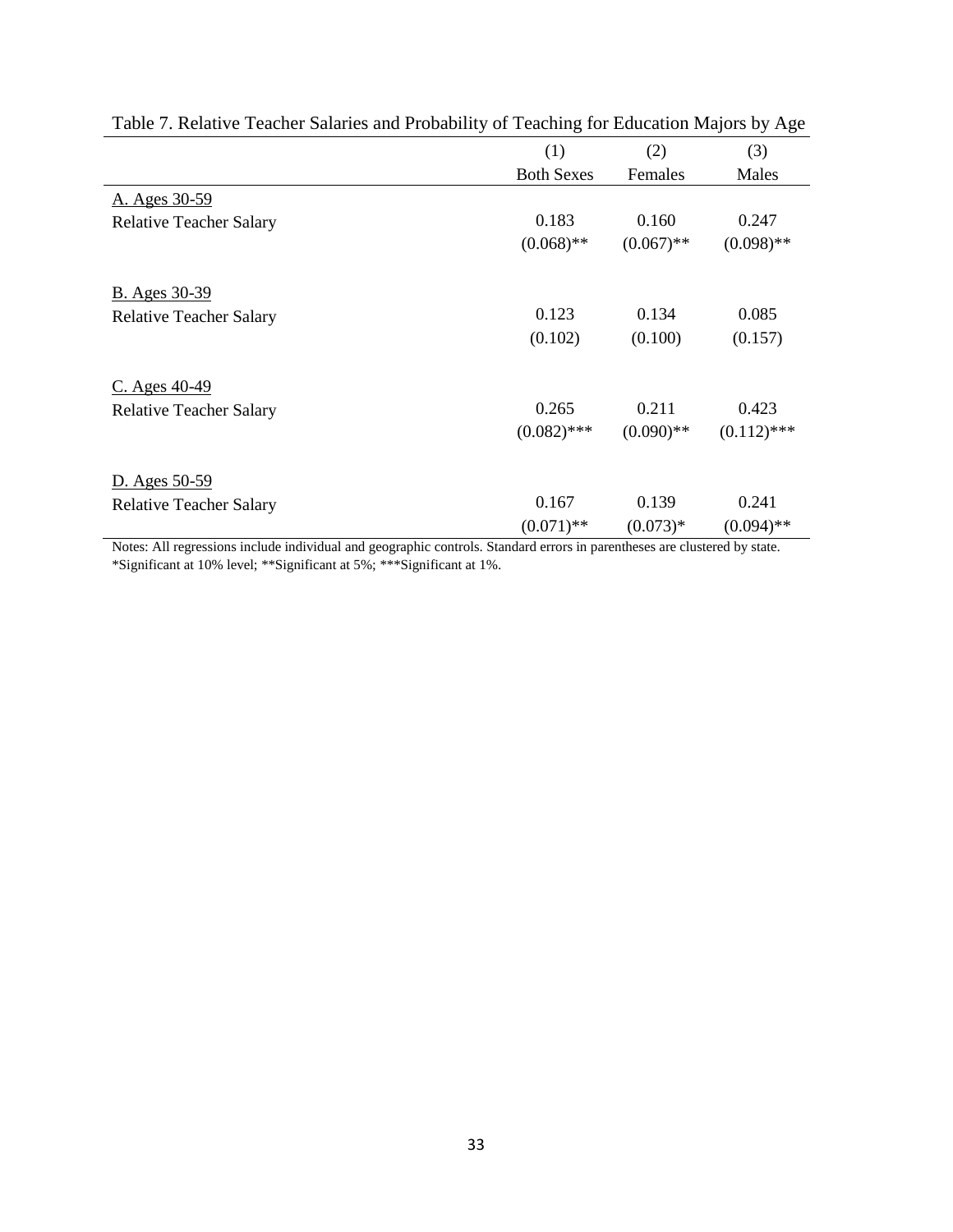|                                          | (1)               | (2)           | (3)          |
|------------------------------------------|-------------------|---------------|--------------|
|                                          | <b>Both Sexes</b> | Females       | Males        |
| A. General Education                     |                   |               |              |
| <b>Relative Teacher Salary</b>           | 0.280             | 0.285         | 0.264        |
|                                          | $(0.093)$ ***     | $(0.104)$ *** | $(0.112)$ ** |
| <b>B.</b> Elementary Education           |                   |               |              |
| <b>Relative Teacher Salary</b>           | 0.102             | 0.123         | $-0.056$     |
|                                          | (0.066)           | $(0.070)*$    | (0.156)      |
| C. Math, Science, and Computer Education |                   |               |              |
| <b>Relative Teacher Salary</b>           | 0.331             | 0.104         | 0.672        |
|                                          | (0.198)           | (0.256)       | $(0.282)$ ** |
| D. All Other Education Majors            |                   |               |              |
| <b>Relative Teacher Salary</b>           | 0.145             | 0.084         | 0.258        |
|                                          | $(0.073)*$        | (0.073)       | $(0.107)$ ** |

# Table 8. Effects on Probability of Teaching by Education Major Group

Notes: All regressions include individual and geographic controls. The sample includes ages 30-59. Standard errors in parentheses are clustered by state.

\*Significant at 10% level; \*\*Significant at 5%; \*\*\*Significant at 1%.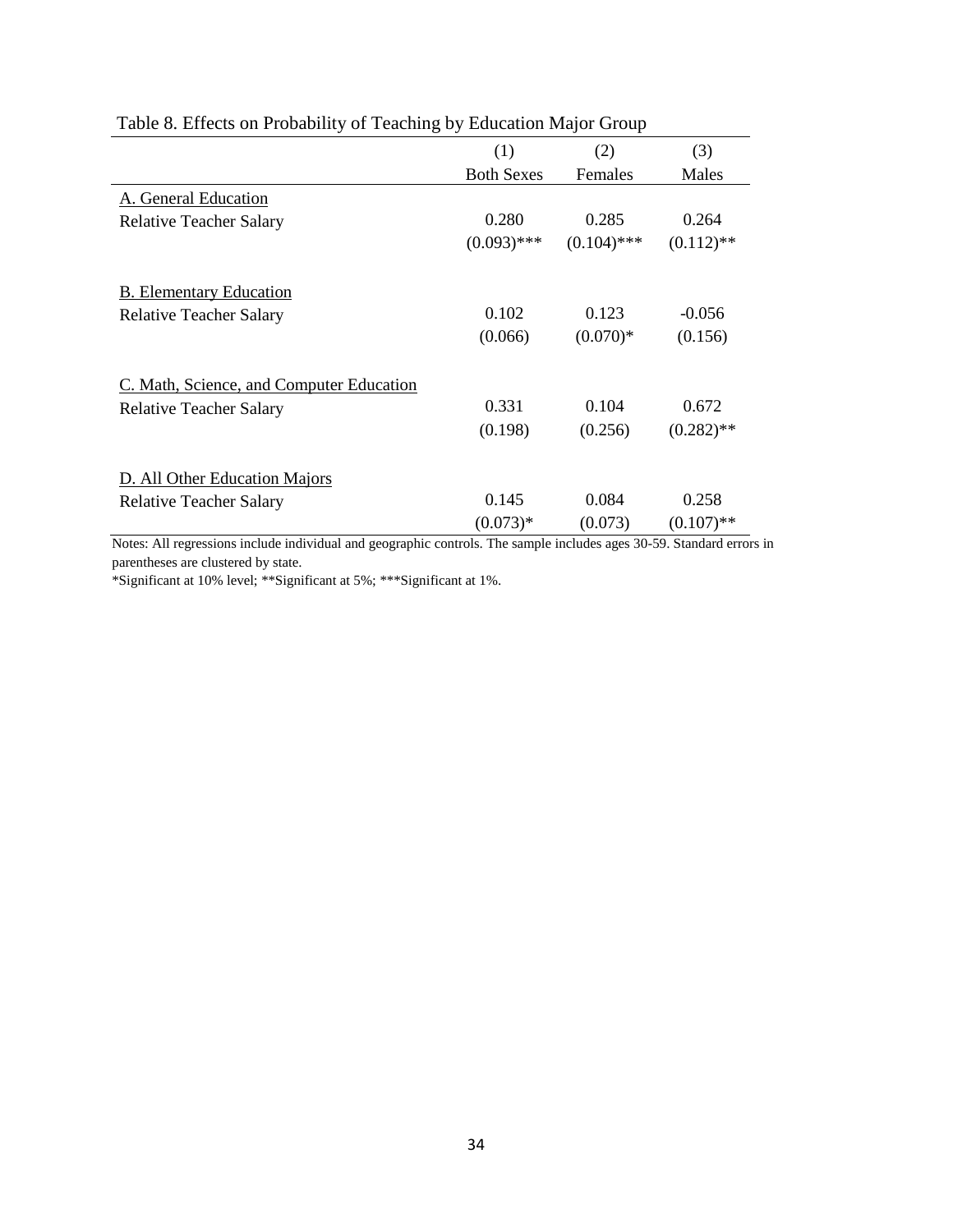# **Appendix Tables**

|                                  | Male              | Female            |
|----------------------------------|-------------------|-------------------|
| Variables                        | (1)               | (2)               |
| Age 25-30                        | 0.136             | 0.149             |
|                                  | (0.343)           | (0.357)           |
| Age 31-35                        | 0.140             | 0.126             |
|                                  | (0.347)           | (0.332)           |
| Age 36-40                        | 0.144             | 0.129             |
|                                  | (0.351)           | (0.336)           |
| Age 41-45                        | 0.125             | 0.118             |
|                                  | (0.331)           | (0.323)           |
| Age 46-50                        | 0.118             | 0.126             |
|                                  | (0.323)           | (0.332)           |
| Age 51-55                        | 0.125             | 0.135             |
|                                  | (0.330)           | (0.342)           |
| Age 56-60                        | 0.124             | 0.129             |
|                                  | (0.330)           | (0.335)           |
| Age 61-65                        | 0.0664            | 0.0586            |
| Hispanic Origin                  | (0.249)<br>0.0720 | (0.235)<br>0.0665 |
|                                  | (0.258)           | (0.249)           |
| <b>Black or African American</b> | 0.0600            | 0.0706            |
|                                  | (0.237)           | (0.256)           |
| Asian                            | 0.0151            | 0.0162            |
|                                  | (0.122)           | (0.126)           |
| <b>Other Nonwhite</b>            | 0.0159            | 0.0139            |
|                                  | (0.125)           | (0.117)           |
| College+                         | 0.549             | 0.554             |
|                                  | (0.498)           | (0.497)           |
| 40-47 Weeks                      | 0.160             | 0.181             |
|                                  | (0.366)           | (0.385)           |
| 48-49 Weeks                      | 0.0203            | 0.0189            |
|                                  | (0.141)           | (0.136)           |
| 50+ Weeks                        | 0.753             | 0.719             |
|                                  | (0.431)           | (0.449)           |
| 40 Hours                         | 0.494             | 0.533             |
| 41-48 Hours                      | (0.500)<br>0.121  | (0.499)<br>0.129  |
|                                  | (0.327)           | (0.336)           |
| 49-59 Hours                      | 0.203             | 0.176             |
|                                  | (0.402)           | (0.381)           |
| $60+$ Hours                      | 0.0269            | 0.0144            |
|                                  | (0.162)           | (0.119)           |
| Have Child                       | 0.512             | 0.521             |
|                                  | (0.500)           | (0.500)           |
| Have Child 5-years               | 0.198             | 0.154             |
|                                  | (0.398)           | (0.360)           |
| English at Home                  | 0.904             | 0.907             |
|                                  | (0.295)           | (0.291)           |
| <b>English Poor</b>              | 0.00247           | 0.00226           |
|                                  | (0.0496)          | (0.0475)          |
| Married                          | 0.749             | 0.718             |
|                                  | (0.434)           | (0.450)           |
| Secondary School Teacher         | 0.306             | 0.146             |
| Observations                     | (0.461)<br>21,070 | (0.353)           |
|                                  |                   | 66,671            |

Appendix Table 1. Statistics Table for Teacher Characteristics from 2009 to 2011

Note: standard deviations appear in parentheses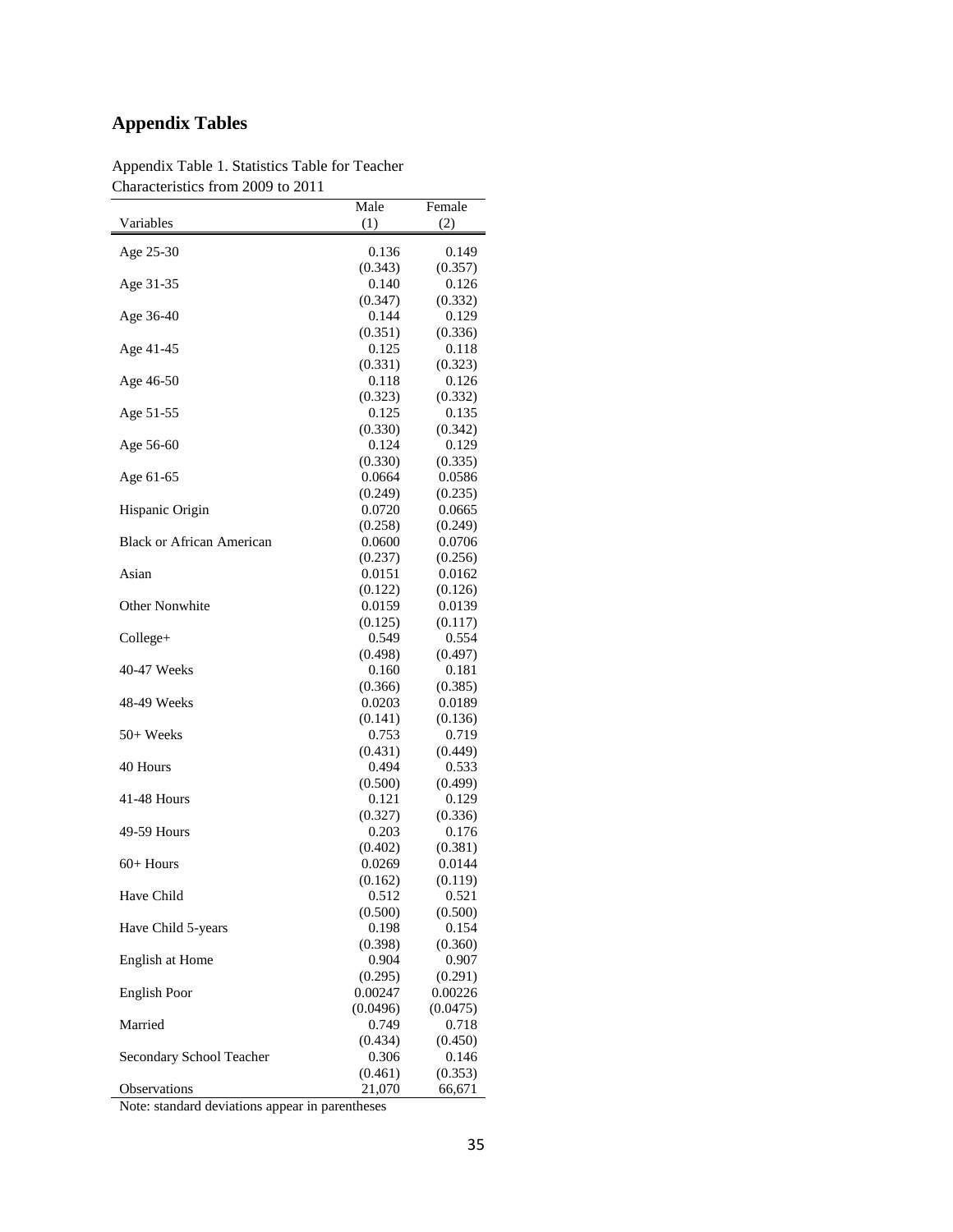| Appendix Table 2. Regional Price Parities (RPPS) from 2009 to 2011 |  |  |  |
|--------------------------------------------------------------------|--|--|--|
|                                                                    |  |  |  |

|                         |        | <b>RPPs</b> |        |       | <b>Balanced RPPs</b> |           | RPPs diff. |
|-------------------------|--------|-------------|--------|-------|----------------------|-----------|------------|
| <b>State</b>            | 2009   | 2010        | 2011   | 2009  | 2010                 | 2011      | Avg.       |
| Alabama                 | 90.5   | 90.6        | 90.4   | 90.7  | 90.9                 | 90.7      | 1.000      |
| Alaska                  | 105.9  | 104.8       | 105.5  | 106.2 | 105.1                | 105.8     | 1.165      |
| Arizona                 | 99.4   | 98.8        | 98.6   | 99.7  | 99.1                 | 98.9      | 1.093      |
| Arkansas                | 88.9   | 89.4        | 89.2   | 89.1  | 89.7                 | 89.5      | 0.985      |
| California              | 110.3  | 110.4       | 110.3  | 110.6 | 110.7                | 110.6     | 1.219      |
| Colorado                | 100    | 99.6        | 99.8   | 100.3 | 99.9                 | $100.1\,$ | 1.103      |
| Connecticut             | 110.6  | 110.2       | 110.1  | 110.9 | 110.5                | 110.4     | 1.219      |
| Delaware                | 104.2  | 103.9       | 103.9  | 104.5 | 104.2                | 104.2     | 1.149      |
| District of Columbia    | 112.1  | 113.7       | 114.2  | 112.4 | 114.1                | 114.6     | 1.253      |
| Florida                 | 99.4   | 98.8        | 98.7   | 99.7  | 99.1                 | 99        | 1.094      |
| Georgia                 | 93.9   | 94.1        | 94     | 94.2  | 94.4                 | 94.3      | 1.039      |
| Hawaii                  | 115.5  | 115.8       | 116    | 115.8 | 116.2                | 116.4     | 1.279      |
| Idaho                   | 93.6   | 92.6        | 92.8   | 93.9  | 92.9                 | 93.1      | 1.028      |
| Illinois                | 100.4  | 100.4       | 100.5  | 100.7 | 100.7                | 100.8     | 1.110      |
| Indiana                 | 92.1   | 91.8        | 91.9   | 92.4  | 92.1                 | 92.2      | 1.016      |
| Iowa                    | 89.1   | 89.1        | 89.4   | 89.3  | 89.4                 | 89.7      | 0.986      |
| Kansas                  | 90.4   | 90.6        | 90.7   | 90.6  | 90.9                 | 91        | 1.001      |
| Kentucky                | 89.6   | 89.6        | 89.6   | 89.8  | 89.9                 | 89.9      | 0.990      |
| Louisiana               | 92.4   | 92.8        | 92.7   | 92.7  | 93.1                 | 93        | 1.024      |
| Maine                   | 97.7   | 96.7        | 97.4   | 98    | 97                   | 97.7      | 1.075      |
| Maryland                | 111.2  | 111         | 111.1  | 111.5 | 111.4                | 111.4     | 1.228      |
| Massachusetts           | 107.1  | 107.2       | 107.3  | 107.4 | 107.5                | 107.6     | 1.185      |
| Michigan                | 95.3   | 95.3        | 95.2   | 95.6  | 95.6                 | 95.5      | 1.053      |
| Minnesota               | 96.7   | 96.3        | 96.4   | 97    | 96.6                 | 96.7      | 1.066      |
| Mississippi             | 88.5   | 88.4        | 88.7   | 88.7  | 88.7                 | 89        | 0.978      |
| Missouri                | 88.6   | 88.7        | 89     | 88.8  | 89                   | 89.3      | 0.981      |
| Montana                 | 93.8   | 93.6        | 93.8   | 94.1  | 93.9                 | 94.1      | 1.036      |
| Nebraska                | 89.7   | 90          | 89.8   | 89.9  | 90.3                 | 90.1      | 0.993      |
| Nevada                  | 100.1  | 98.9        | 98.6   | 100.4 | 99.2                 | 98.9      | 1.096      |
| New Hampshire           | 105.5  | 106         | 105.2  | 105.8 | 106.3                | 105.5     | 1.166      |
| New Jersey              | 113    | 112.9       | 112.9  | 113.3 | 113.3                | 113.3     | 1.248      |
| New Mexico              | 93.9   | 94.2        | 94.5   | 94.2  | 94.5                 | 94.8      | 1.041      |
| New York                | 113.9  | 114.1       | 114.3  | 114.2 | 114.5                | 114.7     | 1.261      |
| North Carolina          | 92.4   | 92.5        | 92.4   | 92.7  | 92.8                 | 92.7      | 1.021      |
| North Dakota            | 87.7   | 88.2        | 88.7   | 87.9  | 88.5                 | 89        | 0.975      |
| Ohio                    | 90.1   | 90.4        | 90.2   | 90.3  | 90.7                 | 90.5      | 0.997      |
| Oklahoma                | 90.7   | 90.9        | 91.1   | 90.9  | 91.2                 | 91.4      | 1.005      |
| Oregon                  | 97.6   | 97.4        | 97.7   | 97.9  | 97.7                 | 98        | 1.078      |
| Pennsylvania            | 98.1   | 98.4        | 98.6   | 98.4  | 98.7                 | 98.9      | 1.087      |
| Rhode Island            | 100.4  | 100.1       | 100.5  | 100.7 | 100.4                | 100.8     | 1.109      |
| South Carolina          | 92.3   | 92.2        | 92.4   | 92.6  | 92.5                 | 92.7      | 1.020      |
| South Dakota            | 86.3   | 87.2        | 87     | 86.5  | 87.5                 | 87.3      | 0.960      |
| Tennessee               | 91.2   | 91.3        | 91.5   | 91.4  | 91.6                 | 91.8      | 1.009      |
| Texas                   | 97     | 97.1        | 97     | 97.3  | 97.4                 | 97.3      | 1.072      |
| Utah                    | 96.5   | 95.6        | 95.7   | 96.8  | 95.9                 | 96        | 1.060      |
| Vermont                 | 100.1  | 99.4        | 100    | 100.4 | 99.7                 | 100.3     | 1.103      |
| Virginia                | 102.5  | 102.6       | 102.6  | 102.8 | 102.9                | 102.9     | 1.133      |
| Washington              | 102.4  | 101.7       | 101.9  | 102.7 | 102                  | 102.2     | 1.127      |
| West Virginia           | 89.3   | 89.5        | 89.9   | 89.5  | 89.8                 | 90.2      | 0.990      |
| Wisconsin               | 92.4   | 92.2        | 92.5   | 92.7  | 92.5                 | 92.8      | 1.021      |
| Wyoming                 | 95.4   | 95.4        | 96.2   | 95.7  | 95.7                 | 96.5      | 1.057      |
| Minimum                 | 86.3   | 87.2        | 87     |       |                      |           |            |
| Maximum                 | 115.5  | 115.8       | 116    |       |                      |           |            |
|                         |        |             | 29     |       |                      |           |            |
| Range                   | 29.2   | 28.6        |        |       |                      |           |            |
| U.S. PCE Price Index    | 109    | 111.1       | 113.8  |       |                      |           |            |
| <b>Balancing</b> factor | 0.9973 | 0.9969      | 0.9969 |       |                      |           |            |

Source: U.S. Bureau of Economic Analysis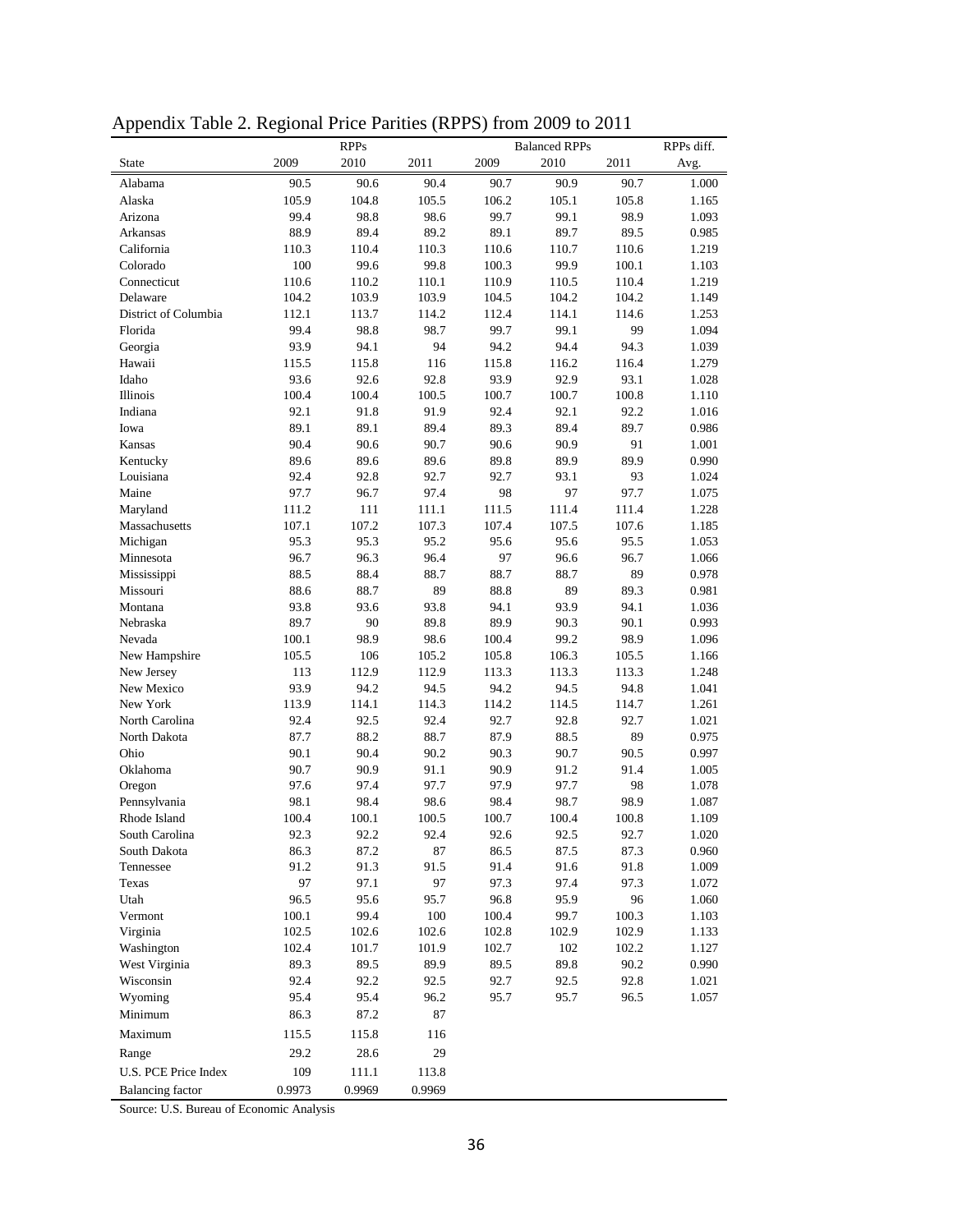| $110111 \neq 00700 \neq 011$     | Male             | Female           |
|----------------------------------|------------------|------------------|
| Variables                        | (1)              | (2)              |
|                                  |                  |                  |
| Age 25-30                        | 0.121            | 0.174            |
| Age 31-35                        | (0.326)<br>0.120 | (0.379)<br>0.136 |
|                                  | (0.326)          | (0.342)          |
| Age 36-40                        | 0.136            | 0.130            |
|                                  | (0.343)          | (0.337)          |
| Age 41-45                        | 0.137            | 0.124            |
|                                  | (0.344)          | (0.330)          |
| Age 46-50                        | 0.142            | 0.131            |
|                                  | (0.349)          | (0.337)          |
| Age 51-55                        | 0.132            | 0.123            |
|                                  | (0.338)          | (0.328)          |
| Age 56-60                        | 0.115            | 0.0932           |
|                                  | (0.319)          | (0.291)          |
| Age 61-65                        | 0.0729           | 0.0461           |
|                                  | (0.260)          | (0.210)          |
| Hispanic Origin                  | 0.0559           | 0.0649           |
|                                  | (0.230)          | (0.246)          |
| <b>Black or African American</b> | 0.0462           | 0.0877           |
|                                  | (0.210)          | (0.283)          |
| Asian                            | 0.0910           | 0.0998           |
|                                  | (0.288)          | (0.300)          |
| Other Nonwhite                   | 0.0155           | 0.0188           |
|                                  | (0.124)          | (0.136)          |
| Collect the get                  | 0.342            | 0.311            |
|                                  | (0.474)          | (0.463)          |
| 40-47 Weeks                      | 0.0291           | 0.0367           |
|                                  | (0.168)          | (0.188)          |
| 48-49 Weeks                      | 0.0163           | 0.0175           |
|                                  | (0.126)          | (0.131)          |
| $50+$ Weeks                      | 0.929            | 0.915            |
|                                  | (0.257)          | (0.279)          |
| 40 Hours                         | 0.450            | 0.558            |
|                                  | (0.497)          | (0.497)          |
| 41-48 Hours                      | 0.154            | 0.133            |
|                                  | (0.361)          | (0.340)          |
| 49-59 Hours                      | 0.233            | 0.144            |
|                                  | (0.423)          | (0.351)          |
| $60+$ Hours                      | 0.0453           | 0.0224           |
|                                  | (0.208)          | (0.148)          |
| Have Child                       | 0.504            | 0.420            |
|                                  | (0.500)          | (0.493)          |
| Have Child 5-years               | 0.172            | 0.132            |
|                                  | (0.377)          | (0.338)          |
| English at Home                  | 0.826            | 0.816            |
|                                  | (0.379)          | (0.388)          |
| <b>English Poor</b>              | 0.00896          | 0.00883          |
|                                  | (0.0943)         | (0.0935)         |
| Married                          | 0.752            | 0.597            |
| Secondary School Teacher         | (0.432)<br>0     | (0.490)<br>0     |
|                                  |                  |                  |
|                                  | (0)              | (0)              |
| Observations                     | 487,234          | 350,455          |

Appendix Table 3. Statistics Table Non-teacher Characteristics from 2009 to 2011

standard deviation in parentheses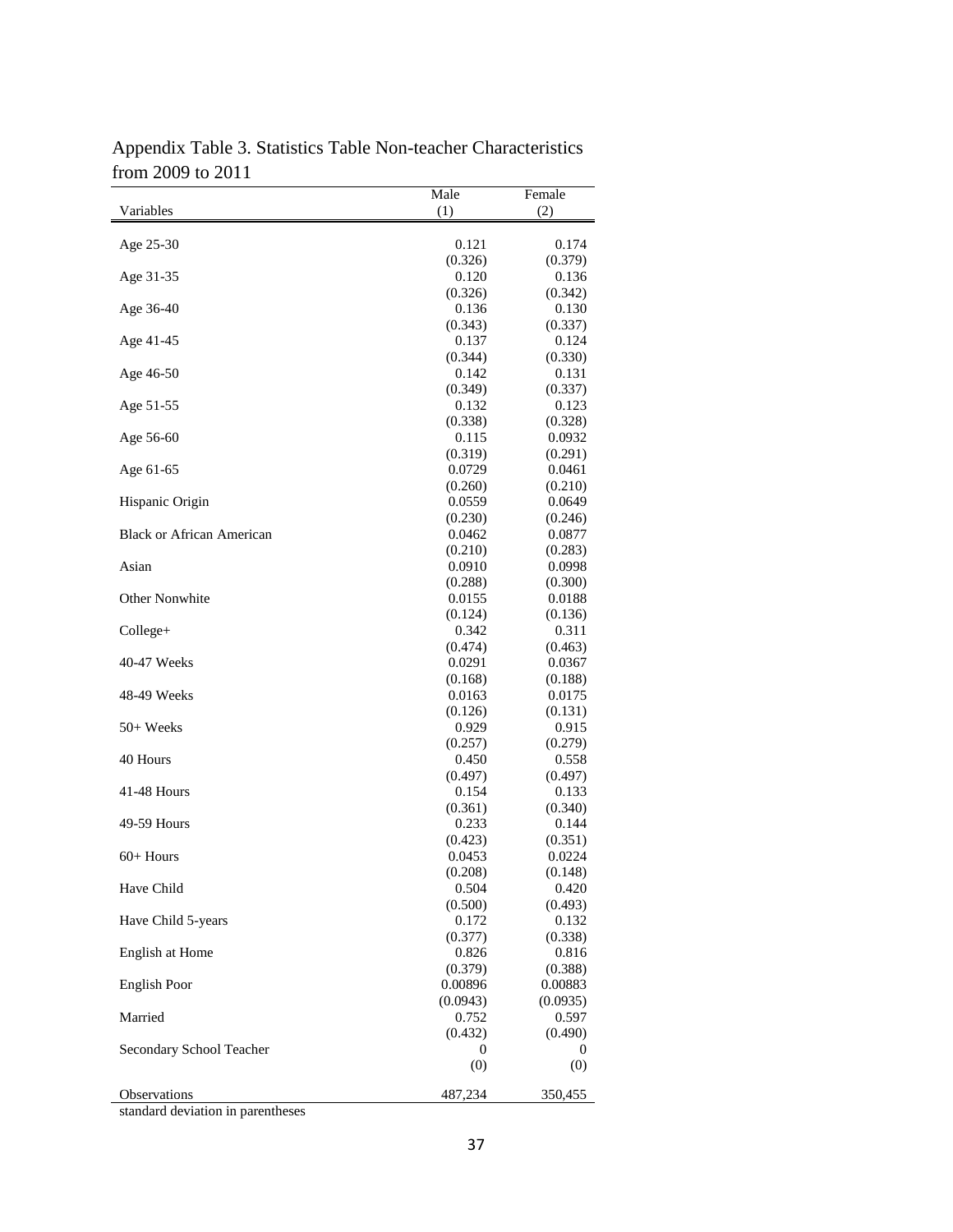|                                                            | <b>Statistics Mean</b> |          | <b>Regression Coefficient</b> |             |
|------------------------------------------------------------|------------------------|----------|-------------------------------|-------------|
| Variables                                                  | Male                   | Female   | Male                          | Female      |
|                                                            |                        |          |                               |             |
| Managerial and Professional Specialty Occupations          | 0.610                  | 0.636    | $0.186*$                      | 0.0886      |
|                                                            | (0.488)                | (0.481)  | (1.950)                       | (0.590)     |
| Technical, Sales, and Administrative Support Occupations   | 0.254                  | 0.285    | 0.0180                        | $-0.178$    |
|                                                            | (0.435)                | (0.451)  | (0.190)                       | $(-1.189)$  |
| Service Occupations                                        | 0.0511                 | 0.0528   | $-0.179*$                     | $-0.379**$  |
|                                                            | (0.220)                | (0.224)  | $(-1.880)$                    | $(-2.526)$  |
| Farming, Forestry, and Fishing Occupations                 | 0.00852                | 0.00304  | $-0.292***$                   | $-0.381**$  |
|                                                            | (0.0919)               | (0.0551) | $(-3.041)$                    | $(-2.518)$  |
| Precision Production, Craft, and Repair Occupations        | 0.0366                 | 0.0101   | $-0.196**$                    | $-0.223$    |
|                                                            | (0.188)                | (0.1000) | $(-2.060)$                    | $(-1.484)$  |
| Operators, Fabricators, and Laborers                       | 0.0291                 | 0.00977  | $-0.402***$                   | $-0.439***$ |
|                                                            | (0.168)                | (0.0984) | $(-4.215)$                    | $(-2.922)$  |
| Agriculture, Forestry, and Fisheries                       | 0.0122                 | 0.00854  | $-0.150$                      | $-0.212$    |
|                                                            | (0.110)                | (0.0920) | $(-1.575)$                    | $(-1.411)$  |
| Mining                                                     | 0.00634                | 0.00247  | $0.326***$                    | 0.213       |
|                                                            | (0.0794)               | (0.0496) | (3.407)                       | (1.413)     |
| Construction                                               | 0.0385                 | 0.0114   | $-0.0155$                     | $-0.0850$   |
|                                                            | (0.192)                | (0.106)  | $(-0.163)$                    | $(-0.567)$  |
| Manufacturing                                              | 0.160                  | 0.0896   | 0.100                         | 0.0716      |
|                                                            | (0.367)                | (0.286)  | (1.052)                       | (0.479)     |
| Transportation, Communications, and Other Public Utilities | 0.0729                 | 0.0459   | 0.0506                        | 0.0363      |
|                                                            | (0.260)                | (0.209)  | (0.532)                       | (0.242)     |
| <b>Wholesale Trade</b>                                     | 0.0404                 | 0.0243   | 0.0687                        | 0.0599      |
|                                                            | (0.197)                | (0.154)  | (0.722)                       | (0.400)     |
| Retail Trade                                               | 0.0836                 | 0.0802   | $-0.196**$                    | $-0.180$    |
|                                                            | (0.277)                | (0.272)  | $(-2.061)$                    | $(-1.206)$  |
| Finance, Insurance, and Real Estate                        | 0.117                  | 0.115    | 0.139                         | 0.0257      |
|                                                            | (0.321)                | (0.318)  | (1.457)                       | (0.172)     |
| <b>Business and Repair Services</b>                        | 0.0814                 | 0.0580   | 0.0598                        | 0.0153      |
|                                                            | (0.273)                | (0.234)  | (0.629)                       | (0.102)     |
| <b>Personal Services</b>                                   | 0.0124                 | 0.0174   | $-0.232**$                    | $-0.242$    |
|                                                            | (0.111)                | (0.131)  | $(-2.431)$                    | $(-1.613)$  |
| <b>Entertainment and Recreation Services</b>               | 0.0125                 | 0.0109   | $-0.209**$                    | $-0.218$    |
|                                                            | (0.111)                | (0.104)  | $(-2.192)$                    | $(-1.458)$  |
| Professional and Related Services                          | 0.263                  | 0.440    | $-0.0221$                     | $-0.0864$   |
|                                                            | (0.440)                | (0.496)  | $(-0.233)$                    | $(-0.578)$  |
| Public Administration                                      | 0.0885                 | 0.0933   | $-0.000956$                   | $-0.00206$  |
|                                                            | (0.284)                | (0.291)  | $(-0.0101)$                   | $(-0.0138)$ |
|                                                            |                        |          |                               |             |
| Observations                                               | 487,234                | 350,455  | 487,234                       | 350,455     |

Appendix Table 4. Statistics and regression coefficient of industry and occupation control variables